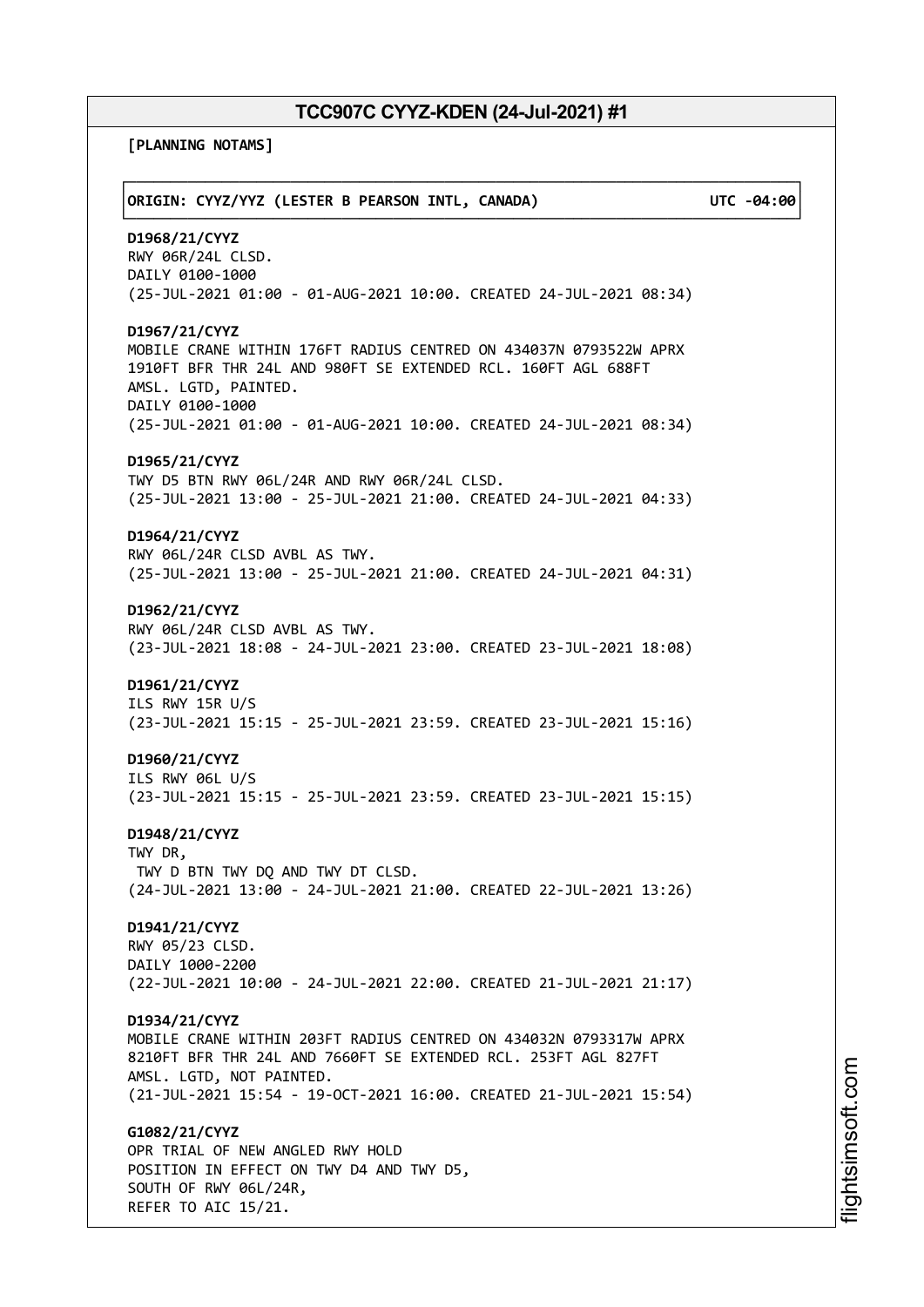(21-JUL-2021 03:54 - 20-OCT-2021 23:00. CREATED 21-JUL-2021 03:54) **D1909/21/CYYZ** ALL SID AND DEP PROC: RWY 24R:

REQUIRES MIN CLIMB GRADIENT OF 210 FT/NM TO 2300FT MSL. DEPARTURE CLIMB RATE V/V (FPM) GROUND SPEED 90 120 140 160 180 200 250 300 210 FT/NM 320 420 490 560 630 700 880 1050 (19-JUL-2021 12:38 - 14-OCT-2021 18:00 EST. CREATED 19-JUL-2021 12:38)

# **D1908/21/CYYZ**

ALL SID AND DEP PROC: RWY 24L: REQUIRES MIN CLIMB GRADIENT OF 230 FT/NM TO 2300FT MSL. DEPARTURE CLIMB RATE V/V (FPM) GROUND SPEED 90 120 140 160 180 200 250 300 230 FT/NM 350 460 540 620 690 770 960 1150 (19-JUL-2021 12:37 - 14-OCT-2021 18:00 EST. CREATED 19-JUL-2021 12:37)

## **D1850/21/CYYZ**

THR 23 DISPLACED 200 FT BEYOND PUB DTHR DUE OBST 1100 FT NE OF PUB DTHR 23, 38 FT AGL 592 MSL. MARKED BY ORANGE MARKERS AND WING BAR LGT EITHER SIDE OF RWY. DECLARED DIST WITH RWY 23 LDG LENGTH REDUCED:: RWY 05: TORA 10775 TODA 11435 ASDA 10775 LDA 10640 RWY 23: TORA 10775 TODA 12104 ASDA 10775 LDA 10090 (14-JUL-2021 21:45 - 12-OCT-2021 04:00. CREATED 14-JUL-2021 21:45)

### **D1815/21/CYYZ**

TWY D CLSD BTN TWY E AND RWY 06L/24R (10-JUL-2021 04:26 - 20-AUG-2021 22:00. CREATED 10-JUL-2021 04:26)

#### **D1812/21/CYYZ**

A340-500/600, B777-300, AND A380 DISCRETIONARY OVERSTEERING REQUIRED AT ALL INTERSECTIONS.

DISCRETIONARY OVERSTEERING REQUIRED FOR ACFT WITH WINGSPANS 38M/124FT(B757) OR GREATER: RWY 06L ONTO TWY E, TWY D3 AND TWY D5. RWY 24R ONTO TWY D3, TWY E, TWY D4 AND TWY D/D6 SOUTHBOUND. (09-JUL-2021 19:57 - 09-OCT-2021 18:00. CREATED 09-JUL-2021 19:57)

# **D1805/21/CYYZ**

MOBILE CRANE WITHIN 254FT RADIUS CENTRED ON 434027N 0794018W APRX 1580FT BFR DTHR 05 AND 1390FT NW EXTENDED RCL. 150FT AGL 731FT AMSL. NOT LGTD, NOT PAINTED. MON-SAT 1000-2000 (12-JUL-2021 10:00 - 30-SEP-2021 20:00. CREATED 09-JUL-2021 18:22)

# **D1735/21/CYYZ**

ILS RWY 23 APCH: ILS/DME MINIMA: ALL CAT TO READ: 808 (250) 1 RVR 50 TCH TO READ 43 FT INSTEAD OF 53 FT (05-JUL-2021 18:43 - 29-SEP-2021 18:00 EST. CREATED 05-JUL-2021 18:43)

**D1734/21/CYYZ** RNAV(GNSS) Z RWY 23, RNAV (GNSS) X RWY 23 APCH:

LPV AND LNAV/VNAV MINIMA: NOT AUTH PUBLISHED DIST/ALT TABLE NOT VALID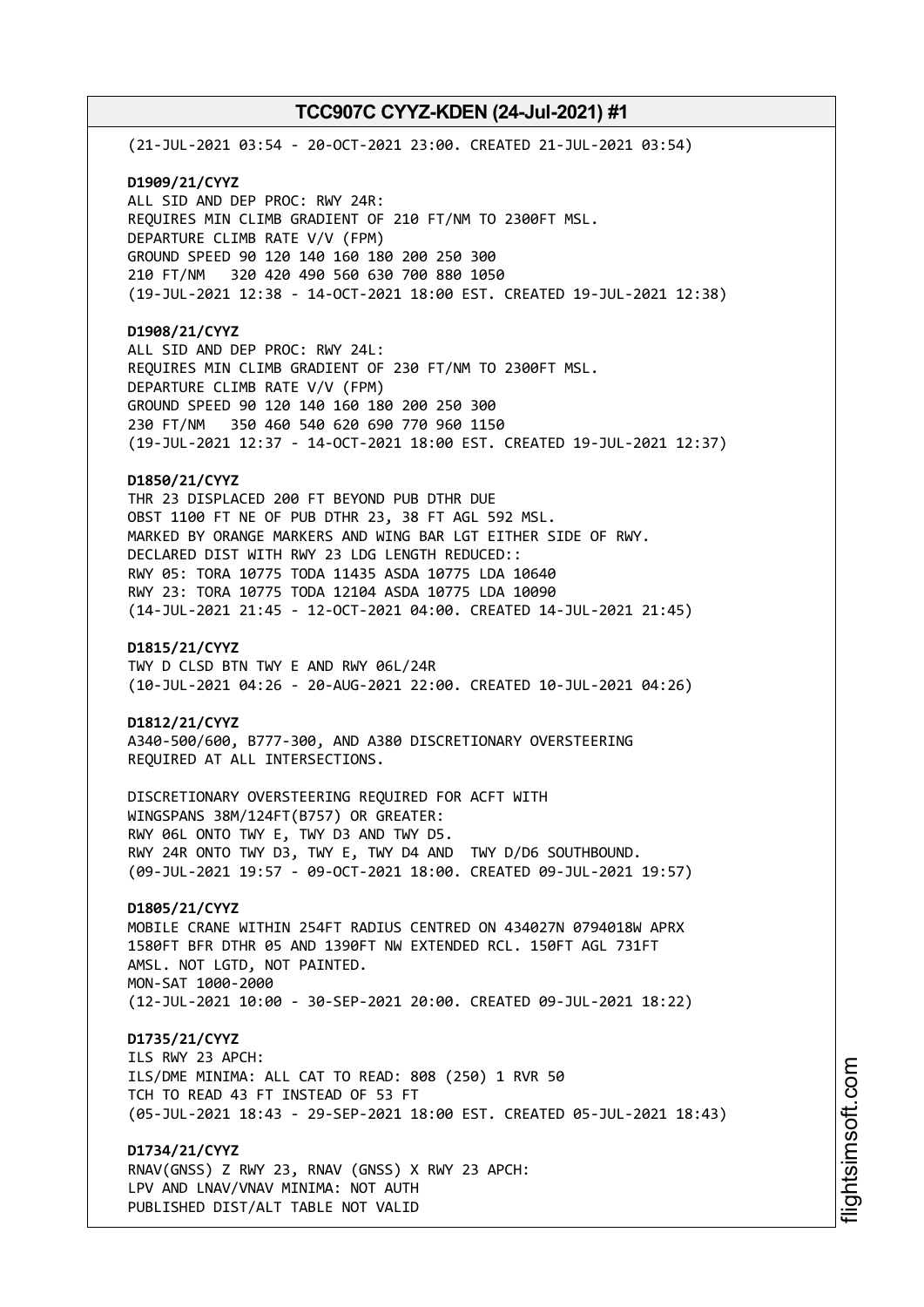PUBLISHED CONSTANT DESCENT ANGLE NOT VALID (05-JUL-2021 18:42 - 29-SEP-2021 18:00 EST. CREATED 05-JUL-2021 18:42) **D1732/21/CYYZ** AMEND PUBLICATIONS: MULTIPLE CRANES WITHIN 254FT RADIUS CENTRED ON 434126N 0793422W APRX 7620FT BFR DTHR 24R AND 1410FT SE EXTENDED RCL. 169FT AGL 710FT AMSL. LGTD, NOT PAINTED. (05-JUL-2021 17:53 - PERM. CREATED 05-JUL-2021 17:53) **G0894/21/CYYZ** QUEENSWAY (TORONTO/LBP INTL) NDB ZYZ 368KHZ U/S (30-JUN-2021 15:03 - 13-AUG-2021 23:59 EST. CREATED 30-JUN-2021 15:03) **D1667/21/CYYZ** CRANES IN AREA BOUNDED BY 434044N 0793950W - 434055N 0793935W - 434054N 0793933W - 434052N 0793932W - 434049N 0793937W - 434047N 0793943W - 434043N 0793948W - 434044N 0793950W (CENTRE APRX 1.38NM WNW TORONTO/LESTER B. PEARSON INTL AD) 75FT AGL, 649FT AMSL. LGTD. PAINTED. MON-SAT 1000-2200 (26-JUN-2021 20:06 - 10-AUG-2021 22:00. CREATED 26-JUN-2021 20:05) **D1619/21/CYYZ** ILS RWY 23 APCH: LOC/DME MINIMA TO READ: 1020 (462) 1 RVR 50 RNAV (GNSS) Z RWY 23, RNAV (GNSS) X RWY 23 APCH: LNAV MINIMA TO READ: 1020 (463) 1 RVR 50 (23-JUN-2021 11:34 - 21-SEP-2021 21:00 EST. CREATED 23-JUN-2021 11:34) **D1490/21/CYYZ** RNAV (GNSS) Z RWY 15R APCH: LNAV/VNAV MINIMA: NOT AUTH LNAV MINIMA TO READ: 1040 (489) 1 RVR 50 DIST/ALT TABLE: LAST ALT TO READ 1.4/1040 INSTEAD OF 1.2/980 (10-JUN-2021 18:02 - 28-JUL-2021 22:30 EST. CREATED 10-JUN-2021 18:02) **D1307/21/CYYZ** TWY F BTN TWY V AND TWY D CLSD. (26-MAY-2021 11:30 - 18-AUG-2021 22:00. CREATED 26-MAY-2021 11:31) **D1289/21/CYYZ** TWY C4, TWY C2 BTN TWY D AND TWY E, TWY C BTN TWY C4 AND TWY E, TWY D4 BTN TWY D AND RWY 06L/24R CLSD. (26-MAY-2021 10:30 - 18-AUG-2021 22:00. CREATED 24-MAY-2021 12:48) **D0975/21/CYYZ** DRILLING RIGS AREA BOUNDED BY 434042N 793952W-434051N 793947W-434056N 793941W-434057N 793939W-434055N 793935W-434042N 793952W CENTRED APRX 2400 FT NNE THR 05, 75FT AGL 649FT AMSL. LGTD, PAINTED (29-APR-2021 12:46 - 29-JUL-2021 23:00. CREATED 29-APR-2021 12:46)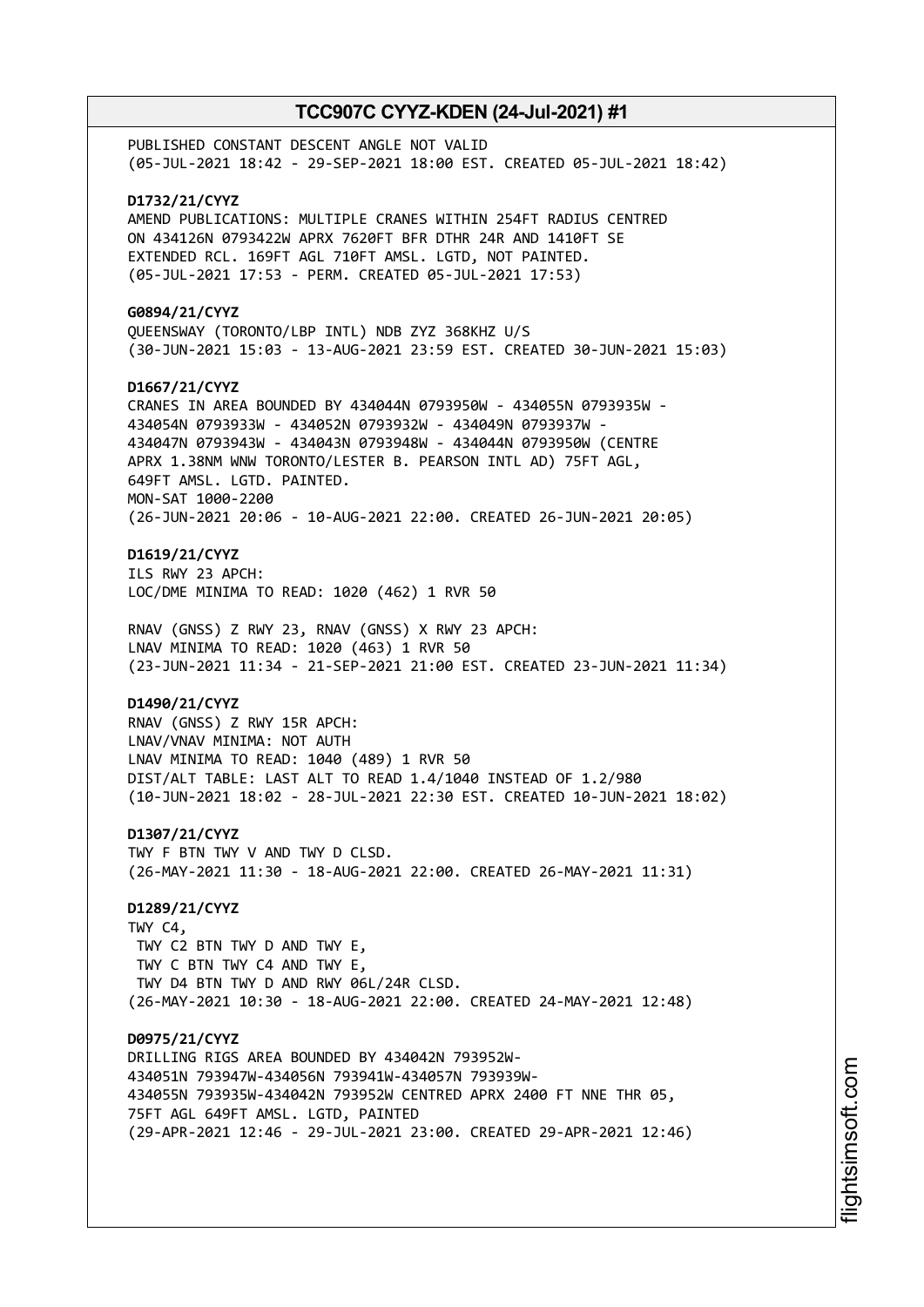# ┌──────────────────────────────────────────────────────────────────────────────┐ │**DESTINATION: KDEN/DEN (DENVER INTL, UNITED STATES) UTC -06:00**│ └──────────────────────────────────────────────────────────────────────────────┘ **1/4426/KDEN** DEN SID DENVER INTL, DENVER, CO. PIKES TWO DEPARTURE... PUEBLO TRANSITION NA EXCEPT FOR ACFT EQUIPPED WITH SUITABLE RNAV SYSTEM WITH GPS. BINKE TRANSITION, ALAMOSA TRANSITION DME REQUIRED EXCEPT FOR ACFT EQUIPPED WITH SUITABLE RNAV SYSTEM WITH GPS, PUB VORTAC OUT OF SERVICE. (24-JUL-2021 07:28 - 24-AUG-2021 07:28 EST. CREATED 24-JUL-2021 07:29) **07/521/KDEN** DEN RWY 34L FICON 5/5/5 100 PCT WET OBS AT 2107240448. (24-JUL-2021 04:49 - 25-JUL-2021 04:49. CREATED 24-JUL-2021 04:49) **07/517/KDEN** DEN APRON ALL FICON WET OBS AT 2107240446. (24-JUL-2021 04:46 - 25-JUL-2021 04:46. CREATED 24-JUL-2021 04:46) **07/508/KDEN** DEN APRON CONCOURSE C NORTH PURPLE TXL CLSD TO ACFT WINGSPAN MORE THAN 79FT BTN GATE C51 AND TWY K (23-JUL-2021 18:31 - 15-SEP-2021 23:59. CREATED 23-JUL-2021 18:31) **07/483/KDEN** DEN TWY D3 NORTH EDGE IRREGULAR SFC (22-JUL-2021 17:32 - 05-AUG-2021 23:59. CREATED 22-JUL-2021 17:32) **07/478/KDEN** DEN TWY Z4 CLSD (22-JUL-2021 14:15 - 19-AUG-2021 23:59. CREATED 22-JUL-2021 14:15) **07/477/KDEN** DEN TWY Z BTN TWY G AND TWY Z3 CLSD (22-JUL-2021 14:14 - 19-AUG-2021 23:59. CREATED 22-JUL-2021 14:14) **07/476/KDEN** DEN SVC TAR/SSR U/S (28-JUL-2021 14:00 - 28-JUL-2021 19:00. CREATED 22-JUL-2021 13:35) **07/451/KDEN** DEN TWY M BTN DEICE PAD SC SOUTH ACCESS AND TWY A CLSD (21-JUL-2021 17:00 - 14-AUG-2021 23:59. CREATED 21-JUL-2021 16:26) **07/446/KDEN** DEN APRON DEICE PAD SC SPOT 2 CLSD (21-JUL-2021 13:28 - 14-AUG-2021 23:59. CREATED 21-JUL-2021 13:28) **07/445/KDEN** DEN APRON DEICE PAD SC SPOT 1 CLSD (21-JUL-2021 13:27 - 14-AUG-2021 23:59. CREATED 21-JUL-2021 13:27) **07/423/KDEN** DEN RWY 08/26 SAFETY AREA IRREGULAR SFC N EDGE BTN TWY R6 AND TWY R7 (20-JUL-2021 16:19 - 03-AUG-2021 23:59. CREATED 20-JUL-2021 16:19)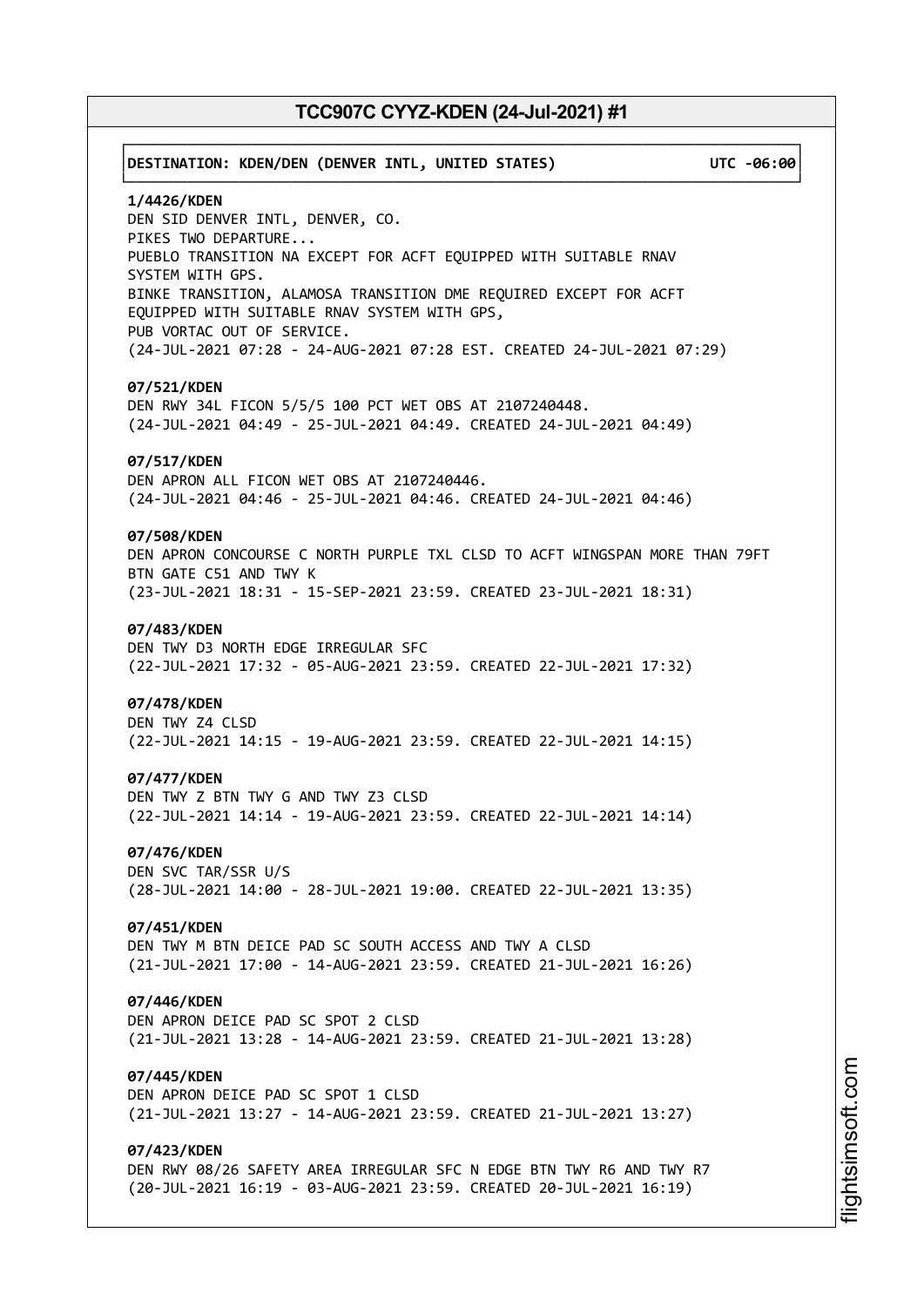**1/1807/KDEN** DEN IAP DENVER INTL, DENVER, CO. RNAV (RNP) Z RWY 34R, ORIG-C... RNP 0.10 DA 5906/ HAT 552 ALL CATS, VISIBILITY ALL CATS RVR 6000. RNP 0.20 DA 6037/ HAT 683 ALL CATS, VISIBILITY ALL CATS 1 1/2. RNP 0.30 DA 6074/ HAT 720 ALL CATS, VISIBILITY ALL CATS 1 5/8. CHANGE INOP NOTE TO READ: FOR INOPERATIVE ALSF, INCREASE RNP 0.10 ALL CATS VISIBILITY TO 1 5/8 MILE, RNP 0.20 AND RNP0.30 ALL CATS VISIBILITY TO 2 MILES. TEMPORARY CRANES 5695 MSL BEGINNING 3778FT SE OF RWY 34R (2019-ANM-1220/1221/1222/1223-NRA), TEMPORARY CRANE 5620 MSL 1.10NM SE OF RWY 34R (2018-ANM-307-NRA), TEMPORARY CRANES 5625 MSL BEGINNING 3778FT SE OF RWY 34R (2020-ANM-1605/1606/1607/1608-NRA), CRANES UP TO 5260 MSL 6685FT SE OF RWY 34R (2020-ANM-2198/2199/2200/2201-NRA). 2107191133-2112151133EST (PERM. CREATED 19-JUL-2021 11:33)

## **1/1799/KDEN**

DEN IAP DENVER INTL, DENVER, CO. ILS OR LOC RWY 34R, AMDT 3A... S-LOC 34R MDA 5860/HAT 586 ALL CATS, VISIBILITY CATS C/D 1 1/4 SM. VDP NA. CHANGE CHART NOTE TO READ: FOR INOPERATIVE ALSF, INCREASE S-LOC 34R CAT C/D VISIBILITY TO 1 3/4 SM. TEMPORARY CRANES UP TO 5549 MSL 1.86NM S OF RWY 34R (2020-ANM-1853 THRU 1871-NRA), TEMPORARY CRANES UP TO 5473 MSL BEGINNING 4453FT NE OF RWY 34R (2021-ANM-1980/1981/1982/1983-NRA). 2107191115-2112151115EST (PERM. CREATED 19-JUL-2021 11:16)

# **1/1796/KDEN**

DEN IAP DENVER INTL, DENVER, CO. ILS OR LOC RWY 8, AMDT 5A... S-ILS 8\*\* DA 5788/HAT 434 ALL CATS. VISIBILITY ALL CATS RVR 4000. S-LOC 8 MDA 5820/HAT 466 ALL CATS, VISIBILITY CATS A/B RVR 4000, CATS C/D RVR 5000. VDP AT I-FUI 1.07 DME; DISTANCE VDP TO THLD 1.25 MILES. DISREGARD NOTE: \*\* RVR 1800 AUTHORIZED WITH USE OF FD OR AP OR HUD TO DA. CHANGE INOP NOTE TO READ: FOR INOPERATIVE MALSR, INCREASE S-LOC 8 CAT A/B VISIBILITY TO RVR 5500 AND CAT C/D VISIBILITY TO 1 3/8. TEMPORARY CRANES UP TO 5503 MSL BEGINNING 4420FT W OF RWY 8 (2019-ANM-293 THRU 295-NRA), TEMPORARY CRANES UP TO 5503 MSL BEGINNING 4220FT W OF RWY 8 (2021-ANM-1339/1340/1341/1342-NRA), TEMPORARY CRANES UP TO 5473 MSL BEGINNING 3916FT W OF RWY 8 (2021-ANM-1980/1981/1982/1983-NRA). 2107191111-2112151111EST (PERM. CREATED 19-JUL-2021 11:13)

## **1/1797/KDEN**

DEN IAP DENVER INTL, DENVER, CO. RNAV (GPS) Y RWY 8, AMDT 1C... LPV DA# NA ALL CATS. LNAV MDA 5820/ HAT 466 ALL CATS, VISIBILITY CATS A/B RVR 4000, CATS C/D RVR 5000. VDP 1.13 NM TO RW08. CHANGE INOP NOTE TO READ: FOR INOPERATIVE MALSR, INCREASE LNAV CAT C/D VISIBILITY TO 1 3/8 MILE. DISREGARD NOTE: #RVR 1800 AUTHORIZED WITH USE OF FD OR AP OR HUD TO DA. TEMPORARY CRANES UP TO 5503 MSL BEGINNING 4420FT W OF RWY 8 (2019-ANM-293 THRU 295-NRA), TEMPORARY CRANES UP TO 5503 MSL BEGINNING 4220FT W OF RWY 8 (2021-ANM-1339/1340/1341/1342-NRA), TEMPORARY CRANES UP TO 5473 MSL BEGINNING 3916FT W OF RWY 8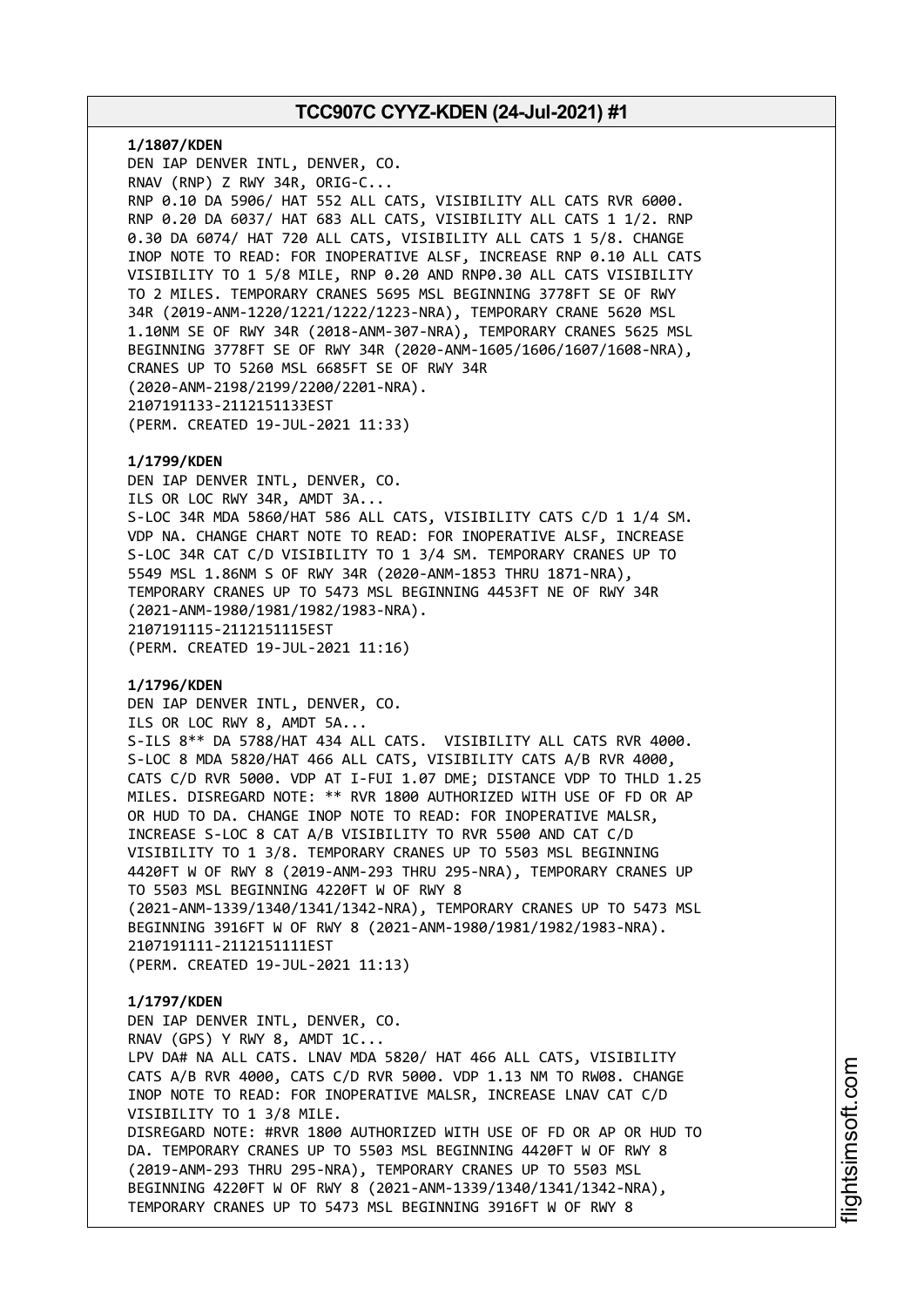(2021-ANM-1980/1981/1982/1983-NRA). 2107191111-2112151111EST (PERM. CREATED 19-JUL-2021 11:13) **07/392/KDEN** DEN RWY 16R/34L CL MARKINGS N 4000FT OBSC 2107182110-2107242359 (PERM. CREATED 18-JUL-2021 21:10) **07/359/KDEN** DEN OBST RIG (ASN 2018-ANM-2015-NRA) 395218N1043709W (2.6NM ENE DEN) 5389FT (105FT AGL) FLAGGED AND LGTD (23-JUL-2021 13:30 - 28-JUL-2021 22:30. CREATED 16-JUL-2021 14:34) **07/353/KDEN** DEN TWY CS SPOT 6W CLR BAR LGT U/S (16-JUL-2021 05:36 - 15-SEP-2021 23:59. CREATED 16-JUL-2021 05:36) **07/325/KDEN** DEN OBST CRANE (ASN 2020-ANM-1553-NRA) 395112N1044052W (0.6NM SW DEN) 5475FT (100FT AGL) LGTD DLY 0300-1100 (22-JUL-2021 03:00 - 29-JUL-2021 11:00. CREATED 15-JUL-2021 14:37) **07/311/KDEN** DEN TWY F7 NORTH EDGE IRREGULAR SFC (15-JUL-2021 00:46 - 31-AUG-2021 23:59. CREATED 15-JUL-2021 00:46) **07/298/KDEN** DEN OBST RIG (ASN 2013-ANM-1152-NRA) 395245N1043544W (3.7NM ENE DEN) 5391FT (105FT AGL) FLAGGED AND LGTD (19-JUL-2021 13:30 - 24-JUL-2021 22:30. CREATED 14-JUL-2021 16:21) **07/297/KDEN** DEN OBST RIG (ASN 2020-ANM-2342-NRA) 395311N1043560W (3.7NM ENE DEN) 5366FT (105FT AGL) FLAGGED AND LGTD (21-JUL-2021 13:30 - 24-JUL-2021 22:30. CREATED 14-JUL-2021 16:19) **07/263/KDEN** DEN TWY J CL LGT U/S (13-JUL-2021 09:38 - 15-SEP-2021 23:59. CREATED 13-JUL-2021 09:38) **07/192/KDEN** DEN TWY CS CL LGT BTN TWY L AND TWY G U/S (09-JUL-2021 15:31 - 15-SEP-2021 23:59. CREATED 09-JUL-2021 15:31) **07/191/KDEN** DEN TWY K BTN TWY CN AND TWY BN CLSD (09-JUL-2021 15:30 - 15-SEP-2021 23:59. CREATED 09-JUL-2021 15:30) **07/190/KDEN** DEN TWY CS BTN TWY L AND TWY K CLSD (09-JUL-2021 15:27 - 15-SEP-2021 23:59. CREATED 09-JUL-2021 15:28) **1/4829/KDEN** DEN IAP DENVER INTL, DENVER, CO. RNAV (GPS) Y RWY 17R, AMDT 1C... LPV DA NA ALL CATS. CHANGE NOTE TO READ: FOR INOPERATIVE MALSR, INCREASE LNAV/VNAV ALL CATS VISIBILITY TO 1 1/2 MILE AND LNAV CAT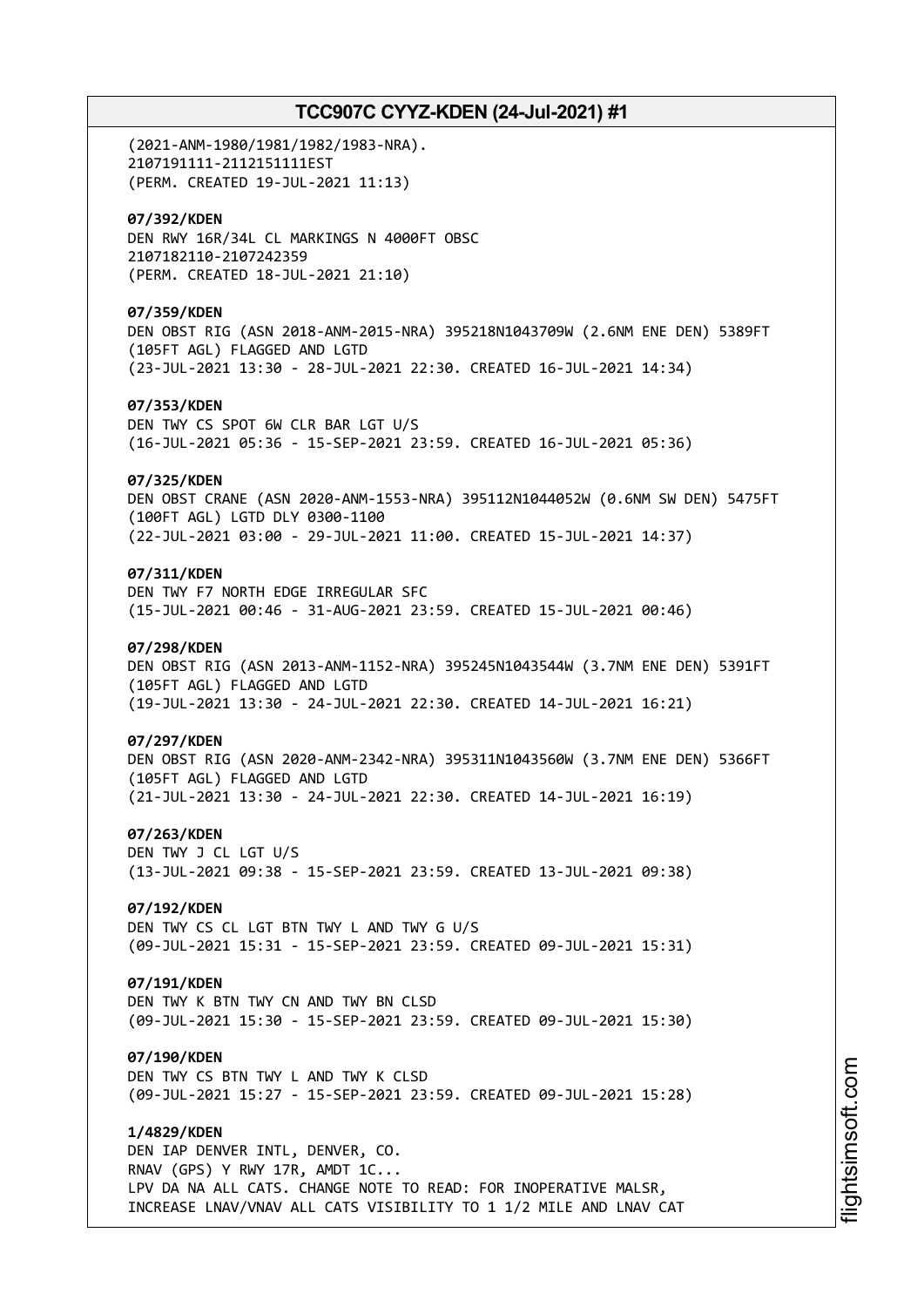C/D TO 1 1/2 MILE. TEMPORARY CRANES UP TO 5605 MSL BEGINNING 1501FT SW OF RWY 17R (2017-ANM-1601/1602/1603/1604/1698/1699/1700/1701-NRA). 2107061933-2108301933EST (PERM. CREATED 06-JUL-2021 19:34)

**1/4828/KDEN** DEN IAP DENVER INTL, DENVER, CO. ILS OR LOC RWY 17R, AMDT 3B... S-ILS 17R, DA 5719/HAT 327 ALL CATS, VISIBILITY ALL CATS RVR 2600. S-LOC 17R, MDA 5880/HAT 488 ALL CATS, VISIBILITY CATS C/D RVR 5000. VDP AT I-ACX 1.18 DME; DISTANCE TO THLD 1.35NM. CHANGE NOTE TO READ: FOR INOP ALS, INCREASE S-ILS 17R VISIBILITY ALL CATS TO RVR 5000 AND S-LOC 17R CATS C/D VISIBILITY TO 1 3/8 SM. TEMPORARY CRANES UP TO 5605 MSL BEGINNING 1501FT SW OF RWY 17R (2017-ANM-1601/1602/1603/1604/1698/1699/1700/1701-NRA). 2107061933-2108301933EST (PERM. CREATED 06-JUL-2021 19:34)

**1/4805/KDEN** DEN IAP DENVER INTL, DENVER, CO. ILS OR LOC RWY 34L, AMDT 2B... S-LOC 34L MDA 5700/HAT 373 ALL CATS. VISIBILITY CATS C/D RVR 3500. 2107061920-2307061920EST (PERM. CREATED 06-JUL-2021 19:22)

**1/3687/KDEN** DEN IAP DENVER INTL, DENVER, CO. RNAV (RNP) Z RWY 17R, ORIG-C... RNP 0.10 DA 5876/HAT 484 ALL CATS. VISIBILITY ALL CATS RVR 5000. FOR INOPERATIVE MALSR, INCREASE RNP 0.10 ALL CATS VISIBILITY TO 1 3/8 MILE AND RNP 0.30 ALL CATS VISIBILITY TO 1 5/8 MILE. TEMPORARY CRANES 5665 MSL BEGINNING 1768FT W OF RWY 17R (2019-ANM-2257 THRU 2260-NRA),, TEMPORARY CRANES, UP TO 5605 MSL BEGINNING 1501FT SW OF RWY 17R (2017-ANM-1601/1602/1603/1604/1698/1699/1700/1701-NRA). 2107021305-2108151305EST (PERM. CREATED 02-JUL-2021 13:05)

**1/1288/KDEN** DEN IAP DENVER INTL, DENVER, CO. RNAV (RNP) Z RWY 34L, ORIG-C... RNP 0.10 DA 5837/ HAT 510 ALL CATS, VISIBILITY ALL CATS RVR 5500. RNP 0.20 DA 5956/ HAT 629 ALL CATS, VISIBILITY ALL CATS 1 3/8. RNP 0.30 DA 5994/ HAT 667 ALL CATS, VISIBILITY ALL CATS 1 1/2. CHANGE INOP NOTE TO READ: FOR INOPERATIVE ALSF, INCREASE RNP 0.10 ALL CATS VISIBILITY TO 1 3/8 SM, RNP 0.20 ALL CATS VISIBILITY TO 1 3/4 SM, AND RNP 0.30 ALL CATS VISIBILITY TO 1 7/8 SM. TEMPORARY CRANES 5625 MSL BEGINNING 4315FT E OF RWY 34L (2020-ANM-1605/1606/1607/1608-NRA). 2106111306-2201101306EST (PERM. CREATED 11-JUN-2021 13:07)

**1/1289/KDEN** DEN IAP DENVER INTL, DENVER, CO. RNAV (GPS) Y RWY 34L, AMDT 2C... LNAV/VNAV DA 5895/ HAT 568 ALL CATS, VISIBILITY ALL CATS 1 1/4. LNAV MDA 5880/ HAT 553 ALL CATS, VISIBILITY CAT C/D RVR 5500. VDP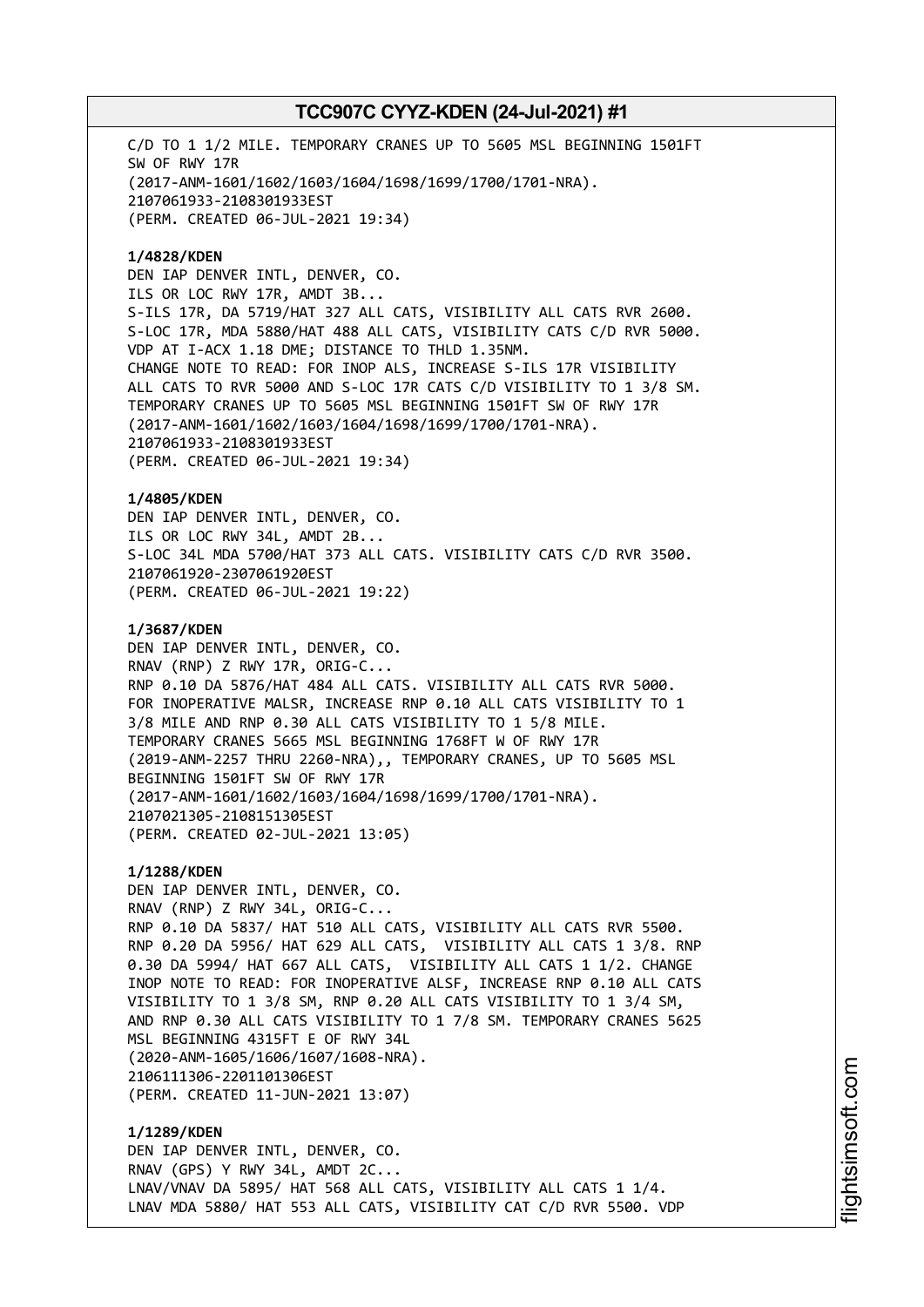1.51NM TO RW 34L. TEMPORARY CRANES UP TO 5503 MSL BEGINNING 1.04NM SW OF RWY 34L (2020-ANM-555/556/557/558-NRA), TEMPORARY CRANES 5538 MSL 1.26NM SE OF RWY 34L (2020-ANM-1853 THRU 1860-NRA), TEMPORARY CRANES 5625 MSL BEGINNING 4315FT E OF RWY 34L (2020-ANM-1605/1606/1607/1608-NRA). 2106111306-2201101306EST (PERM. CREATED 11-JUN-2021 13:07) **1/1281/KDEN** DEN IAP DENVER INTL, DENVER, CO. ILS OR LOC RWY 17L, AMDT 4A... S-LOC 17L MDA 5640/HAT 301 ALL CATS. VDP NA. TEMPORARY RIG 5376 MSL 1.38NM N OF RWY 17L (2020-ANM-2772-NRA). 2106111209-2205011208EST (PERM. CREATED 11-JUN-2021 12:09) **1/1252/KDEN** DEN SID DENVER INTL, DENVER, CO. DENVER TWO DEPARTURE... PIKES TWO DEPARTURE... PLAINS ONE DEPARTURE... ROCKIES FIVE DEPARTURE... YELLOWSTONE FOUR DEPARTURE... NOTE: RWY 07, DEPARTURE NA. MULTIPLE TEMPORARY CRANES BEGINNING 2594FT FROM DER , 225 FT LEFT OF CENTERLINE, ON CENTERLINE AND 1116FT RIGHT OF CENTERLINE, UP TO 200FT AGL/5549FT MSL (2020-ANM-1871, 1870, 1869, 1868, 1867, 1866, 1865, 1864, 1863, 1862, 1861, 1860, 1859, 1856, 1857, 1856, 1855, 1854, 1853-NRA). TEMPORARY CRANES BEGINNING 2594FT FROM DER , 225 FT LEFT OF CENTERLINE, ON CENTERLINE AND 1116FT RIGHT OF CENTERLINE, UP TO 200FT AGL/5549FT MSL (2020-ANM-1853 THRU 1871-NRA). ALL OTHER DATA REMAINS AS PUBLISHED. (11-JUN-2021 12:03 - 15-DEC-2021 12:03 EST. CREATED 11-JUN-2021 12:03) **1/1251/KDEN** DEN IAP DENVER INTL, DENVER, CO. RNAV (GPS) Y RWY 25, AMDT 1B... LPV DA 5896/HAT 491 ALL CATS, VISIBILITY RVR 5000 ALL CATS. LNAV/VNAV DA 5837/ HAT 482 ALL CATS, VISIBILITY ALL CATS RVR 4000. LNAV MDA 5920/ HAT 565 ALL CATS, VISIBILITY CATS C/D 1 1/4 SM. CHANGE INOP NOTE TO READ: FOR INOPERATIVE MALSR, INCREASE LPV VISIBILITY ALL CATS TO 1 3/8 SM, INCREASE LNAV/VNAV ALL CATS VISIBILITY TO 1 3/8 SM, LNAV CATS A/B VISIBILITY TO 1 SM, CATS C/D TO 1 5/8 SM. DISREGARD NOTE: # RVR 1800 AUTHORIZED WITH USE OF FD OR AP OR HUD TO DA. ADD NOTE: PROCEDURE NA AT NIGHT. TEMPORARY CRANES BEGINNING

UP TO 5544 MSL BEGINNING 3005FT E OF RWY 25 (2020-ANM-1853 THRU 1871-NRA), TEMPORARY CRANES 5620 MSL 3688FT NE OF RWY 25 (2018-ANM-307/309/310-NRA). TEMPORARY CRANES 5538 MSL 2569FT S OF RWY 25 (2020-ANM-1853 THRU 1860-NRA), TEMPORARY CRANES 5625 MSL BEGINNING 4634FT N OF RWY25 (2020-ANM-1605/1606/1607/1608-NRA), TEMPORARY CRANES UP TO 5620 MSL 4225FT NE OF RWY 25 (2020-ANM-2198/2199/2200/2201-NRA). 2106111203-2112151203EST (PERM. CREATED 11-JUN-2021 12:03)

**1/1254/KDEN**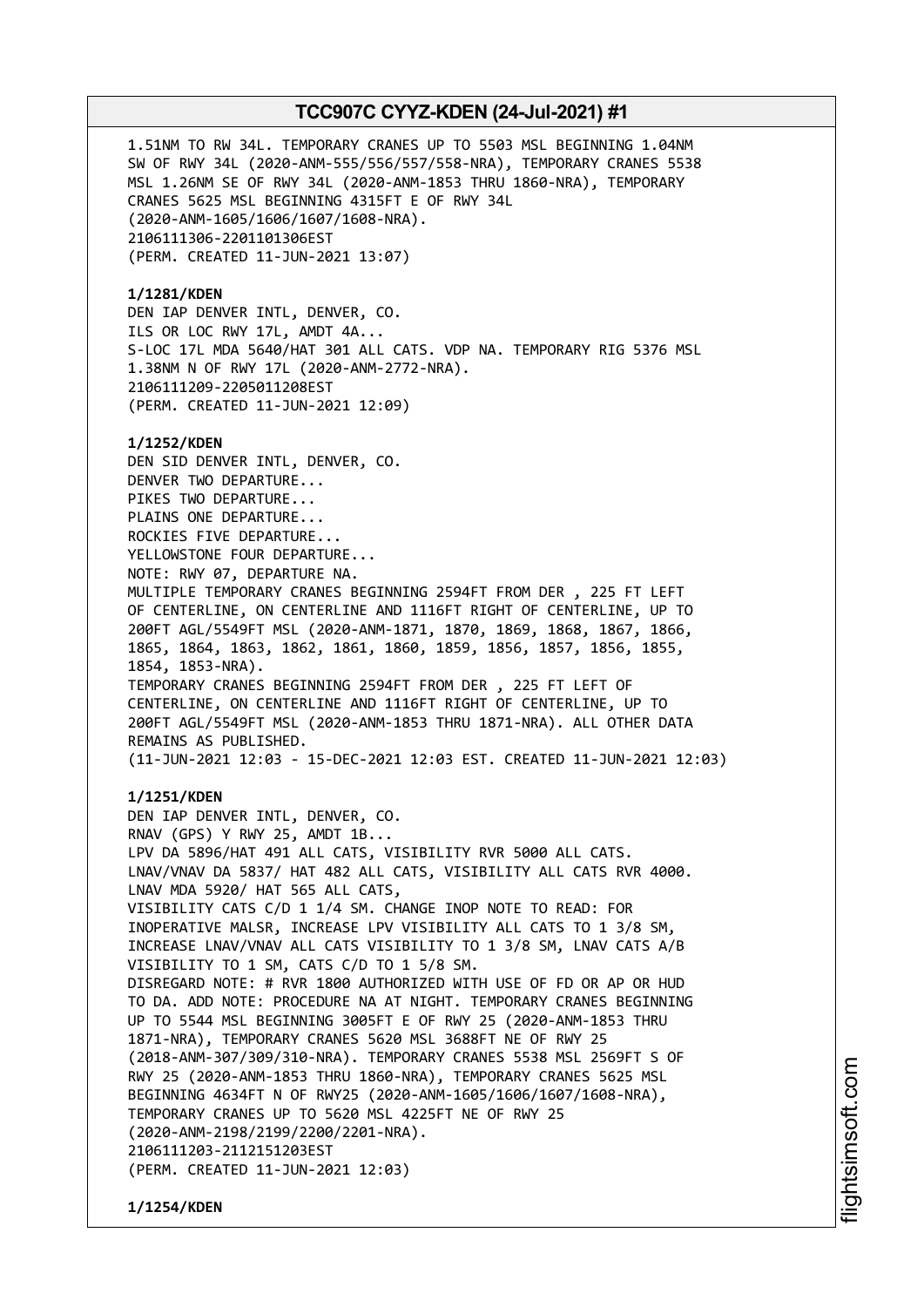DEN IAP DENVER INTL, DENVER, CO. ILS OR LOC RWY 25, AMDT 3A... S-ILS 25\*\* DA 5846/HAT 491 ALL CATS, VISIBILITY ALL CATS RVR 5000. S-LOC 25 MDA 5860/HAT 505 ALL CATS, VISIBILITY ALL CATS RVR 5000. CHANGE INOP NOTE TO READ: FOR INOPERATIVE MALSR, INCREASE S-ILS 25 VISIBILITY ALL CATS TO 1 3/8 SM, INCREASE S-LOC 25 CAT C AND D VISIBILITY TO 1 3/8 SM. DISREGARD NOTE: \*\*RVR 1800 AUTHORIZED WITH USE OF FD OR AP OR HUD TO DA. ADD NOTE: PROCEDURE NA AT NIGHT. TEMPRARY CRANES UP TO 5544FT MSL BEGINNING 3005FT E OF RWY 25 (2020-ANM-1853 THRU 1871-NRA), TEMPORARY CRANES 5620 MSL 3688FT NE OF RWY 25 (2018-ANM-307/309-NRA). TEMPORARY CRANE 5538 MSL 2569FT S OF RWY 25 (2020-ANM-1853 THRU 1860-NRA), TEMPORARY CRANES 5625 MSL BEGINNING 4634FT N OF RWY25 (2020-ANM-1605/1606/1607/1608-NRA), TEMPORARY CRANES UP TO 5620FT MSL BEGINNING 4225FT NE OF RWY 25 (2020-ANM-2198/2199/2200/2201-NRA). 2106111203-2112151203EST (PERM. CREATED 11-JUN-2021 12:03) **06/201/KDEN** DEN OBST CRANE (ASN 2020-ANM-1853-NRA) 395001N1044058W (1.7NM SSW DEN) 5538FT (200FT AGL) FLAGGED AND LGTD (10-JUN-2021 20:34 - 31-JUL-2021 23:59. CREATED 10-JUN-2021 20:34) **06/028/KDEN** DEN TWY Z CL LGT U/S (01-JUN-2021 17:25 - 08-SEP-2021 06:00. CREATED 01-JUN-2021 17:25) **05/711/KDEN** DEN TWY BN EDGE LGT BTN TWY K AND TWY L NOT STD (31-MAY-2021 03:47 - 31-AUG-2021 23:59. CREATED 31-MAY-2021 03:48) **05/652/KDEN** DEN TWY G BTN TWY CN AND TWY WC WIP CONST LGTD AND BARRICADED (27-MAY-2021 16:08 - 18-AUG-2021 23:59. CREATED 27-MAY-2021 16:08) **05/651/KDEN** DEN TWY F CL LGT BTN TWY ZN AND TWY F7 NOT STD (27-MAY-2021 16:06 - 18-SEP-2021 23:59. CREATED 27-MAY-2021 16:06) **05/596/KDEN** DEN APRON DEICE PAD WA SPOT 6 CLSD (25-MAY-2021 14:07 - 31-AUG-2021 23:59. CREATED 25-MAY-2021 14:07) **05/479/KDEN** DEN TWY ZN CL LGT BTN TWY F AND TWY G U/S (19-MAY-2021 07:53 - 30-JUL-2021 23:59. CREATED 19-MAY-2021 07:53) **05/478/KDEN** DEN TWY WC CL LGT BTN TWY G AND TWY F U/S (19-MAY-2021 07:51 - 30-JUL-2021 23:59. CREATED 19-MAY-2021 07:51) **1/6645/KDEN**

DEN IAP DENVER INTL, DENVER, CO. RNAV (RNP) Z RWY 16R, ORIG-C... RNP 0.30 DA 5695/ HAT 369 ALL CATS. TEMPORARY CRANE 5535 MSL 4903FT SE OF RWY 16R (2019-ANM-448/449/450/451-NRA). 2105171721-2110101721EST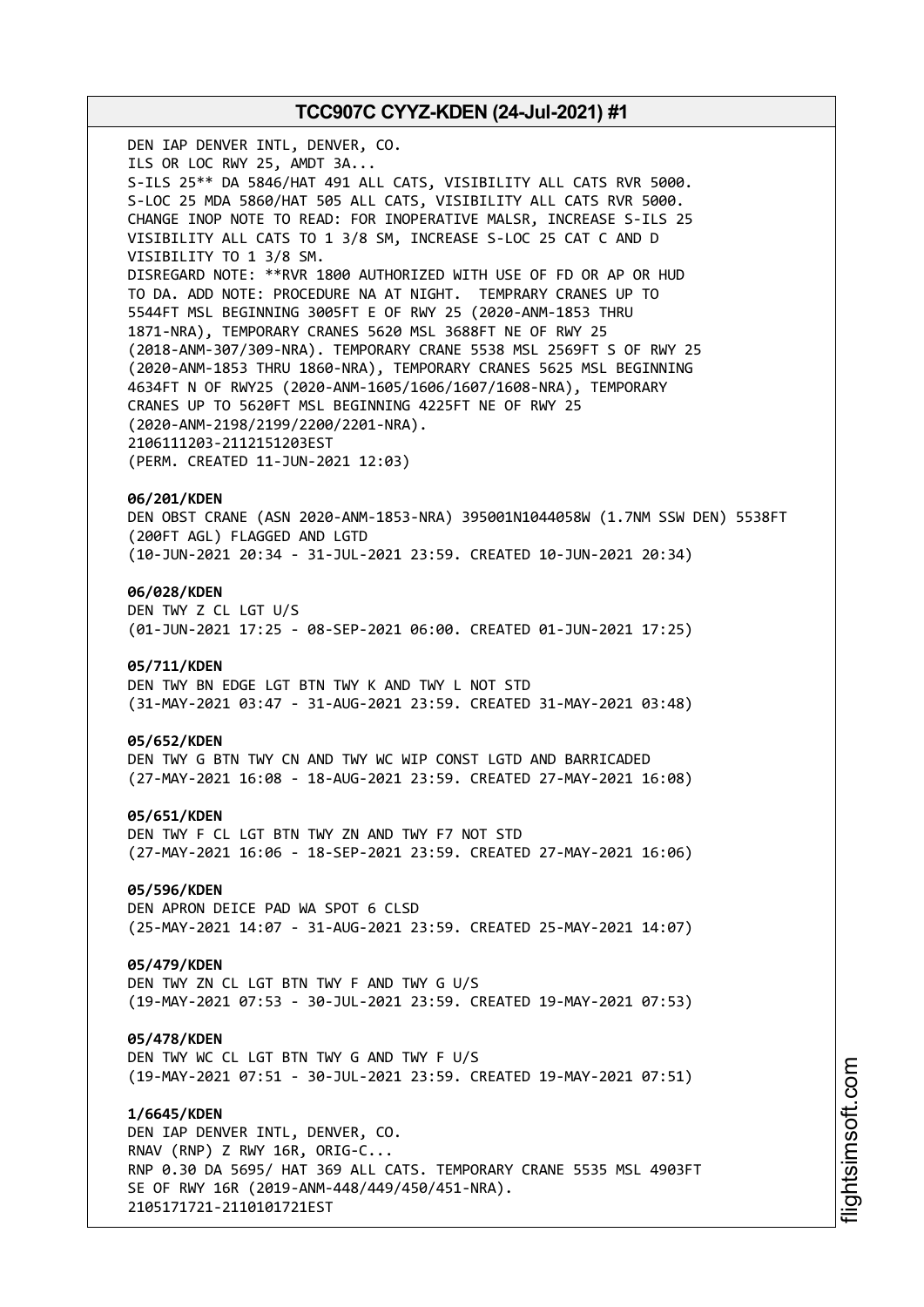(PERM. CREATED 17-MAY-2021 17:21) **05/425/KDEN** DEN TWY Z BTN TWY F AND TWY G CLSD (17-MAY-2021 13:00 - 18-SEP-2021 06:00. CREATED 17-MAY-2021 13:14) **05/424/KDEN** DEN TWY DS BTN TWY F AND TWY G CLSD (17-MAY-2021 13:00 - 18-SEP-2021 06:00. CREATED 17-MAY-2021 13:14) **05/422/KDEN** DEN TWY ZS BTN TWY F AND TWY G CLSD (17-MAY-2021 13:00 - 18-SEP-2021 06:00. CREATED 17-MAY-2021 13:13) **05/423/KDEN** DEN TWY DN BTN TWY F AND TWY G CLSD (17-MAY-2021 13:00 - 18-SEP-2021 06:00. CREATED 17-MAY-2021 13:13) **05/421/KDEN** DEN TWY F12, F10, F9, F8, F6, F4, F3, F2, F1, TWY WC BTN TWY D AND TWY F, TWY WE BTN TWY F AND TWY D, TWY WD BTN TWY D AND RWY 16L/34R, TWY F BTN TWY F7 AND TWY F12 CLSD (17-MAY-2021 13:00 - 18-SEP-2021 06:00. CREATED 17-MAY-2021 13:12) **05/420/KDEN** DEN TWY F BTN TWY CN AND TWY ZN CLSD (17-MAY-2021 13:00 - 17-SEP-2021 06:00. CREATED 17-MAY-2021 13:11) **05/418/KDEN** DEN RWY 16L/34R CLSD (17-MAY-2021 13:00 - 18-SEP-2021 06:00. CREATED 17-MAY-2021 12:16) **05/238/KDEN** DEN RWY 16L ALS U/S (17-MAY-2021 14:00 - 15-SEP-2021 23:00. CREATED 10-MAY-2021 14:42) **05/237/KDEN** DEN RWY 16L PAPI U/S (17-MAY-2021 14:00 - 15-SEP-2021 23:00. CREATED 10-MAY-2021 14:41) **05/236/KDEN** DEN RWY 34R ALS U/S (17-MAY-2021 14:00 - 15-SEP-2021 23:00. CREATED 10-MAY-2021 14:00) **05/235/KDEN** DEN RWY 34R PAPI U/S (17-MAY-2021 14:00 - 15-SEP-2021 23:00. CREATED 10-MAY-2021 14:00) **05/231/KDEN** DEN NAV ILS RWY 16L U/S (17-MAY-2021 13:00 - 15-SEP-2021 23:00. CREATED 10-MAY-2021 13:01) **05/230/KDEN** DEN NAV ILS RWY 34R U/S (17-MAY-2021 13:00 - 15-SEP-2021 23:00. CREATED 10-MAY-2021 13:01) **05/229/KDEN** DEN RWY 16L RVR U/S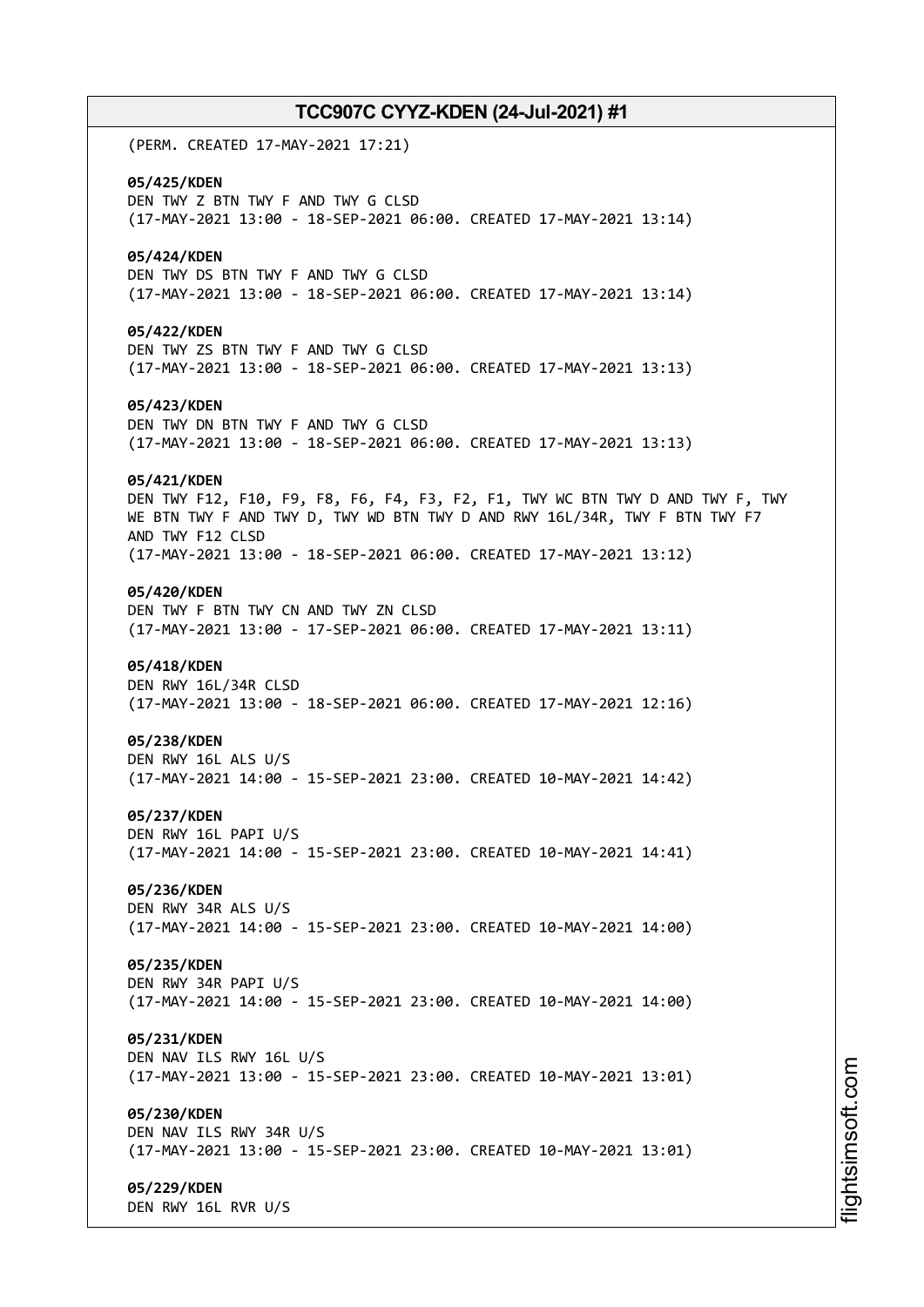(17-MAY-2021 13:00 - 15-SEP-2021 23:00. CREATED 10-MAY-2021 13:01) **05/228/KDEN** DEN RWY 34R RVR U/S (17-MAY-2021 13:00 - 15-SEP-2021 23:00. CREATED 10-MAY-2021 13:01) **1/7432/KDEN** DEN IAP DENVER INTL, DENVER, CO. RNAV (GPS) Y RWY 34R, AMDT 2B... LNAV/VNAV DA 5993/HAT 639 ALL CATS, VISIBILITY ALL CATS 1 3/8 SM. LNAV MDA 6000/ HAT 646 ALL CATS, VISIBILITY CATS C/D 1 3/8 SM. VDP 1.82 NM TO RW34R. ADD NOTE: FOR ALS INOP INCREASE LNAV/VNAV VISIBILITY ALL CATS TO 1 3/4 SM, INCREASE LNAV VISIBILITY CATS C/D TO 1 7/8 SM. TEMPORARY CRANES 3778FT S OF RWY 34R, 320FT AGL/ 5695FT MSL (2019-ANM-1221-NRA), 1.10 NM SE OF RWY 34R, 205FT AGL/5620FT MSL (2018-ANM-307-NRA). 2104291212-2112091212EST (PERM. CREATED 29-APR-2021 12:13) **04/646/KDEN** DEN SVC CONCOURSE RAMP C S RAMP CTL 131.175 DECOMMISSIONED (05-MAY-2021 08:00 - PERM. CREATED 28-APR-2021 21:41) **04/647/KDEN** DEN SVC CONCOURSE RAMP C S RAMP CTL 131.300 COMMISSIONED (05-MAY-2021 08:00 - PERM. CREATED 28-APR-2021 21:41) **04/020/KDEN** BJC OBST CRANE (ASN 2020-ANM-454-NRA) 395439N1050605W (0.7NM E BJC) 5774FT (200FT AGL) NOT LGTD (06-APR-2021 14:04 - 01-SEP-2021 23:59. CREATED 06-APR-2021 14:04) **02/015/KDEN** DEN TWY K BTN TWY BN AND CONCOURSE B COMMUTER HORSESHOE APN CLSD (02-FEB-2021 14:00 - 16-SEP-2021 05:59. CREATED 02-FEB-2021 13:06) **01/554/KDEN** DEN OBST CRANE (ASN 2020-ANM-1601-NRA) 395136N1043955W (0.4NM ESE DEN) 5602FT (235FT AGL) FLAGGED AND LGTD (28-JAN-2021 21:10 - 20-NOV-2021 23:59. CREATED 28-JAN-2021 21:10) **01/553/KDEN** DEN OBST CRANE (ASN 2020-ANM-1606-NRA) 395117N1044053W (0.6NM SW DEN) 5625FT (250FT AGL) FLAGGED AND LGTD (28-JAN-2021 21:05 - 21-NOV-2021 23:59. CREATED 28-JAN-2021 21:05) **01/552/KDEN** DEN OBST CRANE (ASN 2019-ANM-1220-NRA) 395112N1044053W (0.6NM SW DEN) 5695FT (320FT AGL) FLAGGED AND LGTD (28-JAN-2021 21:03 - 22-JAN-2022 23:59. CREATED 28-JAN-2021 21:03) **12/130/KDEN** DEN OBST CRANE (ASN 2019-ANM-2163-NRA) 395123N1044231W (1.7NM W DEN) 5428FT (115FT AGL) FLAGGED AND LGTD (08-DEC-2020 16:36 - 20-FEB-2022 06:59. CREATED 08-DEC-2020 16:39) **11/385/KDEN**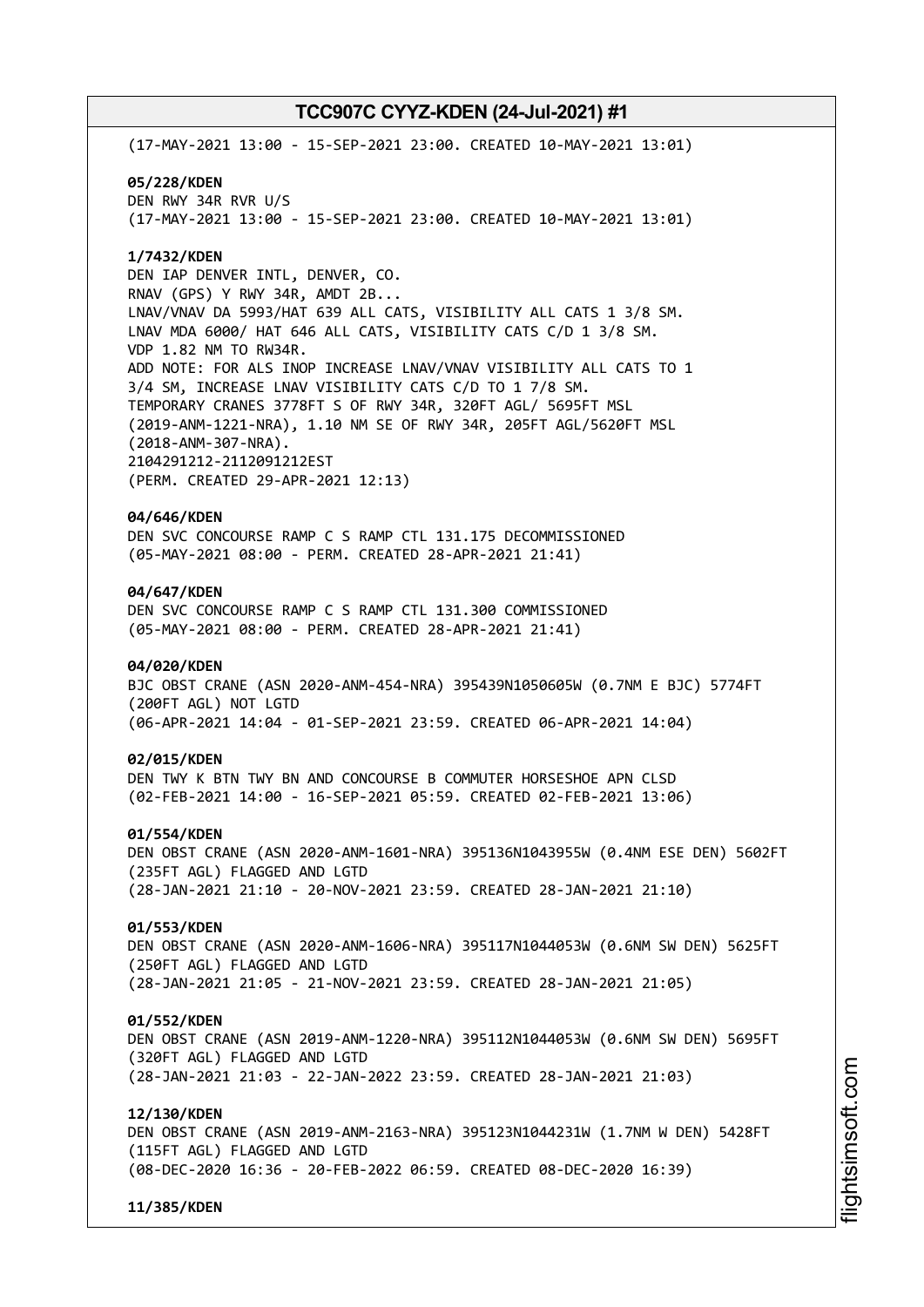DEN APRON CONCOURSE B SOUTH GREEN TXL CLSD TO ACFT WINGSPAN MORE THAN 135FT (20-NOV-2020 19:59 - PERM. CREATED 20-NOV-2020 19:59) **10/260/KDEN** DEN RWY 16L RTHL U/S (14-OCT-2020 12:39 - 07-JAN-2025 20:00 EST. CREATED 14-OCT-2020 12:39) **10/084/KDEN** DEN OBST RIG (ASN 2020-ANM-1784-NRA) 395332N1044057W (1.9NM NNW DEN) 5450FT (100FT AGL) FLAGGED AND LGTD (05-OCT-2020 12:00 - 20-JAN-2022 23:59. CREATED 03-OCT-2020 18:08) **09/644/KDEN** DEN OBST CRANE (ASN 2019-ANM-448-NRA) 395331N1044046W (1.8NM N DEN) 5535FT (185FT AGL) FLAGGED AND LGTD (25-SEP-2020 19:19 - 25-SEP-2021 23:00. CREATED 25-SEP-2020 19:19) **07/188/KDEN** DEN OBST RIG (ASN 2020-ANM-81-NRA) 394934N1044040W (2.1NM S DEN) 5473FT (100FT AGL) FLAGGED AND LGTD (10-JUL-2020 21:19 - 12-AUG-2021 23:59. CREATED 10-JUL-2020 21:19) ┌──────────────────────────────────────────────────────────────────────────────┐ │**ALTERNATE: KCOS/COS (CITY OF COLORADO SPRINGS MUN, UNITED STATES) UTC -06:00**│

### **1/4432/KCOS**

COS IAP CITY OF COLORADO SPRINGS MUNI, COLORADO SPRINGS, CO. ILS OR LOC RWY 17L, AMDT 3C... ILS OR LOC RWY 35L, AMDT 39... ILS OR LOC RWY 35R, AMDT 2A... NDB RWY 35L, AMDT 27A... ILS RWY 17L (SA CAT I AND II), AMDT 3C... ILS RWY 35L (SA CAT II), AMDT 39... DME REQUIRED EXCEPT FOR ACFT EQUIPPED WITH SUITABLE RNAV SYSTEM WITH GPS, PUB VORTAC OUT OF SERVICE. (24-JUL-2021 07:28 - 24-AUG-2021 07:28 EST. CREATED 24-JUL-2021 07:29)

└──────────────────────────────────────────────────────────────────────────────┘

# **07/069/KCOS**

COS OBST TOWER LGT (ASR 1025252) 384846.00N1044853.00W (5.4NM W COS) 6090.9FT (206.0FT AGL) U/S (24-JUL-2021 01:29 - 09-AUG-2021 01:28. CREATED 24-JUL-2021 01:29)

## **07/063/KCOS**

COS OBST TOWER LGT (ASR 1024649) 384310.80N1044319.30W (5.3NM S COS) 5928.1FT (308.1FT AGL) U/S (21-JUL-2021 23:56 - 05-AUG-2021 23:55. CREATED 21-JUL-2021 23:56)

## **07/059/KCOS**

COS OBST CRANE (ASN 2021-ANM-76-OE) 384745N1044339W (1.4NM WSW COS) 6209FT (195FT AGL) FLAGGED AND LGTD (18-JUL-2021 19:11 - 18-DEC-2021 01:00. CREATED 18-JUL-2021 19:11)

### **1/1164/KCOS**

COS IAP CITY OF COLORADO SPRINGS MUNI, COLORADO SPRINGS, CO. RNAV (RNP) Z RWY 35L, AMDT 1A...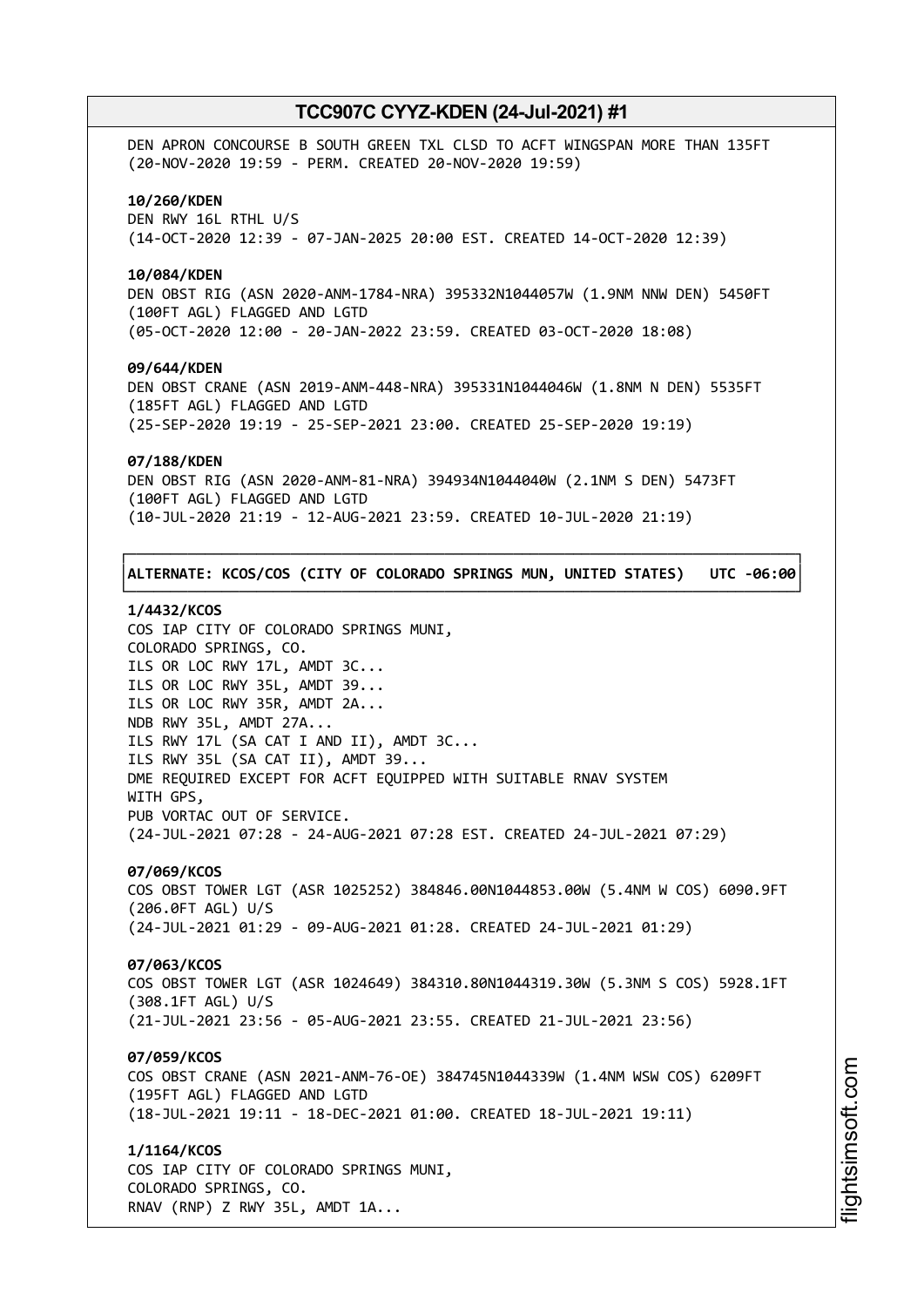RNP 0.15 DA 6415/HAT 340 ALL CATS, VISIBILITY ALL CATS 1/2. RNP 0.30 DA 6448/HAT 373 ALL CATS, VISBILITY ALL CATS 5/8. CHANGE INOP NOTE TO READ: FOR INOP MALSR INCREASE RNP 0.15 AND RNP 0.30 VISIBILITY ALL CATS TO 1 SM. TEMPORARY CRANES 6209FT MSL BEGINNING 3395FT W OF RWY 35L (2021-ANM-75/76/78-OE). 2107161611-2201011611EST (PERM. CREATED 16-JUL-2021 16:11)

**1/1163/KCOS** COS IAP CITY OF COLORADO SPRINGS MUNI, COLORADO SPRINGS, CO. RNAV (GPS) Y RWY 35L, AMDT 1B... LNAV/VNAV DA 6420/HAT 345 ALL CATS, VISIBILITY ALL CATS 5/8. LNAV MDA 6540/HAT 465 ALL CATS, VISIBILITY CATS C/D 1. VDP 1.33 NM TO RW35L. CHANGE INOP NOTE TO READ: FOR INOP MALSR INCREASE LNAV/VNAV VISIBILITY ALL CATS TO 1 SM, INCREASE LNAV VISIBILITY CATS A/B TO 1 SM, CATS C/D VISBILITY TO 1 3/8 SM. TEMPORARY CRANES 6209 MSL BEGINNING 3395FT W OF RWY 35L (2021-ANM-75/76/78-OE). 2107161611-2201011611EST (PERM. CREATED 16-JUL-2021 16:11)

## **07/033/KCOS**

COS TWY A1, B1 CLSD TO AIR CARRIERS (08-JUL-2021 17:07 - 10-AUG-2021 23:59. CREATED 08-JUL-2021 17:07)

# **07/028/KCOS**

COS OBST CRANE (ASN 2020-ANM-3156-NRA) 384655N1044127W (1.5NM SSE COS) 6221FT (135FT AGL) FLAGGED AND LGTD (06-JUL-2021 13:06 - 10-SEP-2021 23:59. CREATED 06-JUL-2021 13:06)

#### **06/130/KCOS**

COS TWY A3, C3 EDGE MARKINGS NOT STD (28-JUN-2021 20:52 - 10-AUG-2021 13:00. CREATED 28-JUN-2021 20:52)

#### **06/129/KCOS**

COS RWY 17R/35L CLSD (28-JUN-2021 20:46 - 10-AUG-2021 13:00. CREATED 28-JUN-2021 20:46)

### **06/128/KCOS**

COS TWY G BTN RWY 17R/35L AND TWY C3 CLSD (28-JUN-2021 20:44 - 10-AUG-2021 13:00. CREATED 28-JUN-2021 20:44)

# **06/127/KCOS**

COS TWY C1, C2, C5, C6, C7, TWY C BTN TWY H AND TWY C7 CLSD (28-JUN-2021 20:43 - 10-AUG-2021 13:00. CREATED 28-JUN-2021 20:43)

#### **06/126/KCOS**

COS TWY A5, A6, A7, TWY A BTN SOUTH GA TXL AND TWY A7, TWY A2 BTN RWY 17R/35L AND TWY A, TWY A4 BTN RWY 17R/35L AND TWY A CLSD (28-JUN-2021 20:43 - 10-AUG-2021 13:00. CREATED 28-JUN-2021 20:43)

## **06/085/KCOS**

COS TWY E2 SFC PAINTED HLDG PSN SIGNS FOR RWY 17L/35R FADED (24-JUN-2021 20:22 - 30-SEP-2021 23:00 EST. CREATED 24-JUN-2021 20:22)

#### **06/067/KCOS**

COS OBST CRANE (ASN 2020-ANM-2424-NRA) 384641N1044146W (1.7NM S COS) 6351FT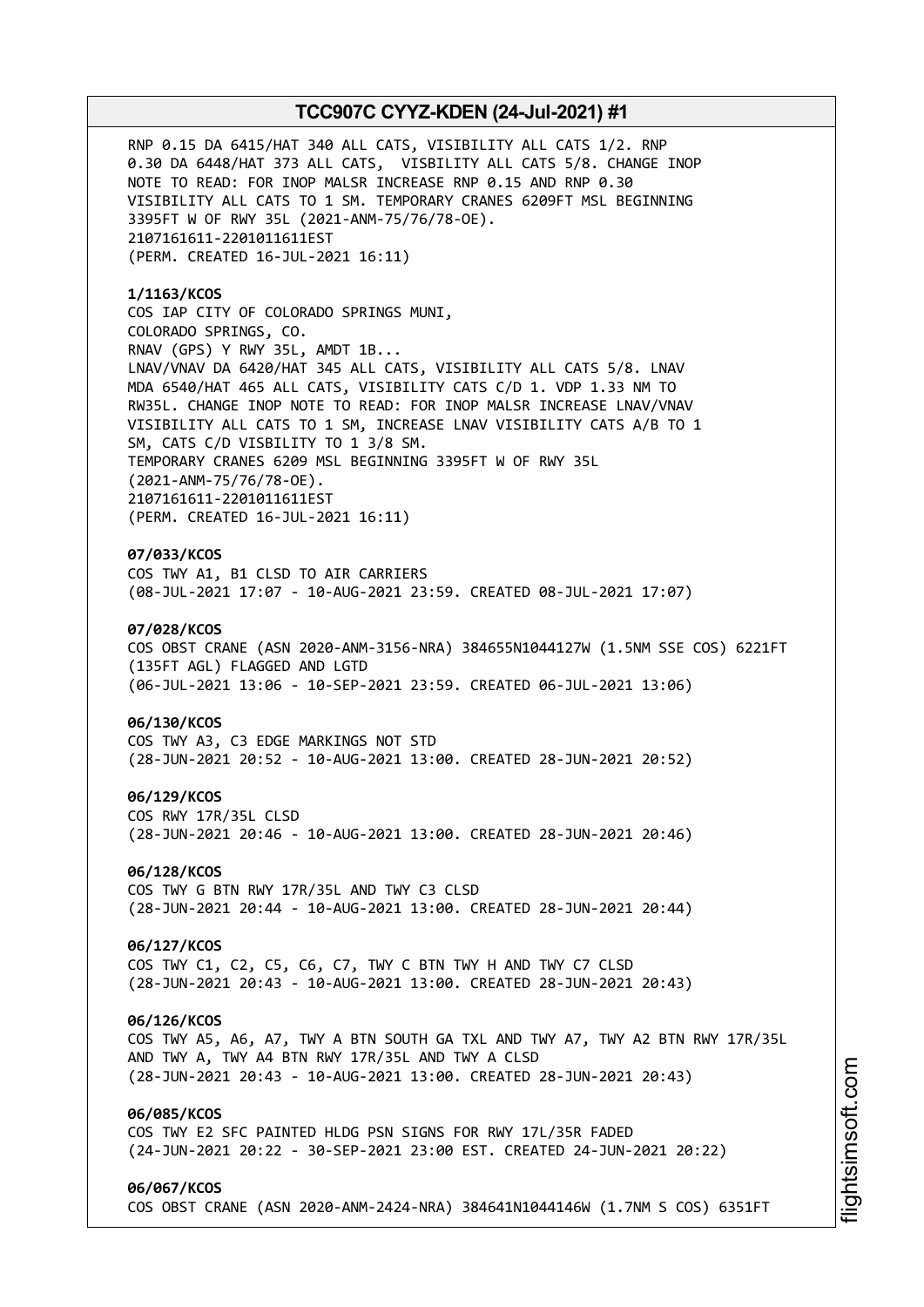(300FT AGL) FLAGGED AND LGTD (14-JUN-2021 16:53 - 01-NOV-2021 06:00. CREATED 14-JUN-2021 16:53) **05/072/KCOS** COS RWY 35L ALS U/S (11-MAY-2021 14:00 - 23-AUG-2021 23:00. CREATED 11-MAY-2021 02:05)

## **05/071/KCOS**

COS RWY 35L PAPI U/S (11-MAY-2021 14:00 - 23-AUG-2021 23:00. CREATED 11-MAY-2021 01:58)

## **05/070/KCOS**

COS NAV ILS RWY 35L PETEY LOM U/S (11-MAY-2021 14:00 - 23-AUG-2021 23:00. CREATED 11-MAY-2021 01:55)

## **05/069/KCOS**

COS NAV ILS RWY 35L OM U/S (11-MAY-2021 14:00 - 23-AUG-2021 23:00. CREATED 11-MAY-2021 01:53)

#### **05/068/KCOS**

COS NAV ILS RWY 35L U/S (11-MAY-2021 14:00 - 23-AUG-2021 23:00. CREATED 11-MAY-2021 01:50)

┌──────────────────────────────────────────────────────────────────────────────┐

└──────────────────────────────────────────────────────────────────────────────┘

## │**CZYZ (TORONTO FIR/UIR)** │

**M1927/21/CZYZ** ADVISORY AREA CYA513(P) PORT COLBORNE ACT. PARAJUMPS WILL TAKE PLACE ABOVE CYA513(P) SFC-14000FT AMSL (24-JUL-2021 12:00 - 25-JUL-2021 02:00. CREATED 24-JUL-2021 00:32)

### **M1926/21/CZYZ**

PARAJUMPS ACT WILL TAKE PLACE WITHIN 1NM RADIUS CENTRED ON 431800N 795800W (DUNDAS, APRX 8NM N CYHM, APRX 2NM SW CWD3) SFC-13000FT AMSL (24-JUL-2021 12:00 - 25-JUL-2021 01:00. CREATED 24-JUL-2021 00:31)

**M1925/21/CZYZ** ADVISORY AREA CYA509(P) COOKSTOWN ACT. PARAJUMPS ABV CYA509(P) SFC-18000FT AMSL (24-JUL-2021 12:00 - 25-JUL-2021 02:00. CREATED 24-JUL-2021 00:30)

**G1111/21/CZYZ** COVID-19: CREWS/PASSENGERS REQUIREMENTS ALL FOREIGN MIL AND STATE ACFT WITH STOP OVERS IN CANADA TO CTC +OVERFLIGHT(AT)FORCES.GC.CA OR CALL (204) 227-7498 PRIOR TO FILING FLT PLAN SFC-UNL (23-JUL-2021 16:36 - 30-SEP-2021 04:00 EST. CREATED 23-JUL-2021 16:36)

**H2236/21/CZYZ** GPS INTERFERENCE EXER CENTERED ON 440854N 0753216W (APRX 30NM SE GANANOQUE(HELI)) 120NM RADIUS AT FL400-UNL 120NM RADIUS AT FL250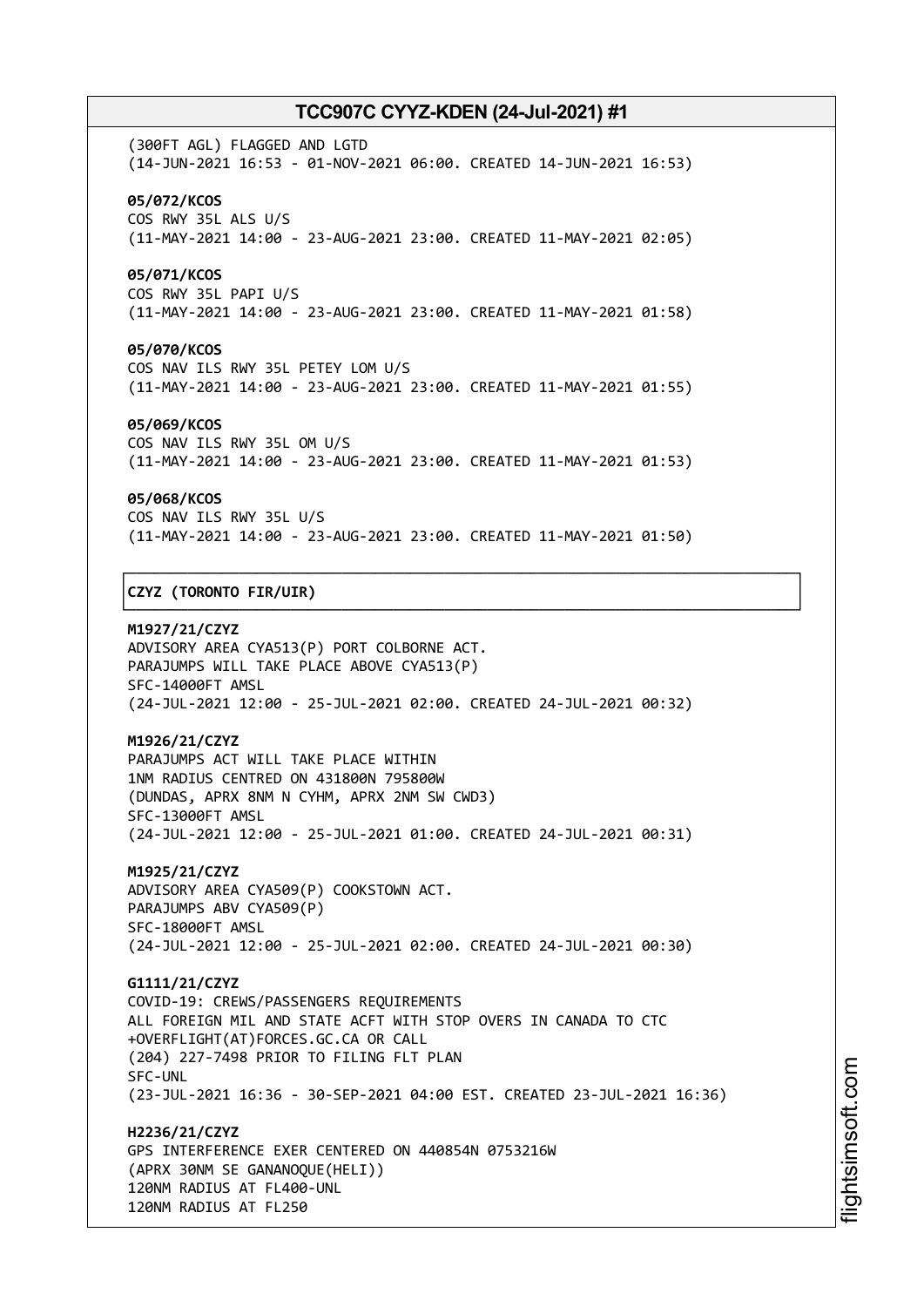109NM RADIUS AT 10000FT AMSL 82NM RADIUS AT 4000FT AGL 32NM RADIUS AT 50FT AGL GNSS SIGNAL MAY BE PERIODICALLY INTERRUPTED. INFORM ATC OF ANY ADVERSE IMPACT. DAILY 1100-1700 (26-JUL-2021 11:00 - 30-JUL-2021 17:00. CREATED 23-JUL-2021 12:36)

## **G1105/21/CZYZ**

GPS INTERFERENCE EXER CENTERED ON 440854N 0753216W (APRX 30NM SE GANANOQUE(HELI)) 120NM RADIUS AT FL400-UNL 120NM RADIUS AT FL250 109NM RADIUS AT 10000FT AMSL 82NM RADIUS AT 4000FT AGL 32NM RADIUS AT 50FT AGL GNSS SIGNAL MAY BE PERIODICALLY INTERRUPTED. INFORM ATC OF ANY ADVERSE IMPACT. DAILY 1100-1700 (26-JUL-2021 11:00 - 30-JUL-2021 17:00. CREATED 23-JUL-2021 12:30)

# **M1899/21/CZYZ**

COEHILL DME VIE 115.1MHZ/CH98X UNMONITORED (22-JUL-2021 23:29 - 26-JUL-2021 23:59. CREATED 22-JUL-2021 23:29)

## **G1096/21/CZYZ**

PARACHUTE ACT WILL TAKE PLACE WITHIN 3NM RADIUS CENTRED ON 425737N 794718W (AT CAYUGA EAST AD) SFC-13500FT AMSL JULY 22 1400-0130, JULY 23-25 1230-0130, JULY 26-27 1400-2359 (22-JUL-2021 14:00 - 27-JUL-2021 23:59. CREATED 22-JUL-2021 13:20)

# **G1063/21/CZYZ**

COVID-19: FLIGHT RESTRICTIONS PURSUANT TO SECTION 5.1 OF THE AERONAUTICS ACT, THE MINISTER OF TRANSPORT IS OF THE OPINION IT IS NECESSARY FOR AVIATION SAFETY AND THE PROTECTION OF THE PUBLIC, TO PROHIBIT THE OPS OF ACFT INVOLVED IN SKED AND NON SKED INTL COMMERCIAL AIR SVC FM INDIA, FOR THE TRANSPORT OF PASSENGERS ON AN INBOUND FLT TO CANADA. THIS PROHIBITION FURTHER APPLIES TO OPS OF ACFT INVOLVED IN PRIVATE AND CHARTER AIR SVC. THIS PROHIBITION DOES NOT APPLY TO ACFT OPERATED IN THE FLW CIRCUMSTANCES: - CARGO FLT - MEDEVAC FLT - FERRY FLT - FLIGHT CREW REPATRIATION FLT - TECHNICAL STOPS WHERE PASSENGERS DO NOT DISEMBARK, OR - AT ALTERNATE AP IDENTIFIED IN A FLT PLAN TO ADDRESS WX, OR - ACFT SAFETY SITUATIONS, OR - FLT EN ROUTE TO CANADA AT THE TIME THIS NOTICE TAKES EFFECT - IN THE CASE WHERE SPECIAL AUTH HAS BEEN GRANTED BY TRANSPORT CANADA: 1-613-992-6853. SFC-UNL (19-JUL-2021 18:30 - 22-AUG-2021 03:59. CREATED 19-JUL-2021 18:30)

**G1061/21/CZYZ** COVID-19: FLIGHT RESTRICTIONS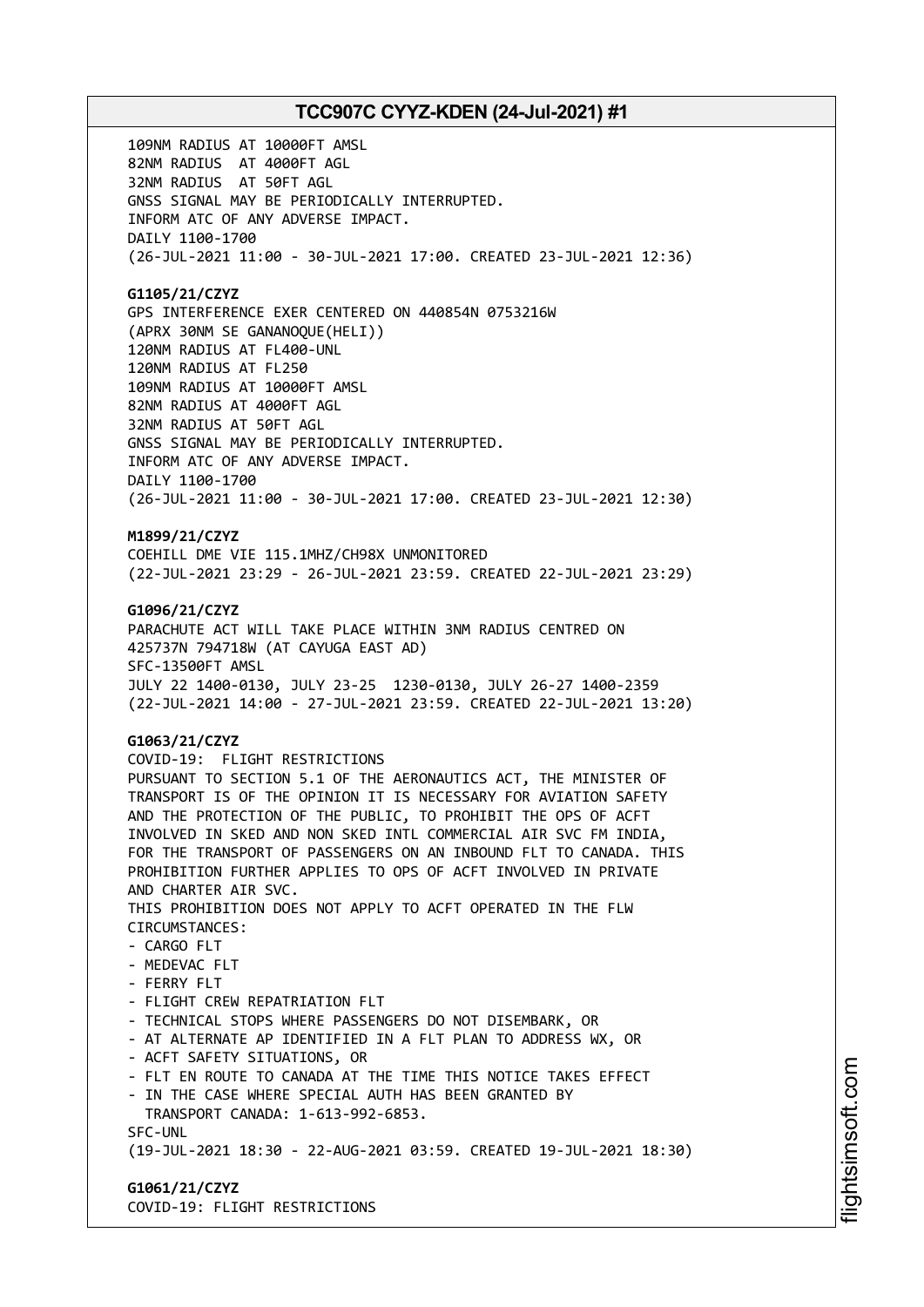UNTIL FURTHER NOTICE, WITH THE INTENT TO PREVENT THE SPREAD OF COVID-19 THROUGHOUT CANADA, ALL COMMERCIAL AIR SVC, PRIVATE OPR (CAR SUBPART 604) AND FOREIGN BUSINESS AVIATION, THAT ARE TRANSPORTING PASSENGERS TO CANADA MUST COMPLY WITH THE PROVISIONS OF THE INTERIM ORDER RESPECTING CERTAIN REQUIREMENTS FOR CIVIL AVIATION DUE TO COVID-19, ISSUED BY THE MINISTER OF TRANSPORT AND CURRENTLY IN FORCE. THIS INCLUDES A REQUIREMENT PASSENGERS TO WEAR FACE MASKS AND PROVIDE EVIDENCE OF A NEGATIVE RESULT FOR A COVID-19 MOLECULAR TEST PRIOR TO BOARDING. IN ADDITION TO ABV, AND PURSUANT TO SECTION 5.1 OF THE AERONAUTICS ACT, ALL COMMERCIAL AIR SVC, PRIVATE OPR (CAR SUBPART 604) AND FOREIGN BUSINESS AVIATION, THAT ARE TRANSPORTING PASSENGERS TO CANADA MUST, FOR THE PURPOSE OF DISEMBARKING PASSENGERS, LAND AT ONE OF THE FOLLOWING AP: - AEROPORT INTL DE MONTREAL-TRUDEAU - CALGARY INTL AIRPORT - TORONTO-PEARSON INTL AIRPORT - VANCOUVER INTL AIRPORT THIS RESTRICTION DOES NOT APPLY TO ACFT OPERATED IN THE FLW CIRCUMSTANCES: - DIRECT FLT FM SAINT-PIERRE-ET-MIQUELON - MEDEVAC FLT - FERRY AND CREW REPATRIATION FLT - CARGO FLIGHTS CARRYING ONLY AIRCREW OR AIRLINE EMPLOYEES - TECHNICAL STOPS WHERE PASSENGERS DO NOT DISEMBARK - AT ALTERNATE AP IDENTIFIED IN A FLT PLAN TO ADDRESS WX - ACFT SAFETY SITUATIONS, OR - IN THE CASE WHERE SPECIAL AUTH HAS BEEN GRANTED BY TRANSPORT CANADA: 1-888-857-4003. SFC-UNL (19-JUL-2021 15:59 - 09-AUG-2021 04:00. CREATED 19-JUL-2021 15:59) **M1845/21/CZYZ** PARAJUMPS ACT WILL TAKE PLACE WITHIN 3NM RADIUS CENTRED ON 442845N 0800045W (WASAGA BEACH, APRX 3NM NW EDENVALE AD) SFC-12500FT AMSL SR-SS (17-JUL-2021 13:21 - 16-OCT-2021 23:59. CREATED 17-JUL-2021 13:21) **W2015/21/CZYZ** [US DAFIF AND/OR FLIP CHANGE] US DOD DAFIF AND KDTW LOC RWY 27L AND ILS RWY 27L AND RNAV (GPS) RWY 27L; WPT JUSTT (N4212 W08304); CHG COORDS TO N421211.34 W0830548.47. REST DATA UNCHG. (15-JUL-2021 17:23 - 12-AUG-2021 00:01. CREATED 15-JUL-2021 17:24) **W2014/21/CZYZ** [US DAFIF AND/OR FLIP CHANGE] US DOD DAFIF AND KDTW LOC RWY 27R AND ILS RWY 27R AND RNAV (GPS) RWY 27R; WPT AERIC (N4213 W08304); CHG COORDS TO N421316.14 W0830550.46. REST DATA UNCHG. (15-JUL-2021 17:22 - 12-AUG-2021 00:01. CREATED 15-JUL-2021 17:22) **W2013/21/CZYZ** [US DAFIF AND/OR FLIP CHANGE] US DOD DAFIF AND KDTW LOC RWY 27R AND ILS RWY 27R AND RNAV (GPS) RWY 27R; WPT HONOR (N4213 W08254); CHG COORDS TO N421323.22 W0825722.67. REST DATA UNCHG. (15-JUL-2021 17:20 - 12-AUG-2021 00:01. CREATED 15-JUL-2021 17:20)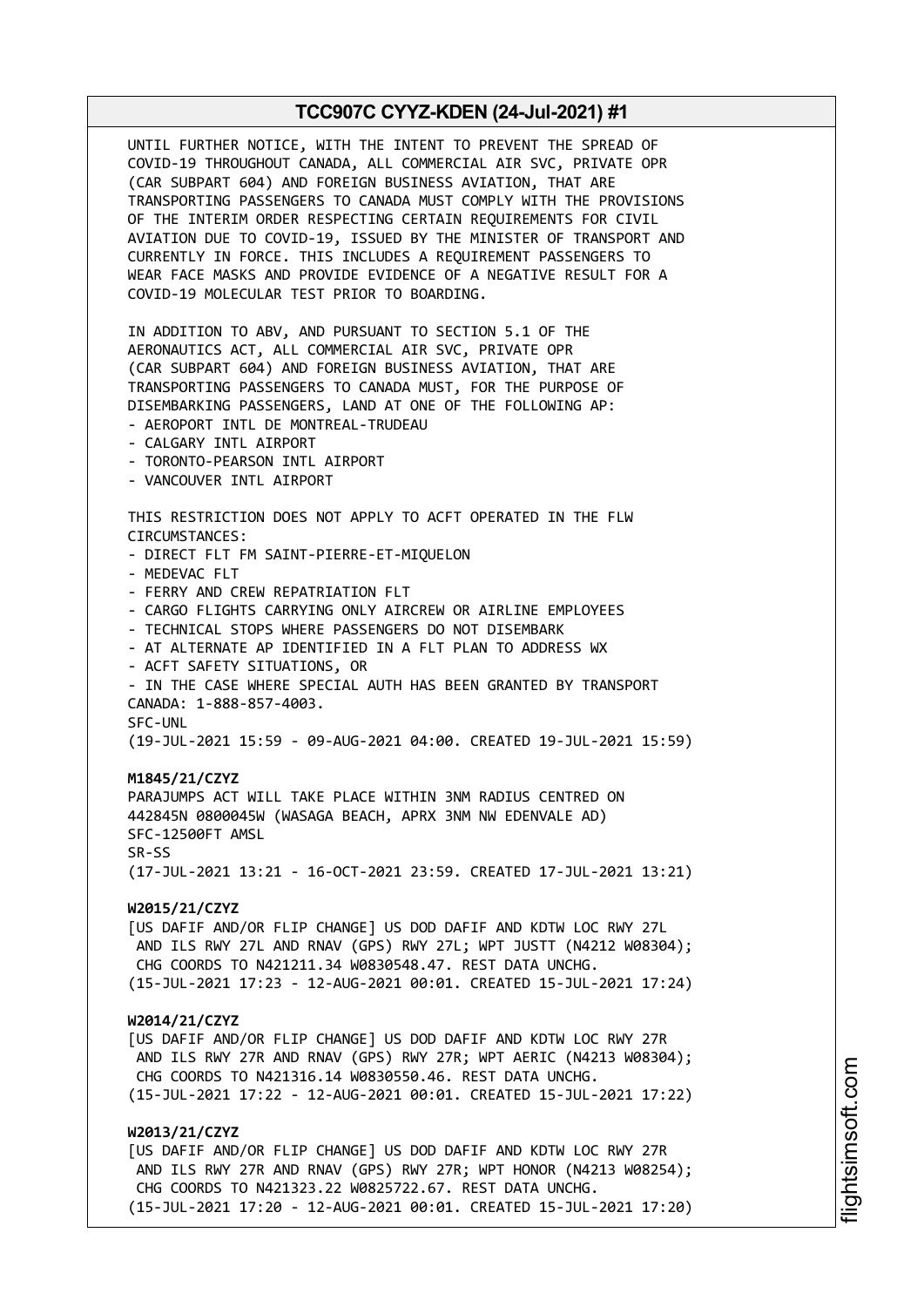## **W2012/21/CZYZ**

[US DAFIF AND/OR FLIP CHANGE] US DOD DAFIF AND KDTW LOC RWY 27R AND ILS RWY 27R AND RNAV (GPS) RWY 27R; WPT FRNDS (N4213 W08250); CHG COORDS TO N421326.53 W0825308.76. REST DATA UNCHG. (15-JUL-2021 17:19 - 12-AUG-2021 00:01. CREATED 15-JUL-2021 17:19)

### **W2011/21/CZYZ**

[US DAFIF AND/OR FLIP CHANGE] US DOD DAFIF AND KDTW LOC RWY 27L AND ILS RWY 27L AND RNAV (GPS) RWY 27L; WPT HEYYY (N4212 W08250); CHG COORDS TO N421221.64 W0825306.98. REST DATA UNCHG. (15-JUL-2021 17:18 - 12-AUG-2021 00:01. CREATED 15-JUL-2021 17:18)

### **W2010/21/CZYZ**

[US DAFIF AND/OR FLIP CHANGE] US DOD DAFIF AND KDTW LOC RWY 27L AND ILS RWY 27L AND RNAV (GPS) RWY 27L; WPT DONYA (N4212 W08254); CHG COORDS TO N421218.36 W0825720.82. REST DATA UNCHG.

# (15-JUL-2021 17:16 - 12-AUG-2021 00:01. CREATED 15-JUL-2021 17:17)

# **H2158/21/CZYZ**

AMEND VFR NAV CHARTS (VNC): TORONTO (A5000 39TH EDITION) AND MONTREAL (A5002 32ND EDITION): MIL HELI LOW ALT TRANSIT ROUTES BTN PETAWAWA (CYWA), OTTAWA/DWYER HILL (CYDH), AND OTTAWA/MACDONALD-CARTIER INTL (CYOW) REFER TO AIP SUPP 40/21

(15-JUL-2021 12:36 - PERM. CREATED 15-JUL-2021 12:36)

## **G1034/21/CZYZ**

AMEND VFR NAV CHARTS (VNC): TORONTO (A5000 39TH EDITION) AND MONTREAL (A5002 32ND EDITION): MIL HELI LOW ALT TRANSIT ROUTES BTN PETAWAWA (CYWA), OTTAWA/DWYER HILL (CYDH), AND OTTAWA/MACDONALD-CARTIER INTL (CYOW) REFER TO AIP SUPP 40/21 (15-JUL-2021 12:22 - PERM. CREATED 15-JUL-2021 12:22)

#### **G1017/21/CZYZ**

NOTICE OF TRIAL TO REMOVE FLT PLANNING REQUIREMENTS OF EASTBOUND NORTH AMERICAN RTE (NAR) SYSTEM:

ALL FLT OPR WITHIN THE NORTH ATLANTIC ORGANIZED TRACK STRUCTURE (OTS) ARE NOT REQUIRED TO FILE THE ASSOCIATED NAR LISTED ON THE DAILY ZBW NORTH ATLANTIC ADVISORY OR THE NAT OTS MESSAGE. ASSOCIATED NAR ARE REFERENCED UNDER THE (JFK DEP) SECTION OF THE ADVISORY.

DEP MUST STILL COMPLY WITH ANY DEP RTE, STRUCTURES, AND/OR RESTRICTIONS FM THE DEP AP. OPTIMIZED ROUTINGS CAN ONLY BEGIN FM POINTS WITHIN ZBW AIRSPACE, THE MONCTON FIR, OR BOTH. ONCE INSIDE ZBW AIRSPACE/MONCTON FIR, RANDOM ROUTINGS TO THE OEP ARE PERMITTED. FLT PATHS OF ACFT PARTICIPATING IN THE TRIAL MUST REMAIN AT OR NORTH OF A LINE VITOL-LOMPI. PLEASE REFER TO DAILY ZBW NORTH ATLANTIC ADVISORY FOR SPECIFIC INFO AND STATUS OF THIS TRIAL.

THIS TRIAL MAY BE DISCONTINUED AT ANY TIME, BASED ON OPR IMPACT.

DISPATCHERS SHALL INCLUDE (NO NARS EAST TRIAL) IN THE REMARKS SECTION OF FLT PLANS FOR PARTCIPATING ACFT.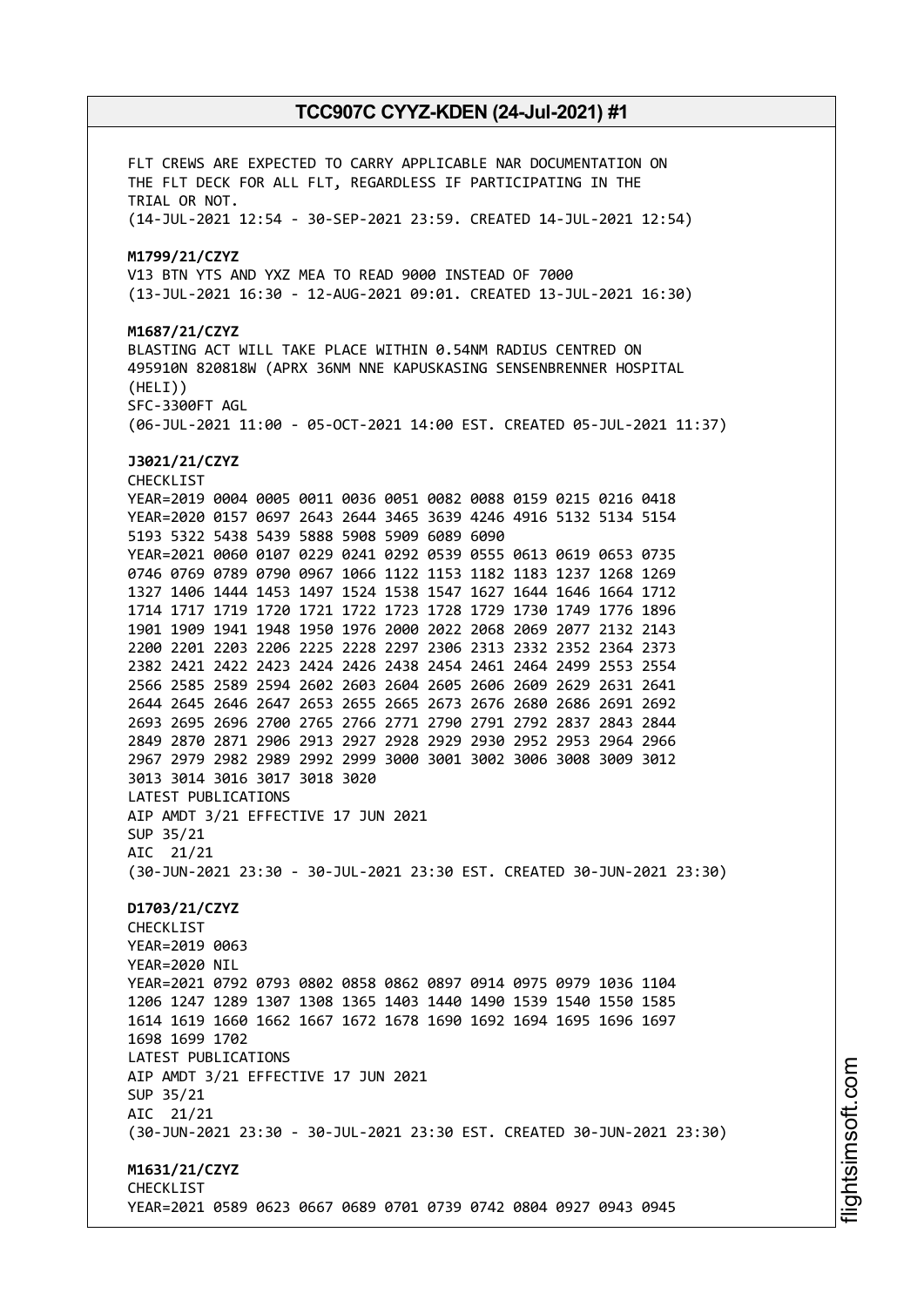0987 1009 1073 1116 1118 1176 1235 1294 1300 1310 1329 1331 1378 1459 1460 1495 1496 1527 1538 1540 1567 1570 1571 1572 1573 1574 1577 1582 1583 1584 1607 1609 1613 1614 1616 1617 1618 1619 1620 1623 1625 1627 1628 1629 1630 LATEST PUBLICATIONS AIP AMDT 3/21 EFFECTIVE 17 JUN 2021 SUP 35/21 AIC 21/21 (30-JUN-2021 23:30 - 30-JUL-2021 23:30 EST. CREATED 30-JUN-2021 23:30)

**G0804/21/CZYZ** HANDGLIDING ACT WILL TAKE PLACE WITHIN 2NM RADIUS CENTRED ON 435450N 0790756W (APRX 4.7NM ENE TORONTO/MARKHAM STOUFFVILLE (HELI)) SR-SS SFC-2000FT AGL (19-JUN-2021 15:31 - 17-SEP-2021 16:00 EST. CREATED 19-JUN-2021 15:31)

#### **G0778/21/CZYZ**

LASER LGT OPS DISPLAY WILL TAKE PLACE 421637N 0830527W (APRX 6NM W CYQG AD) , GREEN LGT PROJECTED VERTICALLY, POTENTIAL TO CREATE TEMPO EFFECTS TO VISION. COCKPIT ILLUMINATION MAY OCCUR BEYOND THIS DIST SFC-3000FT AGL (17-JUN-2021 14:52 - 16-SEP-2021 16:00 EST. CREATED 17-JUN-2021 14:52)

#### **G0702/21/CZYZ**

MODEL ACFT ACT WILL TAKE PLACE WITHIN 1NM RADIUS CENTRED ON 430556N 795644W (APRX 4NM SSW HAMILTON AD) SR-SS SFC-1200FT AGL (08-JUN-2021 21:52 - 07-SEP-2021 16:00 EST. CREATED 08-JUN-2021 21:52)

### **G0671/21/CZYZ**

COVID-19: FLIGHT RESTRICTIONS UNTIL FURTHER NOTICE, WITH THE INTENT TO PREVENT THE SPREAD OF COVID-19 THROUGHOUT CANADA, AN OPERATOR OPERATING A FLIGHT BETWEEN TWO POINTS IN CANADA OR A FLIGHT TO CANADA MUST COMPLY WITH THE PROVISIONS OF THE INTERIM ORDER RESPECTING CERTAIN REQUIREMENTS FOR CIVIL AVIATION DUE TO COVID-19, ISSUED BY THE MINISTER OF TRANSPORT AND CURRENTLY IN FORCE. THIS INCLUDES A REQUIREMENT FOR PASSENGER FACE MASKS. OPERATORS ARE REQUIRED TO NOTIFY PASSENGERS OF THE LATEST MEASURES TO PREVENT THE SPREAD OF COVID-19 TAKEN BY THE TERRITORIAL AND PROVINCIAL GOVERNMENT WITH JURISDICTION AT THE DESTINATION AERODROME FOR THAT FLIGHT, OR BY THE FEDERAL GOVERNMENT. SFC-UNL

(03-JUN-2021 16:31 - 02-SEP-2021 16:00 EST. CREATED 03-JUN-2021 16:31)

# **G0631/21/CZYZ**

AIRSPACE SECURITY WARNING ISSUED BY THE DEPARTMENT OF TRANSPORT IN RESPONSE TO UNUSUAL EXCESSIVE MEASURES BY BELARUS POSING SERIOUS SAFETY AND SECURITY CONCERNS TO COMMERCIAL AVIATION. AIR OPERATORS AND OWNERS OF AIRCRAFT REGISTERED IN CANADA ARE ADVISED NOT TO ENTER MINSK (UMMV) FIR. (25-MAY-2021 20:42 - 25-AUG-2021 16:00. CREATED 25-MAY-2021 20:42)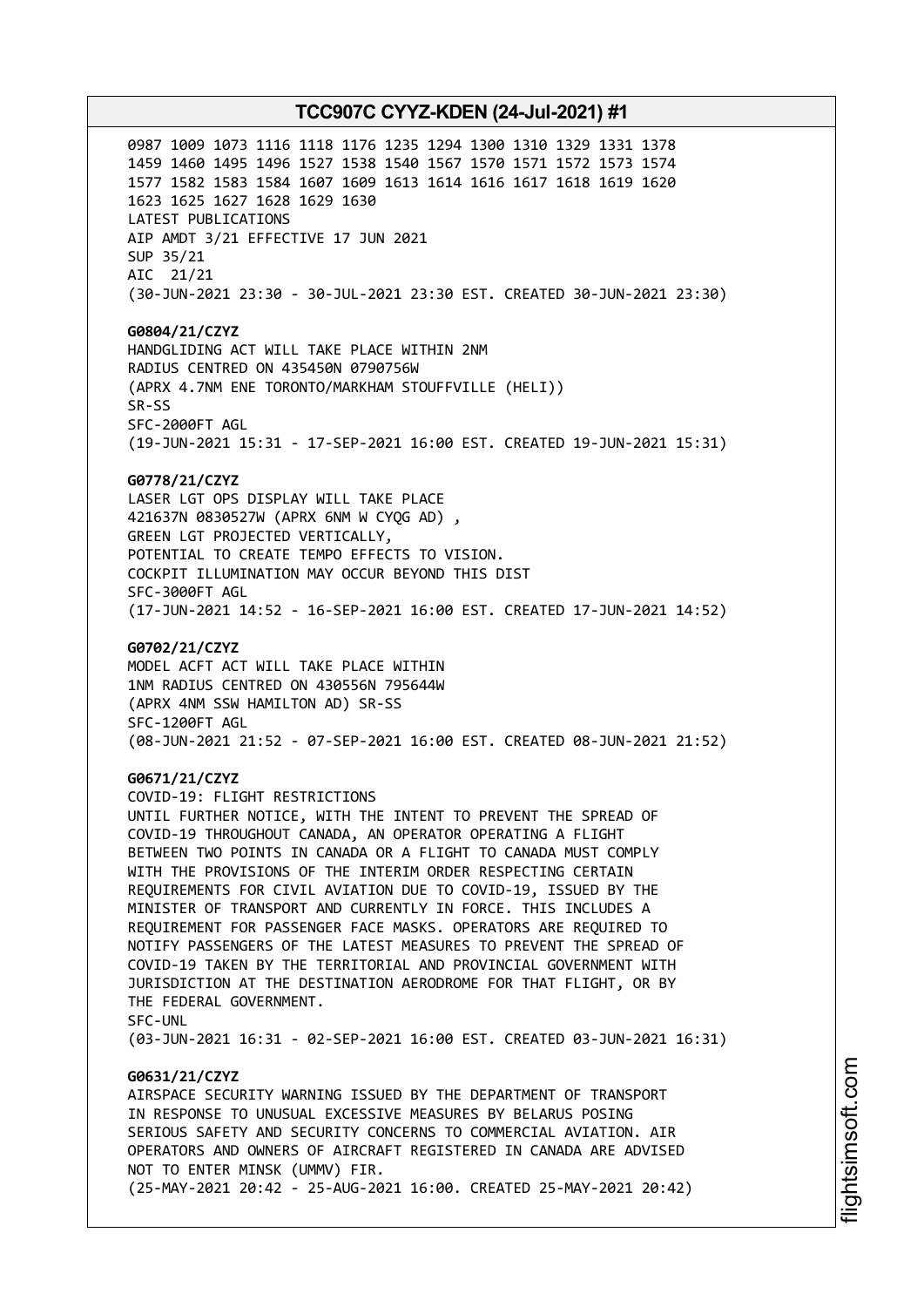**G0545/21/CZYZ** PARAGLIDING ACT WILL TAKE PLACE WITHIN 3NM RADIUS CENTRED ON 440827N 0792914W (QUEENSVILLE (ROLLICK AIRPARK)AD) SR-SS SFC-4000FT AGL (12-MAY-2021 17:35 - 12-AUG-2021 16:00 EST. CREATED 12-MAY-2021 17:35) **G0499/21/CZYZ**

AMEND CFS: PLANNING: MANDATORY IFR ROUTES: CZYZ TORONTO FIR: WAYPOINT MISUT TO READ MUSIT (06-MAY-2021 18:41 - PERM. CREATED 06-MAY-2021 18:41)

# **G0491/21/CZYZ**

COVID 19: INFORMATION BORDER SVC ARE TEMPO SUSPENDED AT THE MAJORITY OF SMALL AIRPORTS ACROSS CANADA. FOR AN UPDATED LIST OF AUTH AIRPORTS OF ENTRY SEE THE LINK FOR OPEN PORTS OF ENTRY AT WWW.CBSA-ASFC.GC.CA/OFFICES (04-MAY-2021 12:44 - 03-AUG-2021 15:00 EST. CREATED 04-MAY-2021 12:44)

# **G0482/21/CZYZ**

V164 BTN YSB AND MONKK MEA TO READ 10000 INSTEAD OF 9000 (03-MAY-2021 12:50 - 03-AUG-2021 09:00 EST. CREATED 03-MAY-2021 12:50)

## **G0457/21/CZYZ**

SIMCOE (LINDSAY) VOR YSO 117.35MHZ U/S (27-APR-2021 21:42 - 27-JUL-2021 23:59. CREATED 27-APR-2021 21:42)

### **G1275/20/CZYZ**

AMEND PUBLICATIONS: MANDATORY IFR ROUTES: LOCATION TO LOCATION: CYHU L DEP TO KDET A160 RNAV: ROUTE OF FLIGHT TO READ: KESKA SAVEX KANUR TUKIR T614 ILUSI YYZ LETOR PICUP GIGGY ARR (10-SEP-2020 09:01 - PERM. CREATED 08-SEP-2020 16:18)

# │**KZOB (CLEVELAND FIR)** │

### **07/114/KZOB**

ZOB AIRSPACE R5502A ACT SFC-5000FT (25-JUL-2021 21:01 - 26-JUL-2021 00:01. CREATED 23-JUL-2021 21:06)

┌──────────────────────────────────────────────────────────────────────────────┐

└──────────────────────────────────────────────────────────────────────────────┘

**07/953/KZOB** ZOB AIRSPACE R5502A ACT SFC-5000FT (24-JUL-2021 21:01 - 25-JUL-2021 00:01. CREATED 22-JUL-2021 21:06)

## **07/130/KZOB**

ZOB NAV GPS (FTDRNY GPS 21-47) (INCLUDING WAAS, GBAS, AND ADS-B) MAY NOT BE AVBL WI A 120NM RADIUS CENTERED AT 440854N0753216W (MSS231058) FL400-UNL, 120NM RADIUS AT FL250, 109NM RADIUS AT 10000FT, 82NM RADIUS AT 4000FT AGL, 32NM RADIUS AT 50FT AGL. DLY 1100-1700 2107261100-2107301700 (PERM. CREATED 22-JUL-2021 19:14)

**07/407/KZOB** ZOB AIRSPACE HOT AIR BALLOON WI AN AREA DEFINED AS 10NM RADIUS OF 421250N0842450W (4NM NNW 6H4) SFC-7000FT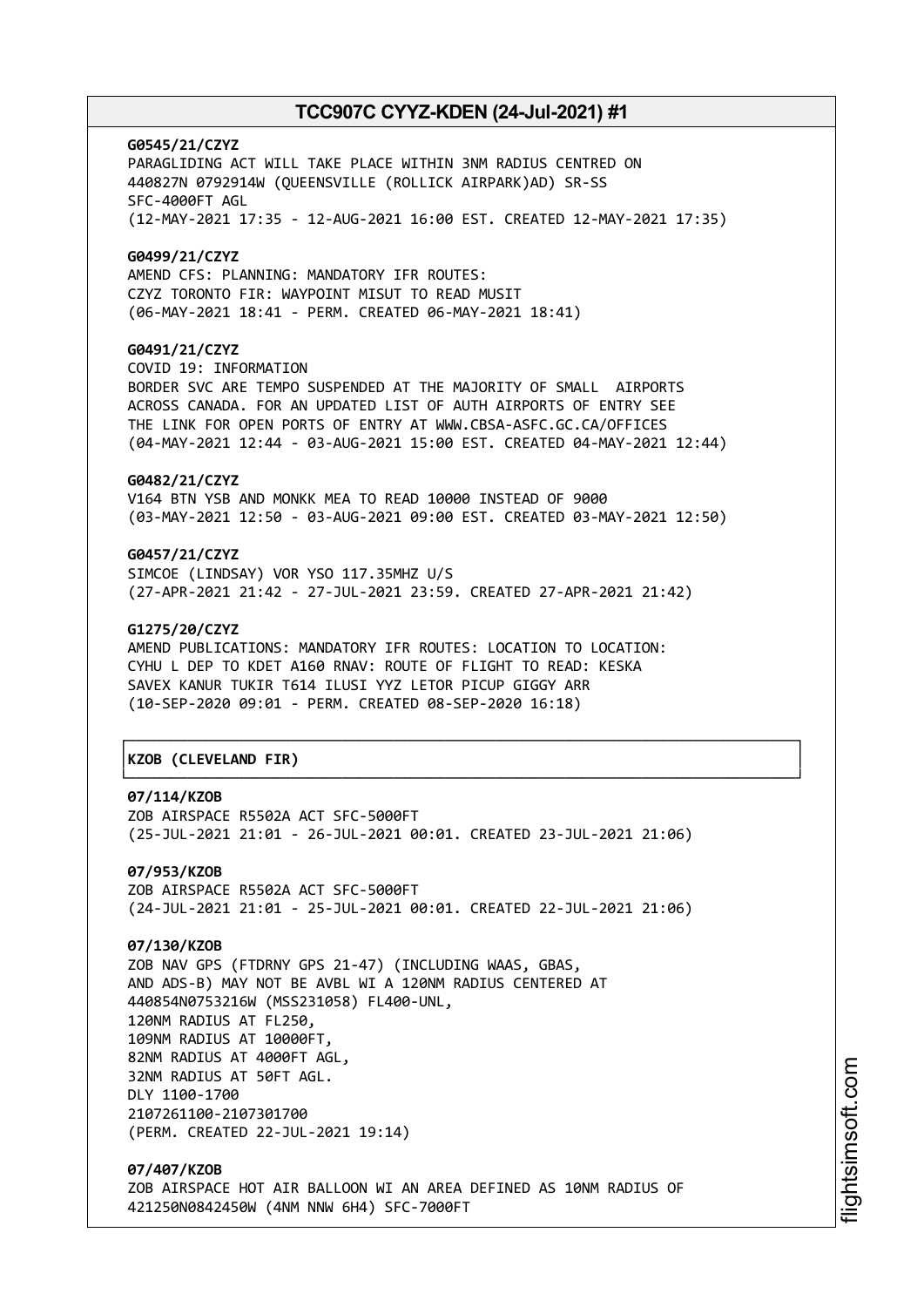(23-JUL-2021 22:15 - 25-JUL-2021 13:15. CREATED 22-JUL-2021 15:33)

#### **1/1516/KZOB**

ZOB AIRSPACE FLT INFO SERVICE BCST (FIS-B) SERVICES MAY NOT BE AVBL WI AN AREA DEFINED AS 25NM RADIUS OF 431340N0851106W. AP AIRSPACE AFFECTED MAY INCLUDE 13C, Y70, 6D6. 1000FT-2000FT. (18-JUL-2021 05:43 - 26-JUL-2021 22:00 EST. CREATED 18-JUL-2021 05:51)

#### **07/171/KZOB**

ZOB OBST WIND TURBINE FARM WI AN AREA DEFINED AS 1NM RADIUS OF 424900N0785203W (7.1NM WSW 9G0) 1066FT (420FT AGL) NOT LGTD (11-JUL-2021 21:42 - 31-JUL-2021 23:59. CREATED 11-JUL-2021 21:42)

# **1/3387/KZOB**

ZOB WV..ROUTE ZOB. V117 BELLAIRE (AIR) VOR/DME, OH R-051 TO WISKE INT, WV NA EXCEPT FOR ACFT EQUIPPED WITH SUITABLE RNAV SYSTEM WITH GPS. BSV VOR R-140 UNUSABLE AT WISKE INT. (01-JUL-2021 20:25 - 01-JUL-2023 20:22 EST. CREATED 01-JUL-2021 20:25)

# **06/397/KZOB**

ZOB OBST WIND TURBINE FARM WI AN AREA DEFINED AS 7NM RADIUS OF 432550N0925402W (15NM SE AUM) 1755FT (492FT AGL) NOT LGTD (18-JUN-2021 00:07 - 18-DEC-2021 00:01. CREATED 18-JUN-2021 00:08)

## **06/099/KZOB**

ZOB OBST WIND TURBINE FARM WI AN AREA DEFINED AS 7NM RADIUS OF 423115N0772742W (12.0NM ESE DSV) 2561FT (420FT AGL) NOT LGTD (06-JUN-2021 15:22 - 08-AUG-2021 23:59. CREATED 06-JUN-2021 15:22)

#### **05/573/KZOB**

ZOB AIRSPACE UAS WI AN AREA DEFINED AS 1.2NM RADIUS OF 422043N0774647W (4.9NM WSW HTF) SFC-400FT AGL (28-MAY-2021 18:55 - 23-SEP-2021 19:40. CREATED 28-MAY-2021 19:12)

### **03/144/KZOB**

ZOB OBST WIND TURBINE FARM WI AN AREA DEFINED AS 11NM RADIUS OF 392536N0790247W (16NM SE 2G4) 2862FT (420FT AGL) NOT LGTD (15-MAR-2021 12:00 - 30-SEP-2021 23:59. CREATED 09-MAR-2021 17:45)

# **1/3117/KZOB**

ZOB WV..ROUTE ZOB ZDC. V44 KEYER, WV CROSS KEYER AT 6000 WHEN USING DME FROM MGW VORTAC EXCEPT FOR ACFT EQUIPPED WITH SUITABLE RNAV SYSTEM WITH GPS. MGW VORTAC DME UNUSABLE BELOW 6000 AT KEYER. 2102111614-2302101606EST (PERM. CREATED 11-FEB-2021 16:15)

### **1/1433/KZOB**

ZOB OH..ROUTE ZOB ZAU. V11 GRABI, IN TO EDGEE, OH DME REQUIRED EXCEPT FOR ACFT EQUIPPED WITH SUITABLE RNAV SYSTEM WITH GPS. FBC VORTAC R-310 UNUSABLE. (05-FEB-2021 14:40 - 05-FEB-2023 14:36 EST. CREATED 05-FEB-2021 14:40)

## **1/6018/KZOB**

ZOB WV..ROUTE ZOB ZDC.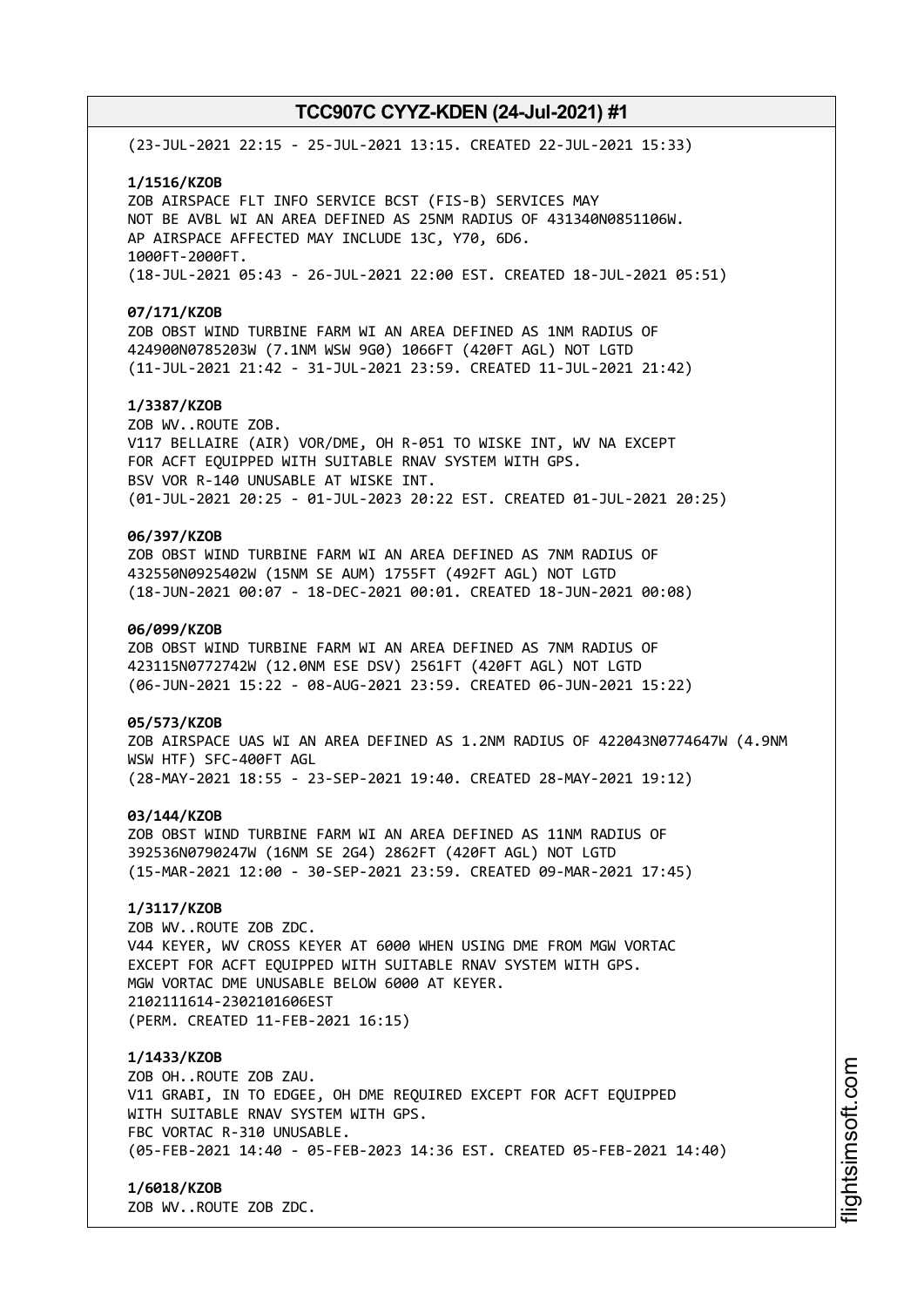V44 MORGANTOWN (MGW) VOR/DME, WV TO KEYER, WV MEA 5400. 2101221551-2301221551EST (PERM. CREATED 22-JAN-2021 15:52)

## **01/453/KZOB**

ZOB AIRSPACE PJE WI AN AREA DEFINED AS 10.6NM RADIUS OF 431536N0785756W (10.8NM N IAG) SFC-15000FT (18-JAN-2021 22:47 - 01-NOV-2023 23:59. CREATED 18-JAN-2021 22:48)

### **1/1890/KZOB**

ZOB OH..ROUTE ZOB. V279 GUNNE, OH TO FLAG CITY (FBC) VORTAC, OH MOCA 2500. 2101071435-2301071435EST (PERM. CREATED 07-JAN-2021 14:36)

## **0/3272/KZOB**

ZOB NY..ROUTE ZOB ZNY. V252 GENESEO (GEE) VOR/DME, NY TO GIBBE, NY MEA 4500. 2009151326-2209151326EST (PERM. CREATED 15-SEP-2020 13:26)

# **0/5803/KZOB**

ZOB ROUTE ZOB. V103 CLARKSBURG (CKB) VOR/DME, WV TO BELLAIRE (AIR) VOR/DME, OH MEA 3600. V103 ATWOO INT, OH TO AKRON (ACO) VOR/DME, OH MEA 3100. 2004212043-2204212043EST (PERM. CREATED 21-APR-2020 20:44)

# │**KZAU (CHICAGO FIR)** │

# **07/215/KZAU**

ZAU AIRSPACE UAS WI AN AREA DEFINED AS 3.5NM RADIUS OF 430337.10N0912714.40W (5.0NM WNW 7C3) SFC-150FT AGL (26-JUL-2021 11:00 - 27-JUL-2021 01:30. CREATED 23-JUL-2021 23:55)

## **07/214/KZAU**

ZAU AIRSPACE UNMANNED ROCKET WI AN AREA DEFINED AS 1.5NM RADIUS OF OBK341026 SFC-10000FT DLY 1400-2200 (24-JUL-2021 14:00 - 25-JUL-2021 22:00. CREATED 23-JUL-2021 23:39)

┌──────────────────────────────────────────────────────────────────────────────┐

└──────────────────────────────────────────────────────────────────────────────┘

#### **07/201/KZAU**

ZAU AIRSPACE AERIAL SPRAYING WI AN AREA DEFINED AS 20NM RADIUS OF 50I SFC-1000FT AGL (22-JUL-2021 12:50 - 07-AUG-2021 23:59. CREATED 22-JUL-2021 12:50)

#### **07/200/KZAU**

ZAU AIRSPACE UAS WI AN AREA DEFINED AS 2.5NM RADIUS OF 430354.60N0912707.70W (5.0NM WNW 7C3) SFC-150FT AGL (25-JUL-2021 11:00 - 26-JUL-2021 01:30. CREATED 22-JUL-2021 11:00)

# **07/194/KZAU**

ZAU AIRSPACE UAS WI AN AREA DEFINED AS 2.5NM RADIUS OF 430052.70N0912816.90W (5.6NM W 7C3) SFC-150FT AGL (24-JUL-2021 11:00 - 25-JUL-2021 01:30. CREATED 21-JUL-2021 16:16)

**1/2529/KZAU**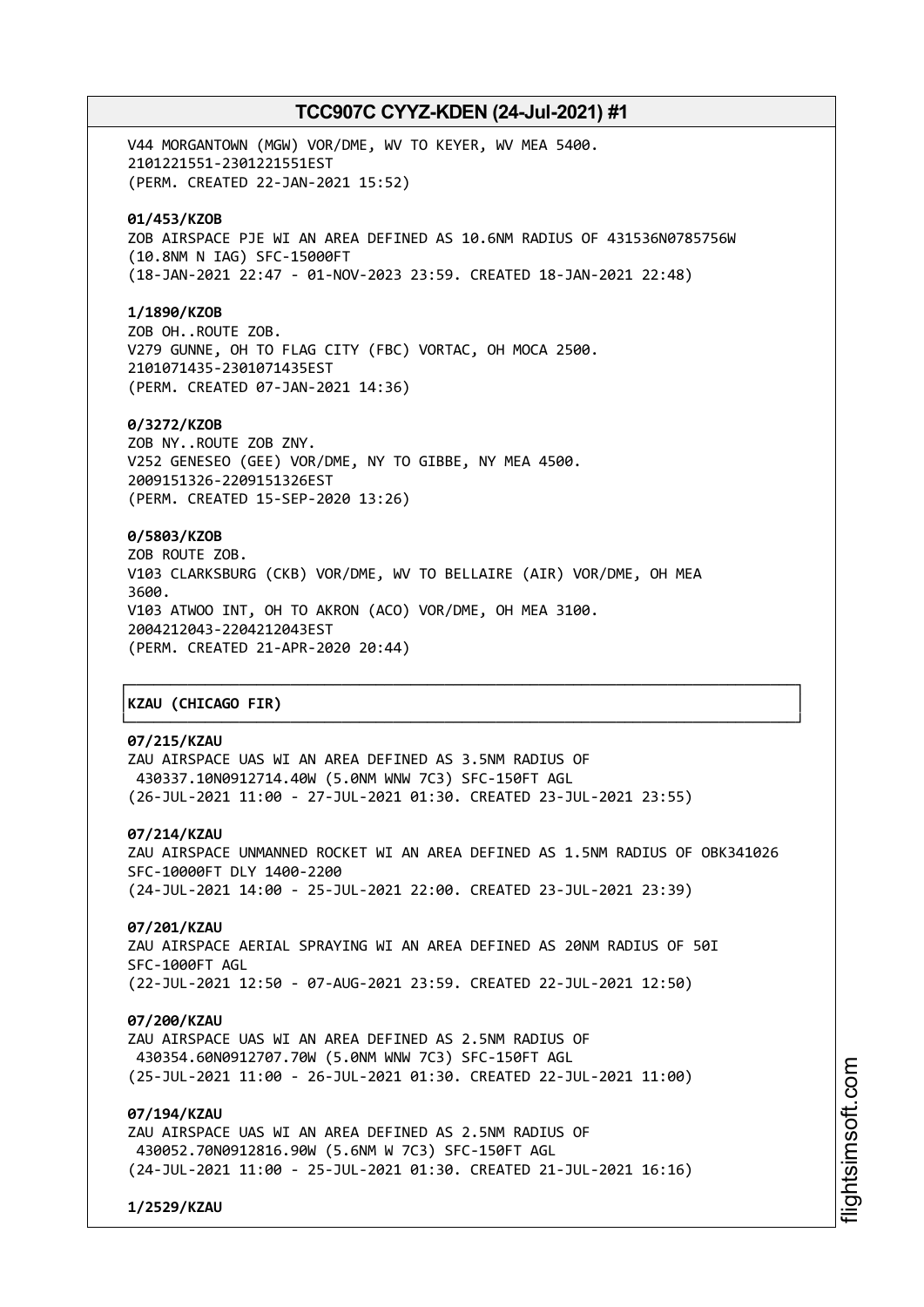ZAU IL..AIRSPACE ROCKFALLS, IL..TEMPORARY FLIGHT RESTRICTIONS. PURSUANT TO 14 CFR SECTION 91.145, MANAGEMENT OF AIRCRAFT OPERATIONS IN THE VICINITY OF AERIAL DEMONSTRATIONS AND MAJOR SPORTING EVENTS. ACFT OPS ARE PROHIBITED WI AN AREA DEFINED AS 5NM RADIUS OF 414429N0894051W (PLL205015.2) SFC-7000FT DUE TO HIGH SPEED AERIAL DEMONSTRATIONS AT THE WHITESIDE COUNTY AIRSHOW 2021. UNLESS AUTH BY ATC-ROCKFORD APPROACH 126.0. GEORGE CLINE, TEL 336-337-8183, IS THE POINT OF CTC. THE ROCKFORD /RFD/ APCH, TEL 815-484-5690, IS THE CDN FACILITY. (24-JUL-2021 18:30 - 24-JUL-2021 21:00. CREATED 20-JUL-2021 16:05)

## **07/165/KZAU**

ZAU OBST WIND TURBINE FARM WI AN AREA DEFINED AS 2.64NM RADIUS OF 403515N0890354W (10.5NM NW BMI) 1220FT (400FT AGL) NOT LGTD (19-JUL-2021 12:43 - 20-AUG-2021 17:00. CREATED 19-JUL-2021 12:44)

### **1/1517/KZAU**

ZAU AIRSPACE FLT INFO SERVICE BCST (FIS-B) SERVICES MAY NOT BE AVBL WI AN AREA DEFINED AS 25NM RADIUS OF 431340N0851106W. AP AIRSPACE AFFECTED MAY INCLUDE 13C, Y70, 6D6. 1000FT-2000FT. (18-JUL-2021 05:46 - 26-JUL-2021 22:00 EST. CREATED 18-JUL-2021 05:51)

### **07/128/KZAU**

ZAU OBST WIND TURBINE FARM WI AN AREA DEFINED AS 10NM RADIUS OF 405149N0885345W (12.6NM SW PNT) 1235FT (476FT AGL) NOT LGTD (15-JUL-2021 19:35 - 15-SEP-2021 23:59. CREATED 15-JUL-2021 19:35)

## **06/206/KZAU**

ZAU OBST WIND TURBINE FARM WI AN AREA DEFINED AS 4.5NM RADIUS OF 403251N0872847W (13.7NM SSW 50I) 1162FT (389FT AGL) NOT LGTD (30-JUN-2021 21:50 - 31-DEC-2021 23:59. CREATED 30-JUN-2021 21:50)

## **06/205/KZAU**

ZAU OBST WIND TURBINE FARM WI AN AREA DEFINED AS 4.5NM RADIUS OF 403339N0871726W (14.2NM SE 50I) 1183FT (422FT AGL) NOT LGTD (30-JUN-2021 21:47 - 31-DEC-2021 23:59. CREATED 30-JUN-2021 21:47)

#### **06/204/KZAU**

ZAU OBST WIND TURBINE FARM WI AN AREA DEFINED AS 4.5NM RADIUS OF 403436N0872257W (11.6NM SSE 50I) 1250FT (397FT AGL) NOT LGTD (30-JUN-2021 21:45 - 31-DEC-2021 23:59. CREATED 30-JUN-2021 21:45)

### **06/203/KZAU**

ZAU OBST WIND TURBINE FARM WI AN AREA DEFINED AS 4.5NM RADIUS OF 403645N0871501W (12.4NM SE 50I) 1230FT (397FT AGL) NOT LGTD (30-JUN-2021 21:42 - 31-DEC-2021 23:59. CREATED 30-JUN-2021 21:42)

#### **1/2637/KZAU**

ZAU MI..ROUTE ZAU. V285 VICTORY (VIO) VOR/DME, MI TO WHITE CLOUD (HIC) VOR/DME, MI NA FOR NAVAID RECEPTION ISSUES. 2105071357-2305071349EST (PERM. CREATED 07-MAY-2021 13:57)

**1/2635/KZAU** ZAU MI..ROUTE ZAU. V193 PULLMAN (PMM) VOR/DME, MI TO WHITE CLOUD (HIC) VOR/DME, MI NA.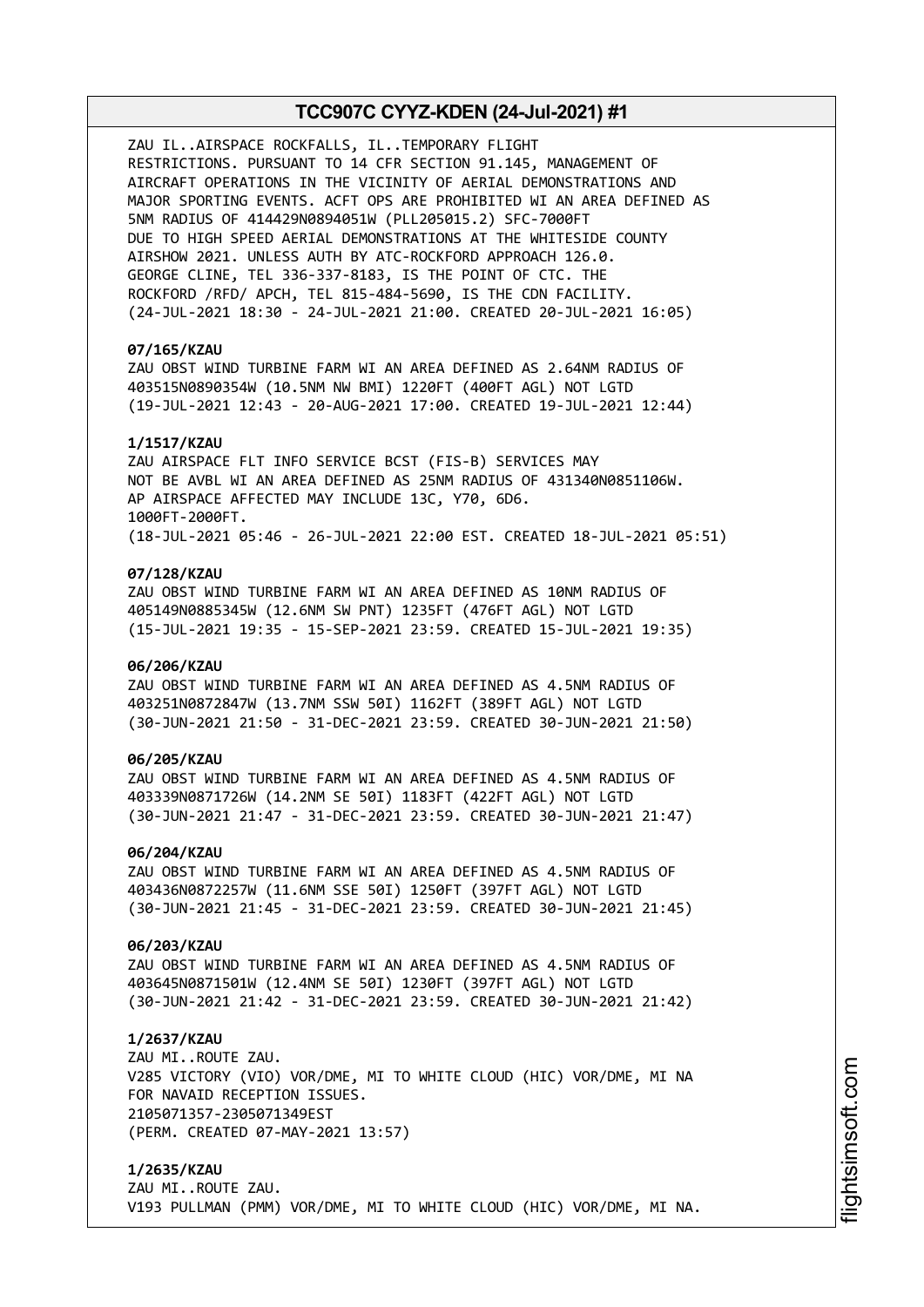PMM R-029 AND HIC R-169 RADIALS UNUSABLE. 2105071347-2305071340EST (PERM. CREATED 07-MAY-2021 13:47) **1/6220/KZAU** ZAU ROUTE ZAU ZKC. V206 KIRKSVILLE (IRK) VORTAC, MO TO OTTUMWA (OTM) VOR/DME, IA MEA 3100. 2104271703-2304271703EST (PERM. CREATED 27-APR-2021 17:04) **1/2402/KZAU** ZAU IL..ROUTE ZAU. T265 START, IL TO MEITZ, IL MOCA 2600. 2104202048-2304202048EST (PERM. CREATED 20-APR-2021 20:48) **1/5369/KZAU** ZAU IA..ROUTE ZAU. V67 BURLINGTON (BRL) VOR/DME, IA TO IOWA CITY (IOW) VOR/DME, IA MOCA 2200. 2102182049-2302162049EST (PERM. CREATED 18-FEB-2021 20:49) **1/9662/KZAU** ZAU ROUTE ZAU. V30 SQUIB, MI TO LITCHFIELD (LFD) VOR/DME, MI NA EXCEPT FOR AIRCRAFT EQUIPPED WITH SUITABLE RNAV SYSTEM WITH GPS. PMM VOR UNUSABLE. (01-FEB-2021 22:07 - 01-FEB-2023 22:06 EST. CREATED 01-FEB-2021 22:07) **1/2026/KZAU** ZAU IA..ROUTE ZAU ZKC. V52 OTTUMWA (OTM) VOR/DME, IA TO LOAMY, MO NA EXCEPT FOR ACFT EQUIPPED WITH SUITABLE RNAV SYSTEM WITH GPS. OTM VOR/DME R-140, 21NM TO COP UNUSABLE. (07-JAN-2021 18:01 - 05-JAN-2023 18:01 EST. CREATED 07-JAN-2021 18:01) **0/9257/KZAU** ZAU IL.AIRSPACE URBANA, IL.LASER LGT RESEARCH WI AN AREA DEFINED AS 401003N880934W OR THE CHAMPAIGN/CMI/VORTAC 034 DEGREE RADIAL 10NM SFC-FL410. LASER LGT BEAMS WILL BE TERMINATED IF NON-PARTICIPATING ACFT ARE DETECTED ENTERING THE AFFECTED AREA. LASER LGT BEAMS MAY BE INJUROUS TO PILOTS/PASSENGERS EYES WI 41000FT AGL VERTICALLY AND 1100FT LATERALLY OF THE LGT SOURCE. FLASH BLINDNESS OR COCKPIT ILLUMINATION MAY OCCUR BEYOND THESE DISTANCES. CHICAGO /ZAU/ ARTCC TEL 630-906-8341 IS THE FAA CDN FACTLTY. DLY 0500-1100 (13-NOV-2020 05:00 - 20-OCT-2022 11:00. CREATED 12-NOV-2020 13:30) **0/8374/KZAU** ZAU ROUTE ZAU. V274 PULLMAN (PMM) VOR/DME, MI TO VICTORY (VIO) VOR/DME, MI NA EXCEPT FOR AIRCRAFT EQUIPPED WITH SUITABLE RNAV SYSTEM WITH GPS. PMM VOR UNUSABLE BEYOND 10 NM.

(26-OCT-2020 15:56 - 27-OCT-2022 15:56 EST. CREATED 26-OCT-2020 15:56)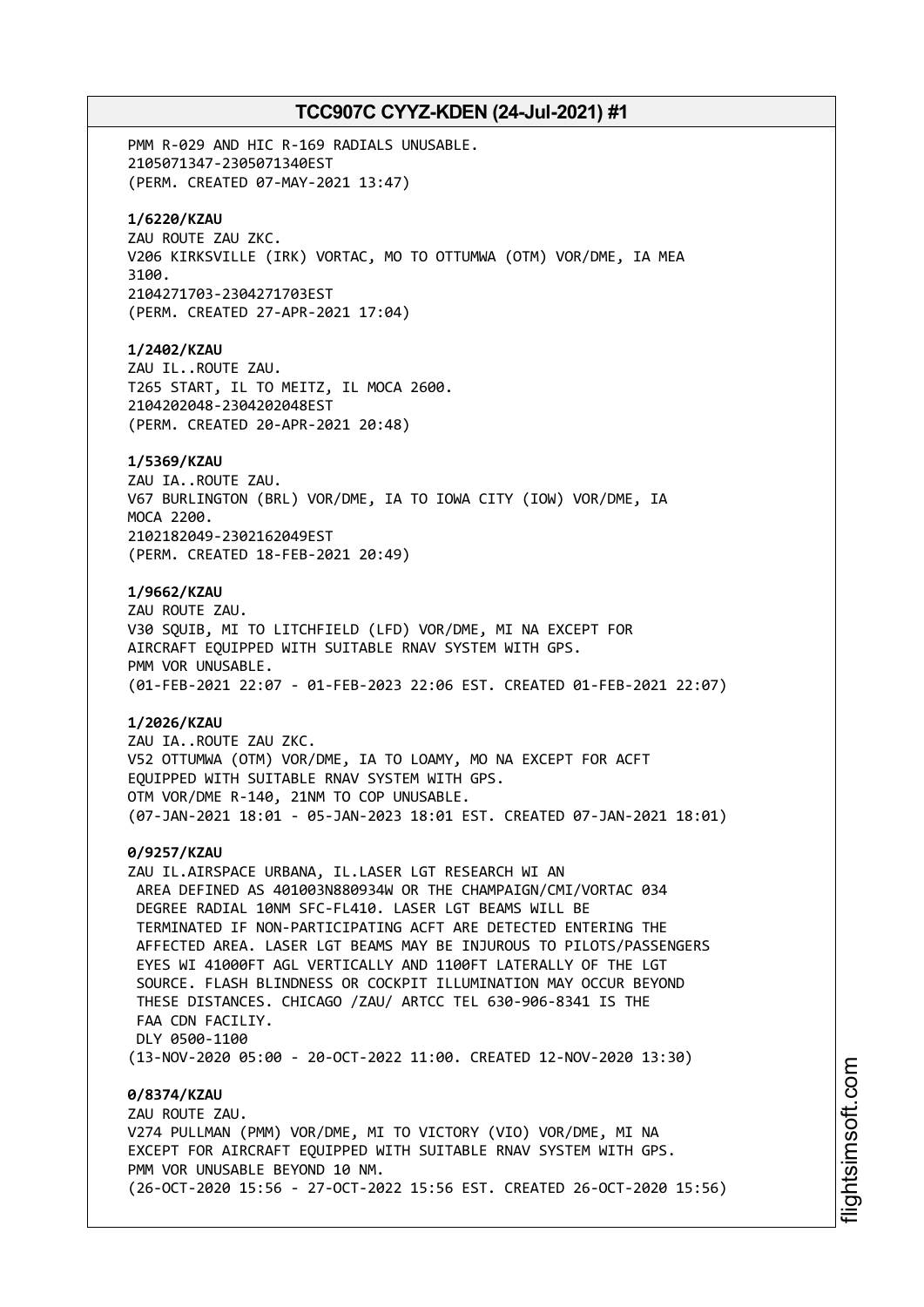┌──────────────────────────────────────────────────────────────────────────────┐

└──────────────────────────────────────────────────────────────────────────────┘

## **0/8373/KZAU**

ZAU ROUTE ZAU. V84 PIVOT, MI TO PULLMAN (PMM) VOR/DME, MI NA EXCEPT FOR AIRCRAFT EQUIPPED WITH SUITABLE RNAV SYSTEM WITH GPS. PMM VOR UNUSABLE BEYOND 10 NM. (26-OCT-2020 15:56 - 27-OCT-2022 15:56 EST. CREATED 26-OCT-2020 15:56)

# │**KZMP (MINNEAPOLIS FIR)** │

## **07/182/KZMP**

ZMP AIRSPACE R4305 ACT SFC-FL450 (24-JUL-2021 14:45 - 24-JUL-2021 17:15. CREATED 24-JUL-2021 08:51)

## **07/181/KZMP**

ZMP AIRSPACE SNOOPY EAST MOA ACT 300FT UP TO BUT NOT INCLUDING FL180 (24-JUL-2021 14:45 - 24-JUL-2021 17:15. CREATED 24-JUL-2021 08:51)

### **07/180/KZMP**

ZMP AIRSPACE SNOOPY WEST MOA ACT 6000FT UP TO BUT NOT INCLUDING FL180 (24-JUL-2021 14:45 - 24-JUL-2021 17:15. CREATED 24-JUL-2021 08:51)

# **07/151/KZMP**

ZMP AIRSPACE R4202 ACT SFC-8200FT (24-JUL-2021 12:00 - 24-JUL-2021 22:00. CREATED 24-JUL-2021 06:05)

### **07/144/KZMP**

ZMP AIRSPACE R4301 ACT SFC-5000FT (25-JUL-2021 05:01 - 25-JUL-2021 12:29. CREATED 24-JUL-2021 05:06)

### **07/190/KZMP**

ZMP OBST WIND TURBINE FARM WI AN AREA DEFINED AS 1.46NM RADIUS OF 462001N0985330W (43.1NM SSW JMS) 2341FT (400FT AGL) NOT LGTD (24-JUL-2021 02:16 - 24-AUG-2021 23:59 EST. CREATED 24-JUL-2021 02:20)

#### **07/189/KZMP**

ZMP OBST WIND TURBINE FARM WI AN AREA DEFINED AS 5NM RADIUS OF 430707N0980427W (18NM ENE AGZ) 2000FT (600FT AGL) NOT LGTD (24-JUL-2021 00:29 - 27-AUG-2021 03:00. CREATED 24-JUL-2021 00:29)

# **07/188/KZMP**

ZMP AIRSPACE UAS WI AN AREA DEFINED AS 3.5NM RADIUS OF 430337.10N0912714.40W (5.0NM WNW 7C3) SFC-150FT AGL (26-JUL-2021 11:00 - 27-JUL-2021 01:30. CREATED 23-JUL-2021 23:55)

### **07/185/KZMP**

ZMP AIRSPACE PYROTECHNIC DEMONSTRATION WI AN AREA DEFINED AS 1NM RADIUS OF PLN239028.5 SFC-500FT (25-JUL-2021 03:00 - 25-JUL-2021 03:30. CREATED 23-JUL-2021 16:25)

## **07/004/KZMP**

ZMP AIRSPACE R4301 ACT SFC-5000FT (24-JUL-2021 05:01 - 24-JUL-2021 12:29. CREATED 23-JUL-2021 05:05)

# **07/993/KZMP**

ZMP AIRSPACE R5401 ACT SFC-5000FT (24-JUL-2021 00:00 - 24-JUL-2021 23:59. CREATED 23-JUL-2021 00:06)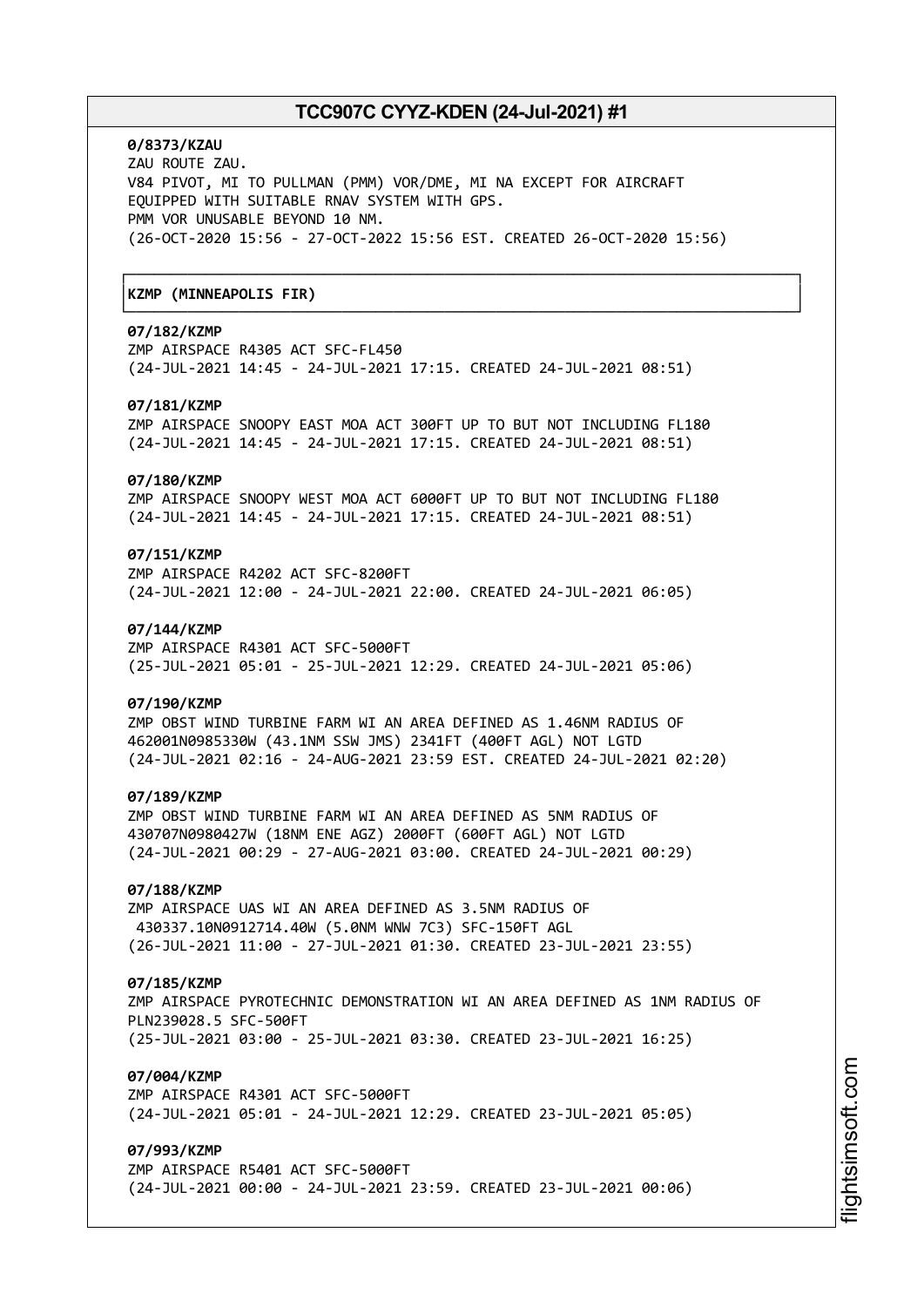### **07/182/KZMP**

ZMP AIRSPACE AIRDROP WI AN AREA DEFINED AS 3NM EITHER SIDE OF A LINE FM AXN064050 TO AXN050035 TO AXN038040 SFC-3300FT (28-JUL-2021 23:00 - 29-JUL-2021 01:30. CREATED 22-JUL-2021 17:39)

## **07/181/KZMP**

ZMP AIRSPACE AIRDROP WI AN AREA DEFINED AS 3NM EITHER SIDE OF A LINE FM AXN064050 TO AXN050035 TO AXN038040 SFC-3300FT (28-JUL-2021 17:00 - 28-JUL-2021 19:30. CREATED 22-JUL-2021 17:39)

## **07/180/KZMP**

ZMP AIRSPACE AIRDROP WI AN AREA DEFINED AS 3NM EITHER SIDE OF A LINE FM AXN064050 TO AXN050035 TO AXN038040 SFC-3300FT (27-JUL-2021 23:00 - 28-JUL-2021 01:30. CREATED 22-JUL-2021 17:39)

## **07/179/KZMP**

ZMP AIRSPACE AIRDROP WI AN AREA DEFINED AS 3NM EITHER SIDE OF A LINE FM AXN064050 TO AXN050035 TO AXN038040 SFC-3300FT (27-JUL-2021 17:00 - 27-JUL-2021 19:30. CREATED 22-JUL-2021 17:39)

### **07/177/KZMP**

ZMP AIRSPACE UAS WI AN AREA DEFINED AS 2.5NM RADIUS OF 430354.60N0912707.70W (5.0NM WNW 7C3) SFC-150FT AGL (25-JUL-2021 11:00 - 26-JUL-2021 01:30. CREATED 22-JUL-2021 11:00)

## **1/3372/KZMP**

ZMP MN..AIRSPACE HIBBING, MN..TEMPORARY FLIGHT RESTRICTIONS WI AN AREA DEFINED AS 3NM RADIUS OF 472512N0930335W (HIB294016.2) SFC-4500FT MINE BLASTING. PURSUANT TO 14 CFR SECTION 91.137(A)(1) TEMPORARY FLIGHT RESTRICTIONS ARE IN EFFECT. ONLY RELIEF ACFT OPS UNDER DIRECTION OF KEETAC MINING ARE AUTH IN THE AIRSPACE. KEETAC MINING TEL 218-778-8798 IS IN CHARGE OF ON SCENE EMERG RESPONSE ACT. MINNEAPOLIS /ZMP/ ARTCC TEL 651-463-5580 IS THE FAA CDN FACILITY. (26-JUL-2021 16:50 - 26-JUL-2021 19:00. CREATED 21-JUL-2021 18:37)

### **07/175/KZMP**

ZMP AIRSPACE UAS WI AN AREA DEFINED AS 2.5NM RADIUS OF 430052.70N0912816.90W (5.6NM W 7C3) SFC-150FT AGL (24-JUL-2021 11:00 - 25-JUL-2021 01:30. CREATED 21-JUL-2021 16:16)

#### **07/167/KZMP**

ZMP AIRSPACE PJE WI AN AREA DEFINED AS 2NM RADIUS OF OVR215025 SFC-FL180 DLY SR-SS (22-JUL-2021 11:11 - 26-JUL-2021 01:47. CREATED 20-JUL-2021 19:56)

#### **07/166/KZMP**

ZMP AIRSPACE UAS WI AN AREA DEFINED AS .5NM EITHER SIDE OF A LINE FM 444533N0945345W (6.8NM ESE OVL) TO 443210N0945332W (9.4NM E RWF) TO 443210N0945203W (10.6NM E RWF) TO 443013N0945150W (11.2NM ESE RWF) TO 442237N0943347W (5.1NM NNW ULM) SFC-300FT AGL DLY 1200-2330 (22-JUL-2021 12:00 - 14-AUG-2021 23:30. CREATED 20-JUL-2021 19:19)

# **07/165/KZMP**

ZMP AIRSPACE UAS WI AN AREA DEFINED AS .5NM EITHER SIDE OF A LINE FM 452351N0924823W (8.3NM NW OEO) TO 452350N0924104W (5.9NM N OEO) TO 452443N0923941W (7.2NM NNE OEO) TO 452247N0924215W (4.9NM N OEO) SFC-300FT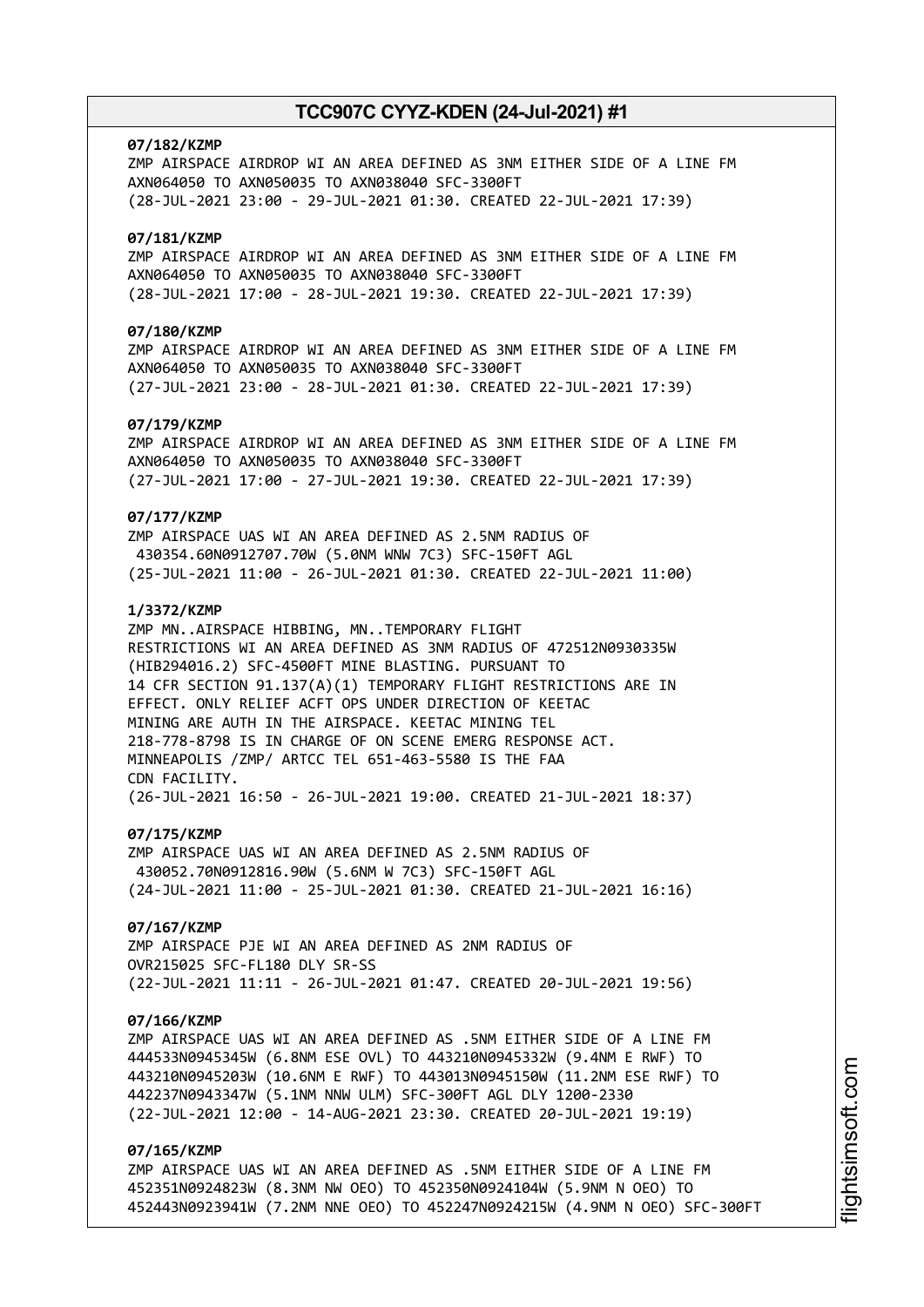### AGL

(22-JUL-2021 12:00 - 14-AUG-2021 23:30. CREATED 20-JUL-2021 19:19)

#### **07/164/KZMP**

ZMP AIRSPACE UAS WI AN AREA DEFINED AS .5NM EITHER SIDE OF A LINE FM 453855N0945259W (4.6NM SSE D39) TO 453235N0945153W (11.7NM SSE D39) TO 453227N0944843W (12.1NM NNW PEX) TO 453128N0944829W (10.9NM NNW PEX) TO 452947N0944242W (8.9NM NNE PEX) TO 452624N0944241W (5.1NM NNE PEX) SFC-300FT AGL DLY 1200-2330

(22-JUL-2021 12:00 - 14-AUG-2021 23:30. CREATED 20-JUL-2021 18:35)

#### **07/163/KZMP**

ZMP AIRSPACE UAS WI AN AREA DEFINED AS .5NM EITHER SIDE OF A LINE FM 452958N0942154W (13.2NM WSW STC) TO 452948N0943055W (12.3NM NE PEX) TO 453035N0943057W (12.7NM NE PEX) TO 453159N0943906W (10.4NM NNE PEX) TO 453146N0944215W (9.5NM NNE PEX) TO 453823N0944134W (10.9NM SE D39) TO 453920N0944237W (9.9NM ESE D39) SFC-300FT AGL DLY 1200-2330 (22-JUL-2021 12:00 - 14-AUG-2021 23:30. CREATED 20-JUL-2021 18:34)

## **07/162/KZMP**

ZMP AIRSPACE UAS WI AN AREA DEFINED AS .5NM EITHER SIDE OF A LINE FM 452924N0941107W (6.3NM SW STC) TO 452641N0941437W (9.9NM SW STC) TO 452517N0942025W (14.0NM SW STC) TO 452515N0942525W (13.9NM ENE PEX) TO 451907N0942526W (13.8NM NNE LJF) SFC-300FT AGL DLY 1200-2330 (22-JUL-2021 12:00 - 14-AUG-2021 23:30. CREATED 20-JUL-2021 18:33)

### **07/161/KZMP**

ZMP AIRSPACE UAS WI AN AREA DEFINED AS .5NM EITHER SIDE OF A LINE FM 444533N0945345W (6.8NM ESE OVL) TO 443210N0945332W (9.4NM E RWF) TO 443210N0945203W (10.6NM E RWF) TO 443013N0945150W (11.2NM ESE RWF) TO 442237N0943347W (5.1NM NNW ULM) SFC-300FT AGL DLY 1200-2330 (22-JUL-2021 12:00 - 14-AUG-2021 23:30. CREATED 20-JUL-2021 18:32)

# **07/160/KZMP**

ZMP AIRSPACE UAS WI AN AREA DEFINED AS .5NM EITHER SIDE OF A LINE FM 452351N0924823W (8.3NM NW OEO) TO 452350N0924104W (5.9NM N OEO) TO 452443N0923941W (7.2NM NNE OEO) TO 452247N0924215W (4.9NM N OEO) SFC-300FT AGL DLY 1200-2330 (22-JUL-2021 12:00 - 14-AUG-2021 23:30. CREATED 20-JUL-2021 18:30)

# **07/159/KZMP**

ZMP AIRSPACE UAS WI AN AREA DEFINED AS .5NM EITHER SIDE OF A LINE FM 452022N0925844W (5.5NM N 25D) TO 452121N0925801W (6.6NM NNE 25D) TO 452139N0925508W (7.5NM NE 25D) TO 452410N0925406W (10.2NM NE 25D) TO 452740N0925448W (13.2NM NW OEO) SFC-300FT AGL DLY 1200-2330 (22-JUL-2021 12:00 - 14-AUG-2021 23:30. CREATED 20-JUL-2021 18:25)

#### **07/157/KZMP**

ZMP AIRSPACE UAS WI AN AREA DEFINED AS .5NM EITHER SIDE OF A LINE FM 443059N0944937W (11.1NM ESE RWF) TO 443231N0944932W (11.0NM E RWF) TO 443238N0942800W (11.6NM NNE ULM) TO 443515N0942805W (13.6NM SE 1D6) TO 443538N0941855W (13.9NM SW GYL) TO 443630N0941326W (10.8NM SW GYL) TO 443723N0940909W (8.5NM SSW GYL) TO 443748N0935659W (9.4NM SE GYL) TO 443905N0935659W (8.5NM SE GYL) TO 443859N0934833W (13.3NM SE GYL) TO 443513N0934806W (10.0NM NE 12Y) TO 443510N0934150W (12.9NM NE 12Y) TO 443330N0934145W (11.8NM NE 12Y) TO 443318N0933925W (13.1NM NE 12Y) SFC-300FT AGL DLY 1200-2330 (22-JUL-2021 12:00 - 14-AUG-2021 23:30. CREATED 20-JUL-2021 18:25)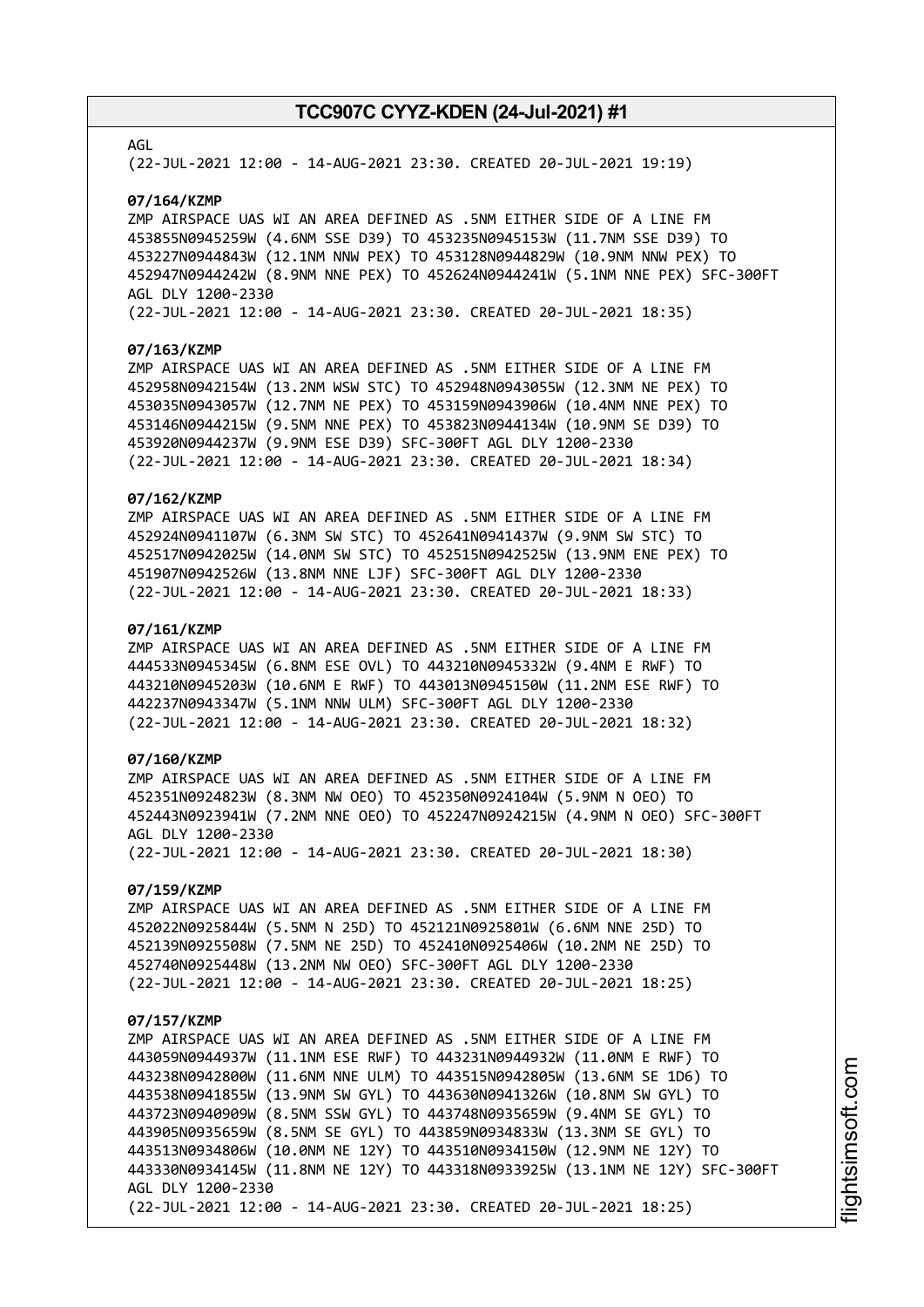### **07/156/KZMP**

ZMP AIRSPACE UAS WI AN AREA DEFINED AS .5NM EITHER SIDE OF A LINE FM 451824N0924817W (5.0NM W OEO) TO 451407N0925359W (4.0NM E 25D) SFC-300FT AGL DLY 1200-2330 (22-JUL-2021 12:00 - 14-AUG-2021 23:30. CREATED 20-JUL-2021 18:24)

#### **07/152/KZMP**

ZMP OBST WIND TURBINE FARM WI AN AREA DEFINED AS 6NM RADIUS OF 462355N0995933W (39NM SE BIS) 2100FT (660FT AGL) NOT LGTD (20-JUL-2021 14:21 - 20-AUG-2021 23:59 EST. CREATED 20-JUL-2021 14:22)

## **07/141/KZMP**

ZMP OBST WIND TURBINE FARM WI AN AREA DEFINED AS 2.36NM RADIUS OF 432035N0935323W (15.7NM NW FXY) 1731FT (400FT AGL) NOT LGTD (19-JUL-2021 19:51 - 19-AUG-2021 23:59 EST. CREATED 19-JUL-2021 19:52)

#### **07/140/KZMP**

ZMP AIRSPACE UAS WI AN AREA DEFINED AS 7.5NM RADIUS OF 450000N0883800W (9.5NM SE 7P5) SFC-400FT AGL TUE WED THU FRI MON 1200-2030 (20-JUL-2021 12:00 - 27-AUG-2021 20:30. CREATED 19-JUL-2021 19:50)

# **07/130/KZMP**

ZMP OBST WIND TURBINE FARM WI AN AREA DEFINED AS 40NM RADIUS OF 432554.54N0935824.88W (12NM SE SUB) 3386FT (1682FT AGL) NOT LGTD (19-JUL-2021 11:24 - 26-JUL-2021 23:59. CREATED 19-JUL-2021 11:24)

### **07/129/KZMP**

ZMP OBST WIND TURBINE FARM WI AN AREA DEFINED AS 7NM RADIUS OF 424705N0932611W (8.2NM SE Y48) 1754FT (498FT AGL) NOT LGTD (19-JUL-2021 08:41 - 26-JUL-2021 23:59. CREATED 19-JUL-2021 08:42)

## **07/120/KZMP**

ZMP AIRSPACE UAS WI AN AREA DEFINED AS .5NM EITHER SIDE OF A LINE FM 434343N0954843W (11.0NM NW OTG) TO 434358N0955557W (14.3NM NE LYV) TO 435147N0955604W (9.9NM SW DVP) SFC-300FT AGL DLY 1200-2330 (17-JUL-2021 12:00 - 07-AUG-2021 23:30. CREATED 16-JUL-2021 19:46)

#### **07/119/KZMP**

ZMP AIRSPACE UAS WI AN AREA DEFINED AS .5NM EITHER SIDE OF A LINE FM 433905N0973622W (20.1NM SE MHE) TO 433907N0972842W (25.6NM SE MHE) TO 433302N0972842W (24.3NM NE 8V3) TO 433301N0971604W (21.1NM NW Y14) SFC-300FT AGL DLY 1200-2330 (17-JUL-2021 12:00 - 07-AUG-2021 23:30. CREATED 16-JUL-2021 19:44)

#### **07/118/KZMP**

ZMP OBST WIND TURBINE FARM WI AN AREA DEFINED AS 2.5NM RADIUS OF 475212N1005215W (21.3NM N 91N) 2183FT (495FT AGL) NOT LGTD (16-JUL-2021 18:07 - 31-JUL-2021 23:59. CREATED 16-JUL-2021 18:07)

# **07/097/KZMP**

ZMP AIRSPACE UAS WI AN AREA DEFINED AS .5NM EITHER SIDE OF A LINE FM 451040N0963017W (4.7NM SW 1D1) TO 445308N0963023W (11.9NM NE 1D1) TO 445303N0963227W (10.6NM NE 1D1) TO 444904N0963230W (7.9NM ENE 1D1) TO 444753N0963018W (9.2NM ENE 1D1) TO 444654N0963059W (8.5NM ENE 1D1) SFC-300FT AGL DLY 1200-2330 (14-JUL-2021 12:00 - 07-AUG-2021 23:30. CREATED 13-JUL-2021 15:34)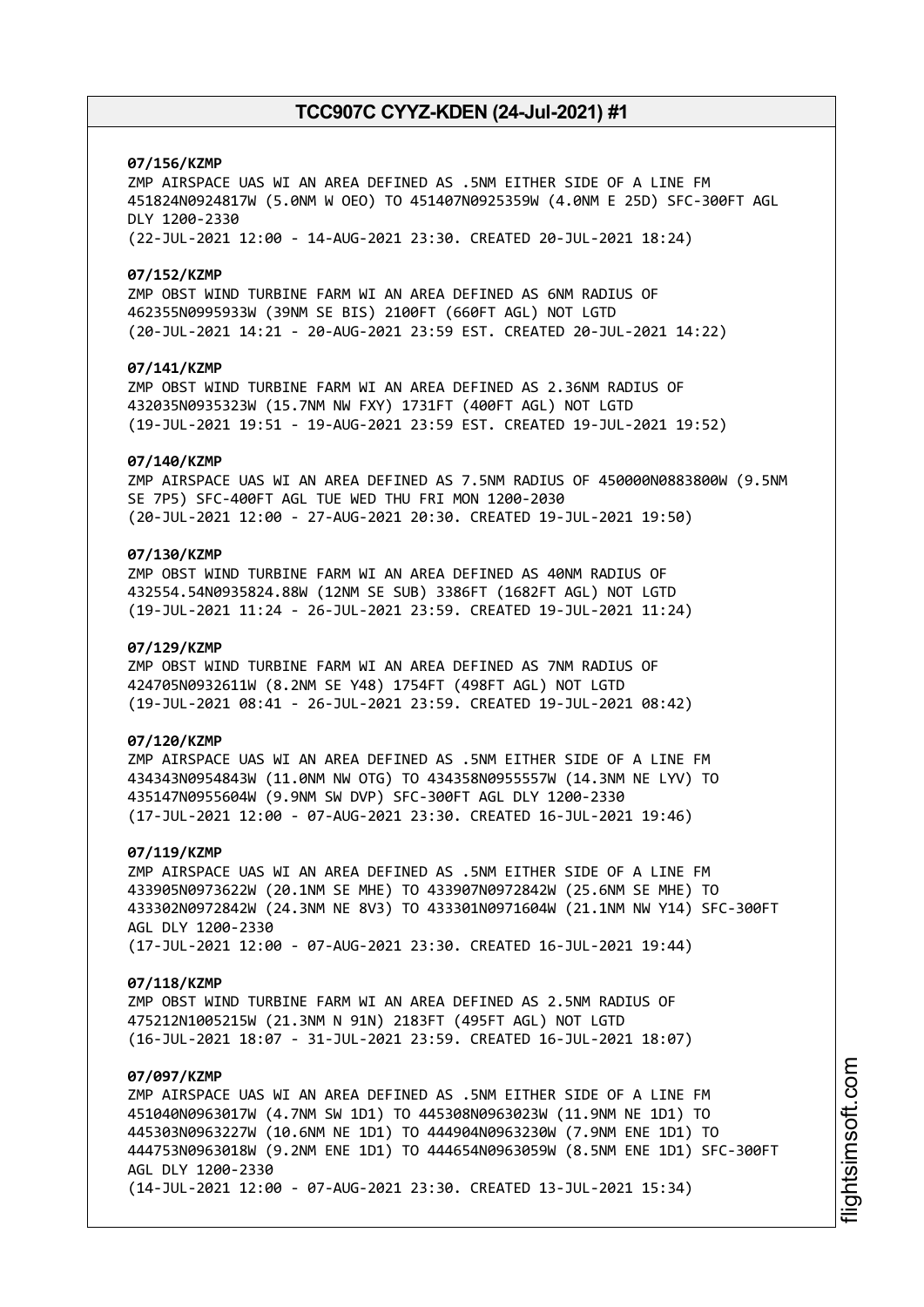#### **07/096/KZMP**

ZMP AIRSPACE UAS WI AN AREA DEFINED AS .5NM EITHER SIDE OF A LINE FM 435845N0955524W (7.0NM W DVP) TO 435844N0955301W (4.9NM W DVP) SFC-300FT AGL DLY 1200-2330 (14-JUL-2021 12:00 - 07-AUG-2021 23:30. CREATED 13-JUL-2021 15:19)

### **07/089/KZMP**

ZMP OBST WIND TURBINE FARM WI AN AREA DEFINED AS 3.8NM RADIUS OF 465722N1011010W (16.9NM NW Y19) 2263FT (400FT AGL) NOT LGTD (13-JUL-2021 14:54 - 13-AUG-2021 23:59 EST. CREATED 13-JUL-2021 14:58)

# **07/086/KZMP**

ZMP AIRSPACE UAS WI AN AREA DEFINED AS .5NM EITHER SIDE OF A LINE FM 440115N0960257W (11.2NM NNE PQN) TO 440914N0960146W (9.6NM SE 63Y) TO 440911N0955413W (14.1NM ENE DVP) TO 441442N0955349W (11.3NM NNE 63Y) TO 441507N0955239W (11.6NM W TKC) SFC-300FT AGL DLY 1200-2330 (14-JUL-2021 12:00 - 07-AUG-2021 23:30. CREATED 13-JUL-2021 14:52)

### **07/084/KZMP**

ZMP AIRSPACE UAS WI AN AREA DEFINED AS .5NM EITHER SIDE OF A LINE FM 450506N0934936W (4.5NM S CFE) TO 450526N0941701W (9.6NM E LJF) TO 450657N0941720W (9.4NM ENE LJF) TO 450701N0942032W (7.1NM ENE LJF) TO 450841N0942354W (5.4NM NE LJF) SFC-300FT AGL DLY 1200-2330 (14-JUL-2021 12:00 - 07-AUG-2021 23:30. CREATED 13-JUL-2021 14:46)

# **07/082/KZMP**

ZMP AIRSPACE UAS WI AN AREA DEFINED AS .5NM EITHER SIDE OF A LINE FM 440216N0962018W (3.7NM NNW PQN) (3.7NM NNW PQN) TO 441241N0961946W (9.0NM SW 63Y) (9.0NM SW 63Y) SFC-300FT AGL DLY 1200-2330 (14-JUL-2021 12:00 - 07-AUG-2021 23:30. CREATED 13-JUL-2021 14:44)

#### **1/8208/KZMP**

ZMP ND..AIRSPACE FARGO, ND..TEMPORARY FLIGHT RESTRICTIONS. PURSUANT TO 14 CFR SECTION 91.145, MANAGEMENT OF AIRCRAFT OPERATIONS IN THE VICINITY OF AERIAL DEMONSTRATIONS AND MAJOR SPORTING EVENTS. ACFT OPS ARE PROHIBITED WI AN AREA DEFINED AS 5NM RADIUS OF 465430N0964859W (FAR360009.4) SFC-16000FT EFFECTIVE 2107221700 UTC UNTIL 2107222200 UTC,

> 2107231500 UTC UNTIL 2107232200 UTC, 2107241600 UTC UNTIL 2107242200 UTC, AND 2107251600 UTC UNTIL 2107252200 UTC.

DUE TO UNITED STATES NAVY BLUE ANGELS AND OTHER HIGH SPEED AERIAL DEMONSTRATIONS AT THE FARGO AIRSHO. UNLESS AUTH BY ATC - FARGO TOWER 133.8. DONALD S. DUCK, TEL 574-903-6596, IS THE POINT OF CTC. THE FARGO /FAR/ ATCT, TEL 701-235-8894, IS THE CDN FAC. (22-JUL-2021 17:00 - 25-JUL-2021 22:00. CREATED 13-JUL-2021 11:48)

#### **1/6743/KZMP**

ZMP MN..AIRSPACE 18NM NE OF ELY, MN..TEMPORARY FLIGHT RESTRICTIONS WI AN AREA DEFINED AS 7NM RADIUS OF 475621N0912419W (HIB052065.1) SFC-4000FT. TO PROVIDE A SAFE ENVIRONMENT FOR FIRE FIGHTING AVIATION OPS. PURSUANT TO 14 CFR SECTION 91.137(A)(2) TEMPORARY FLIGHT RESTRICTIONS ARE IN EFFECT. UNITED STATES FOREST SERVICE TEL 218-237-4582 OR FREQ 118.1500/DELTA LAKE FIRE IS IN CHARGE OF THE OPS. MINNEAPOLIS /ZMP/ ARTCC IS THE FAA CDN FACILITY.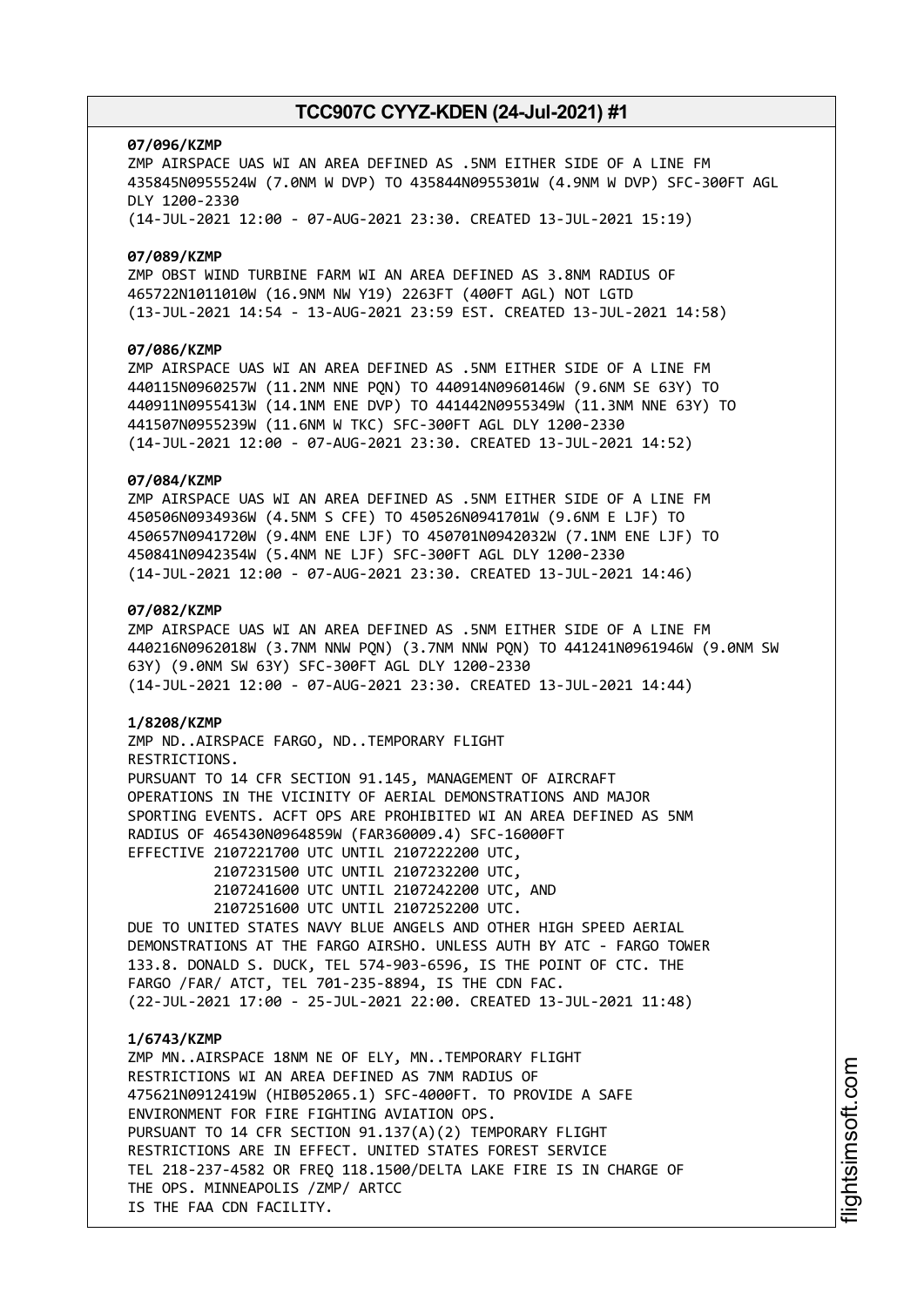(10-JUL-2021 13:00 - 10-AUG-2021 03:00. CREATED 10-JUL-2021 01:21)

#### **07/046/KZMP**

ZMP OBST WIND TURBINE FARM WI AN AREA DEFINED AS 7NM RADIUS OF 421936N0952509W (1.7NM SE IDG) 1300FT (500FT AGL) NOT LGTD (08-JUL-2021 14:27 - 29-JUL-2021 23:59. CREATED 08-JUL-2021 14:27)

### **07/028/KZMP**

ZMP OBST WIND TURBINE FARM WI AN AREA DEFINED AS 5NM RADIUS OF 443709N0964117W (9.3NM S 5HE) 2500FT (550FT AGL) NOT LGTD (05-JUL-2021 01:59 - 04-AUG-2021 23:59. CREATED 05-JUL-2021 01:59)

# **07/021/KZMP**

ZMP OBST WIND TURBINE FARM WI AN AREA DEFINED AS 7.29NM RADIUS OF 431159N0934703W (11.8NM WSW FXY) 1731FT (400FT AGL) NOT LGTD (02-JUL-2021 17:17 - 02-AUG-2021 17:00. CREATED 02-JUL-2021 17:19)

#### **07/020/KZMP**

ZMP OBST WIND TURBINE FARM WI AN AREA DEFINED AS 17NM RADIUS OF 463738N1024441W (7.5NM S DIK) 2583FT (400FT AGL) NOT LGTD (02-JUL-2021 16:27 - 03-AUG-2021 17:00. CREATED 02-JUL-2021 16:29)

# **07/013/KZMP**

ZMP AIRSPACE UAS WI AN AREA DEFINED AS .5NM EITHER SIDE OF A LINE FM 444752N0935924W (5.2NM NE GYL) TO 444705N0935513W (8.2NM ENE GYL) TO 444903N0935060W (12.1NM NE GYL) TO 444725N0935056W (11.5NM ENE GYL) SFC-300FT AGL DLY 1200-2330 (07-JUL-2021 12:00 - 31-JUL-2021 23:30. CREATED 02-JUL-2021 01:00)

#### **1/3469/KZMP**

ZMP IA..ROUTE ZMP. V505 ALMAY, MN TO PRAGS, MN MOCA 2800. 2107012144-2306292144EST (PERM. CREATED 01-JUL-2021 21:44)

#### **1/3468/KZMP**

ZMP IA..ROUTE ZMP. V505 GUMBO, IA TO FORT DODGE (FOD) VORTAC, IA MEA 3100. 2107012142-2306292142EST (PERM. CREATED 01-JUL-2021 21:42)

# **06/245/KZMP**

ZMP OBST WIND TURBINE FARM WI AN AREA DEFINED AS 3NM RADIUS OF 442840N0990801W (8.1NM WSW MKA) 2451FT (420FT AGL) NOT LGTD (30-JUN-2021 22:00 - 31-DEC-2021 23:59. CREATED 30-JUN-2021 22:00)

### **06/207/KZMP**

ZMP OBST WIND TURBINE FARM WI AN AREA DEFINED AS 4.75NM RADIUS OF 433641N0923546W (17.3NM ESE AUM) 1805FT (400FT AGL) NOT LGTD (25-JUN-2021 08:00 - 25-JUL-2021 23:59 EST. CREATED 25-JUN-2021 08:01)

# **06/204/KZMP**

ZMP OBST WIND TURBINE FARM WI AN AREA DEFINED AS 5.97NM RADIUS OF 431806N0934647W (9.5NM NW FXY) 1731FT (400FT AGL) NOT LGTD (24-JUN-2021 20:16 - 26-JUL-2021 17:00. CREATED 24-JUN-2021 20:23)

## **06/200/KZMP** ZMP OBST WIND TURBINE FARM WI AN AREA DEFINED AS 5NM RADIUS OF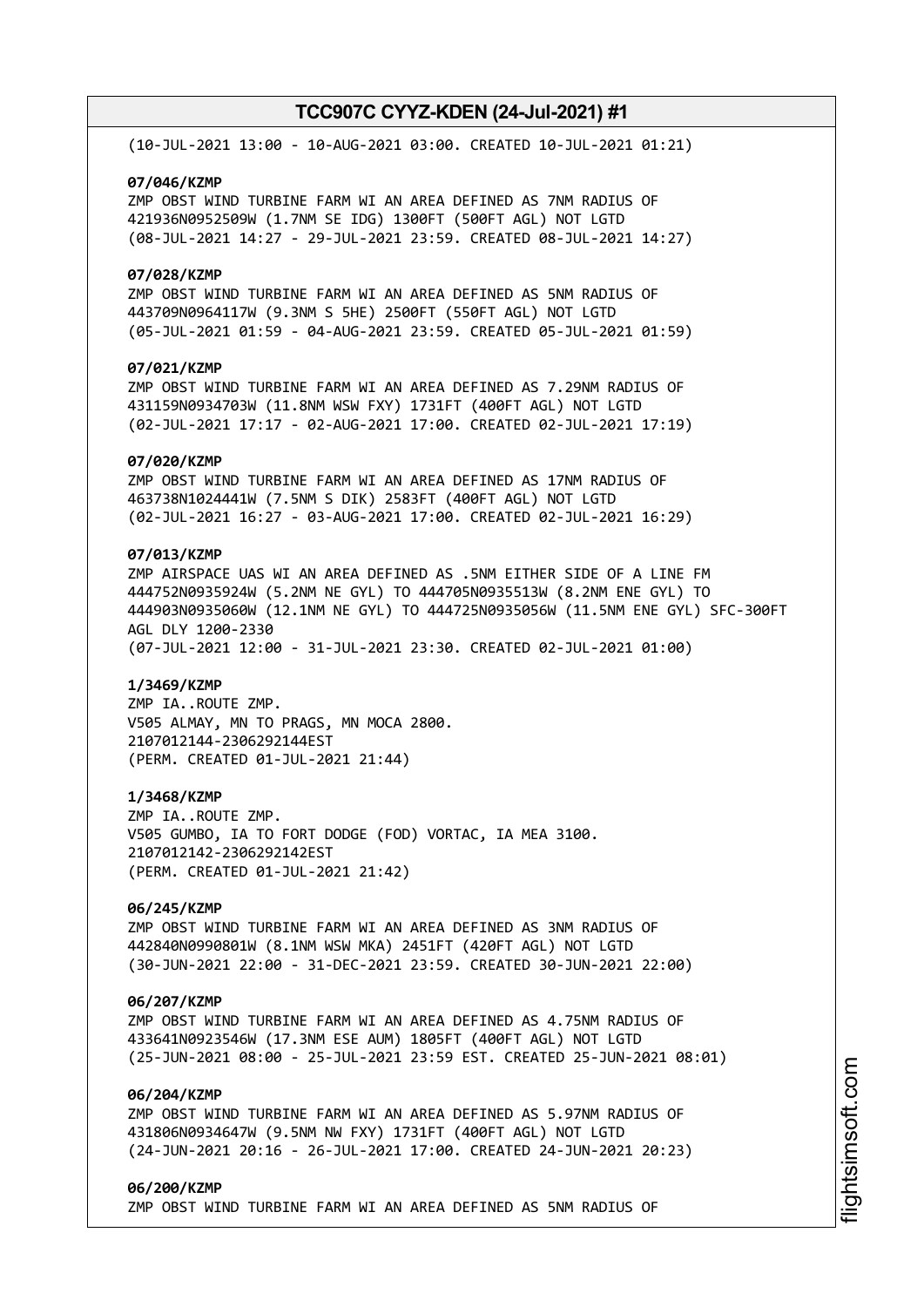443709N0964117W (19.6NM NNE BKX) 2500FT (550FT AGL) NOT LGTD (24-JUN-2021 08:01 - 24-JUL-2021 23:59. CREATED 24-JUN-2021 08:02)

# **1/7606/KZMP**

ZMP MN..ROUTE ZMP. V218, V505 SQEAK, MN MRA 10000. INL VOR R-176 RESTRICTIONS. (21-JUN-2021 21:22 - 19-JUN-2023 21:22 EST. CREATED 21-JUN-2021 21:22)

### **06/157/KZMP**

ZMP OBST WIND TURBINE FARM WI AN AREA DEFINED AS 13NM RADIUS OF 394929N0970148W (7.7NM S PNC) 1152FT (354FT AGL) NOT LGTD (18-JUN-2021 19:06 - 31-JUL-2021 23:59. CREATED 18-JUN-2021 19:06)

## **06/038/KZMP**

ZMP OBST WIND TURBINE FARM WI AN AREA DEFINED AS 10NM RADIUS OF 443214.5N0962214.7W (11.8NM SE SD2) 2192FT (461FT AGL) NOT LGTD (03-JUN-2021 22:09 - 03-AUG-2021 23:59. CREATED 03-JUN-2021 22:09)

#### **1/5683/KZMP**

ZMP IA..ROUTE ZMP. V172 WUNOT, IA TO LINDE, IA MOCA 3900. 2106021438-2306011438EST (PERM. CREATED 02-JUN-2021 14:39)

#### **1/5617/KZMP**

ZMP MN..ROUTE ZMP. V15 MOFIT, ND TO IRIWY, ND MOCA 3700. 2106021252-2306021252EST (PERM. CREATED 02-JUN-2021 12:52)

#### **05/184/KZMP**

ZMP OBST WIND TURBINE FARM WI AN AREA DEFINED AS 15NM RADIUS OF 433110.27N0930923.76W (15NM NW AEL) 1893FT (459FT AGL) NOT LGTD (29-MAY-2021 18:22 - 30-NOV-2021 23:59. CREATED 29-MAY-2021 18:22)

#### **05/170/KZMP**

ZMP AIRSPACE UAS WI AN AREA DEFINED AS 480829N0971609W (9.6NM SE D06) TO 480836N0972327W (9.5NM S D06) TO 480736N0972917W (10.3NM SSW D06) TO 480514N0973522W (14.4NM SW D06) TO 481610N0995042W (9.8NM SE RUG) TO 483200N0994600W (8.3NM SE 2H9) TO 484600N0993600W (6.3NM S 06D) TO 485336N0992513W (7.4NM E 06D) TO 485439N0971530W (1.7NM S PMB) TO POINT OF ORIGIN SFC-FL180 (28-MAY-2021 14:48 - 25-MAY-2022 23:59. CREATED 28-MAY-2021 14:48)

#### **05/140/KZMP**

ZMP AIRSPACE UAS WI AN AREA DEFINED AS 485439N0971530W (2NM S PMB) TO 484942N0964014W (10NM NE HCO) TO 483722N0961709W (10NM NE 23D) TO 482554N0960458W (18.6NM NW 3G2) TO 480627N0955538W (10NM ENE TVF) TO 475746N0971617W (3.5NM W GFK) TO POINT OF ORIGIN 11000FT-FL180 (25-MAY-2021 14:01 - 25-MAY-2022 23:59. CREATED 25-MAY-2021 14:01)

**1/7155/KZMP** ZMP MN..ROUTE ZMP. V412 REDWOOD FALLS (RWF) VOR/DME, MN TO FLYING CLOUD (FCM) VOR/DME, MN MEA 4000. 2104282016-2304282016EST (PERM. CREATED 28-APR-2021 20:17)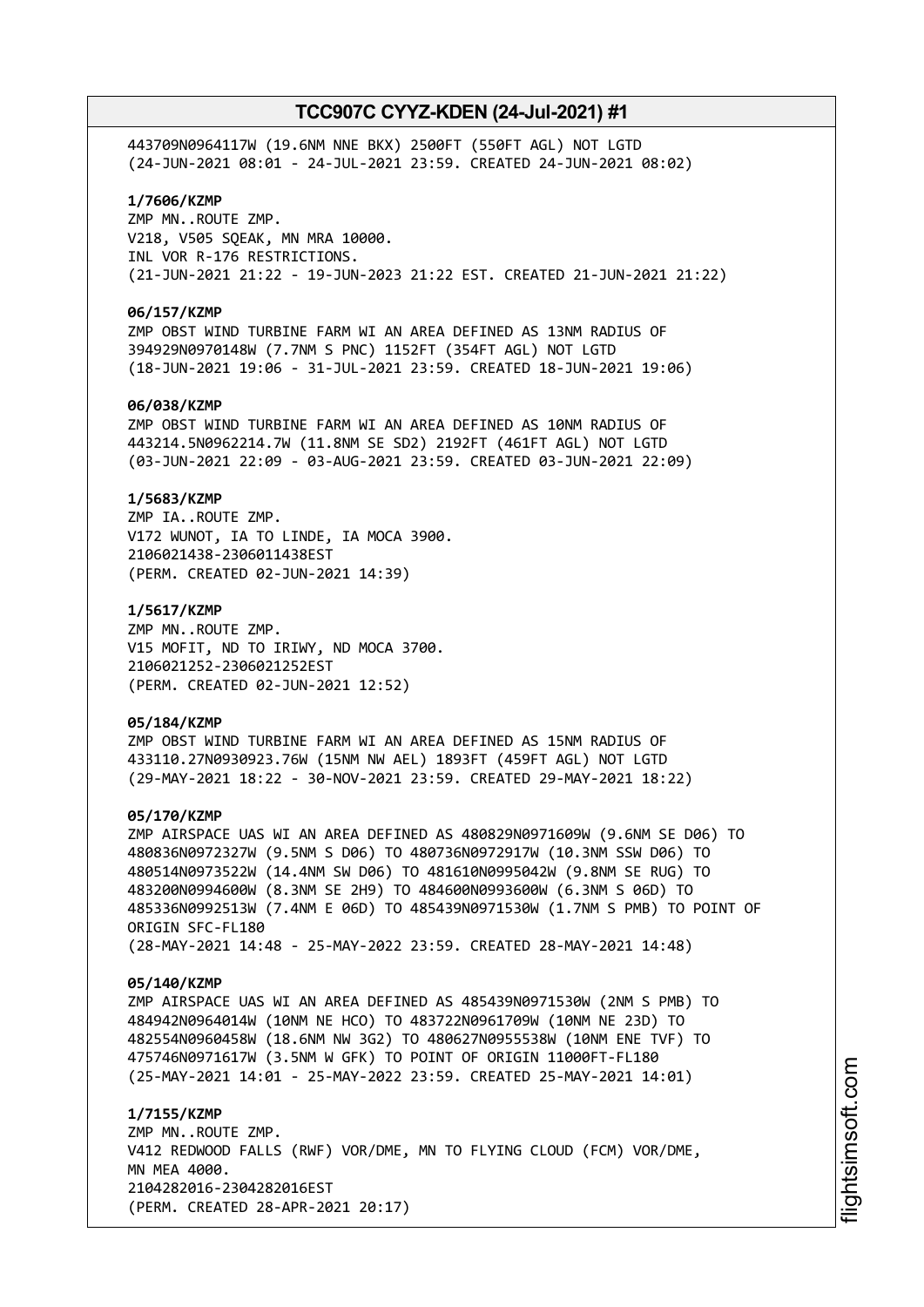# **04/146/KZMP**

ZMP SVC MINNEAPOLIS ARTCC CLASS E SERVICE AVBL WI AN AREA DEFINED AS 63NM RADIUS OF 462132.12N0872350.72W (SAW) 1200FT AGL-14500FT EXC SAWYER TWR CLASS D SFC AREA (20-APR-2021 20:35 - PERM. CREATED 20-APR-2021 20:35)

### **04/087/KZMP**

ZMP OBST WIND TURBINE FARM WI AN AREA DEFINED AS 10NM RADIUS OF 403100N0952300W (6NM N K57) UNKNOWN (600FT AGL) NOT LGTD (12-APR-2021 15:57 - 01-AUG-2021 23:59. CREATED 12-APR-2021 15:58)

# **04/009/KZMP**

ZMP AIRSPACE UAS WI AN AREA DEFINED AS 1NM RADIUS OF 453537.50N0931059.90W (4.0NM ENE CBG) SFC-400FT AGL SUN SAT SR-SS (04-APR-2021 11:48 - 31-OCT-2021 23:01. CREATED 01-APR-2021 19:16)

# **1/8045/KZMP**

ZMP ROUTE ZMP. V78 WATERTOWN (ATY) VORTAC, SD TO CLAPS INT, MN MOCA 3600. 2102251413-2302251413EST (PERM. CREATED 25-FEB-2021 14:15)

# **1/2001/KZMP**

ZMP KS..ROUTE ZMP ZKC. V551 SALINA (SLN) VORTAC, KS TO MANKATO (TKO) VORTAC, KS MEA 6000. 2101071747-2301071747EST (PERM. CREATED 07-JAN-2021 17:47)

## **0/2230/KZMP**

ZMP MT..ROUTE ZMP ZLC. J70 LEWISTOWN (LWT) VOR/DME, MT TO DICKINSON (DIK) VORTAC, ND MEA 21000. LWT VOR/DME RESTRICTION. (25-SEP-2020 19:29 - 25-SEP-2022 19:29 EST. CREATED 25-SEP-2020 19:29)

## **09/105/KZMP**

ZMP OBST CRANE (ASN UNKNOWN) 460421N0933943W (17.5NM N 18Y) UNKNOWN (120FT AGL) FLAGGED AND LGTD DLY 1200-2200 (21-SEP-2020 12:00 - 01-JAN-2022 22:00. CREATED 14-SEP-2020 12:02)

## **0/3546/KZMP**

ZMP MN..ROUTE ZMP. V78 WATERTOWN (ATY) VORTAC, SD TO CLAPS, MN MOCA 3600. 2008172013-2208172013EST (PERM. CREATED 17-AUG-2020 20:14)

## **0/4948/KZMP**

ZMP SD..ROUTE ZMP. V78 WATERTOWN (ATY) VORTAC, SD TO CLAPS, MN MOCA 3600. 2006012022-2206012022EST (PERM. CREATED 01-JUN-2020 20:23)

#### **0/0061/KZMP**

ZMP NE..ROUTE ZMP. V71 PAWNEE CITY (PWE) VORTAC, NE R-149 TO TOPEKA (TOP) VORTAC, KS R-330 MOCA 2900. 2005111724-2205051724EST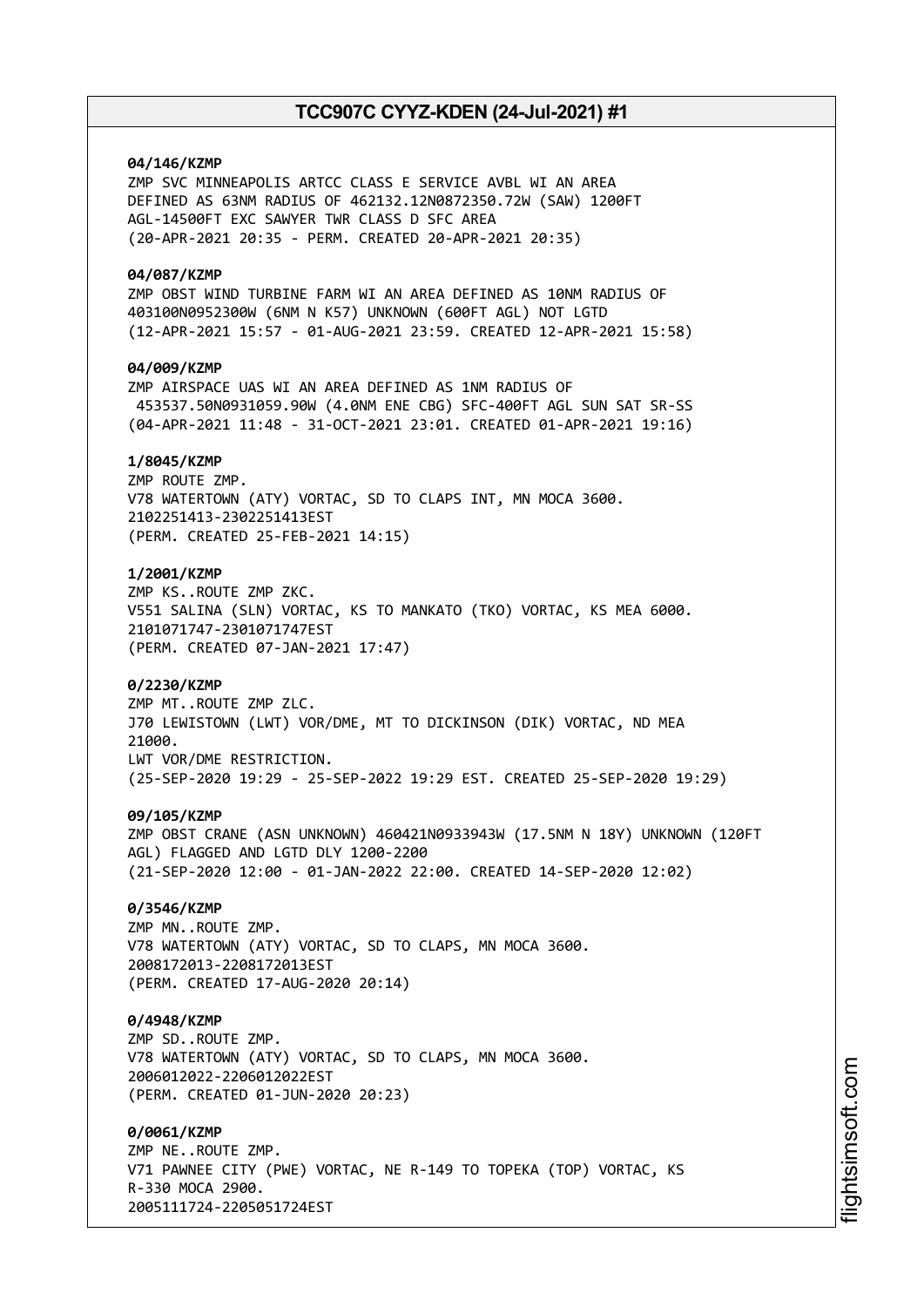(PERM. CREATED 11-MAY-2020 17:25)

#### **0/5880/KZMP**

ZMP WI..ROUTE ZMP. V129 EAU CLAIRE (EAU) VORTAC, WI R-176 TO NODINE (ODI) VORTAC, MN MEA 4700. EAU VORTAC R-176 UNUSABLE BELOW 4700. (22-JAN-2020 15:01 - 22-JAN-2022 14:59 EST. CREATED 22-JAN-2020 15:01)

### **0/5874/KZMP**

ZMP WI..ROUTE ZMP. V129 EAU CLAIRE (EAU) VORTAC, WI R-341 TO COP MEA 6000. EAU VORTAC R-341 UNUSABLE BEYOND 40 NM BELOW 6000. 2001221451-2201221451EST (PERM. CREATED 22-JAN-2020 14:51)

#### **0/5391/KZMP**

ZMP ROUTE ZMP. V398 ALMAY, MN TO KASPR, MN MOCA 2900. 2001211612-2201211612EST (PERM. CREATED 21-JAN-2020 16:12)

## **0/5329/KZMP**

ZMP ROUTE ZMP. V24 ALMAY, MN TO KASPR, MN MOCA 2900. 2001211439-2201211439EST (PERM. CREATED 21-JAN-2020 14:40)

### **0/3417/KZMP**

ZMP WI..ROUTE ZMP. V26 EAU CLAIRE (EAU) VORTAC, WI R-088 FROM 40 NM TO COP MEA 7500. EAU VORTAC R-088 UNUSABLE BEYOND 40 NM BELOW 7500. 2001131829-2201131824EST (PERM. CREATED 13-JAN-2020 18:29)

┌──────────────────────────────────────────────────────────────────────────────┐

└──────────────────────────────────────────────────────────────────────────────┘

# │**KZDV (DENVER FIR)** │

#### **1/4410/KZDV**

ZDV CO..AIRSPACE FORT MORGAN, CO.. TEMPORARY FLIGHT RESTRICTIONS WI AN AREA DEFINED AS 1NM RADIUS OF 401447N1034019W (AKO272022.7)SFC-5000FT AGL TO PROVIDE A SAFE ENVIRONMENT FOR PUBLIC SAFETY. PURSUANT TO 14 CFR SECTION 91.137(A) (2) TEMPORARY FLIGHT RESTRICTIONS ARE IN EFFECT. ONLY ACFT PERMITTED UNDER THE PROVISIONS OF 14 CFR 91.137 (A) (2) ARE ALLOWED TO OPR IN THIS AREA. FORT MORGAN PUBLIC SAFETY 720-576-0908 IS IN CHARGE OF THE AIRPSACE. DENVER /ZDV/ ARTCC TEL 303-651-4248 IS THE FAA CDN FACILITY. MEDIA CONVERNS REGARDING THIS TFR SHOULD BE DIRECTED TO THE FAA PUBLIC AFFAIRS THRU THE WASHINGTON OPS CENTER AT 202-267-3333. 2107240600-2107260200 (PERM. CREATED 24-JUL-2021 06:19)

#### **1/4398/KZDV**

ZDV WY..AIRSPACE 25 NM NE OF GILLETTE, WY..TEMPORARY FLIGHT RESTRICTIONS WI AN AREA DEFINED AS 10NM RADIUS OF 443502N1050925W (GCC041021.8) SFC-10000FT. TO PROVIDE A SAFE ENVIRONMENT FOR FIRE FIGHTING ACFT OPS. PURSUANT TO 14 CFR SECTION 91.137(A)(2) TEMPORARY FLIGHT RESTRICTIONS ARE IN EFFECT. CASPER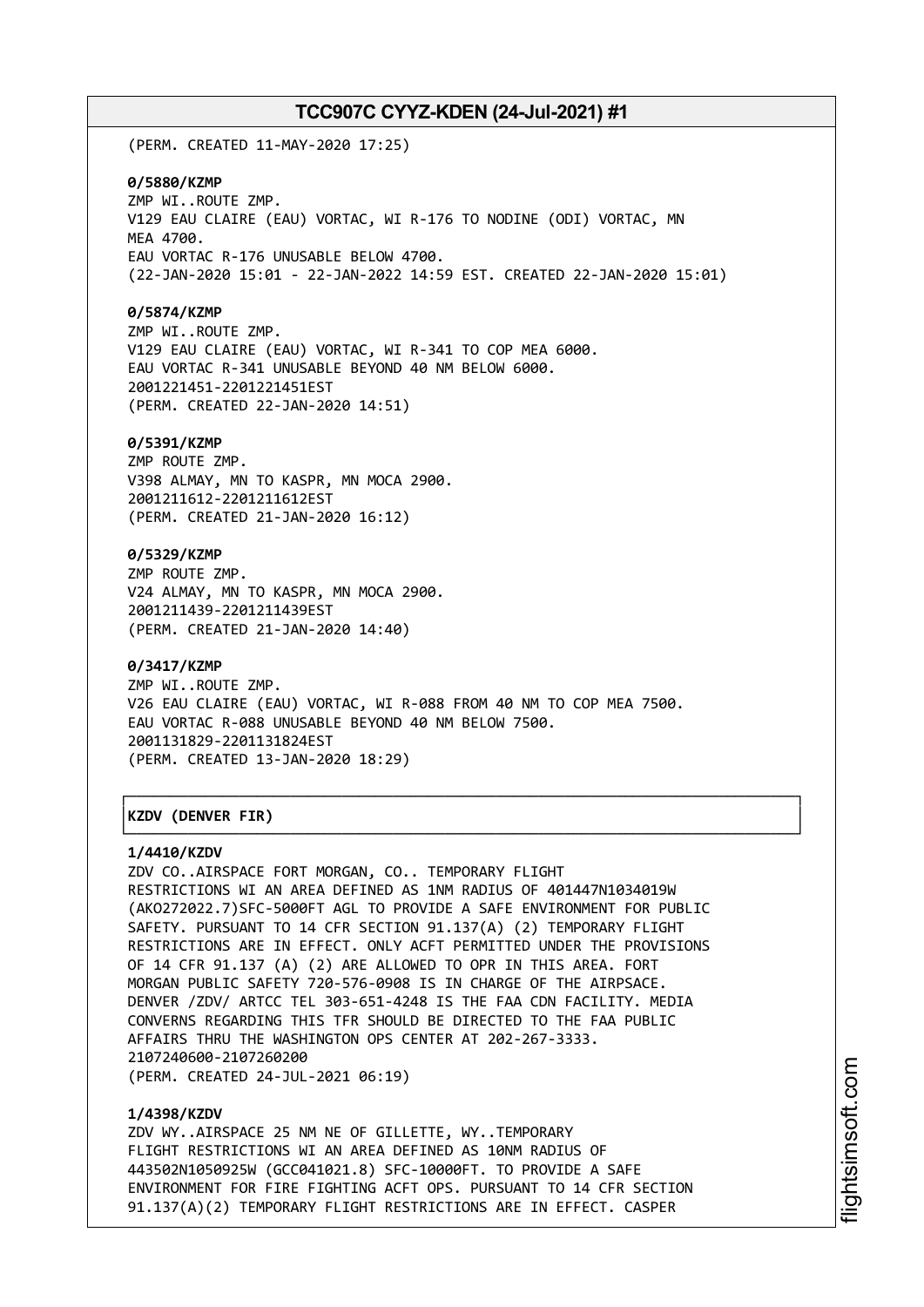INTERAGENCY DISPATCH CENTER TEL 307-233-1149 OR FREQ 125.1750/THE MITCHELL CREEK FIRE IS IN CHARGE OF THE OPERATION. DENVER /ZDV/ ARTCC TEL 303-651-4248 IS THE FAA CDN FACILITY. DLY 1400-0400 (24-JUL-2021 14:00 - 24-SEP-2021 04:00 EST. CREATED 24-JUL-2021 02:47) **07/516/KZDV** ZDV OBST WIND TURBINE FARM WI AN AREA DEFINED AS 4NM RADIUS OF 424057N1055326W (23NM WSW DGW) 6800FT (400FT AGL) NOT LGTD (24-JUL-2021 00:29 - 27-AUG-2021 03:00. CREATED 24-JUL-2021 00:29) **07/770/KZDV** ZDV AIRSPACE R2601A ACT SFC-12499FT (24-JUL-2021 06:01 - 26-JUL-2021 10:59. CREATED 24-JUL-2021 00:06) **07/746/KZDV** ZDV AIRSPACE R2603 ACT SFC-9999FT (24-JUL-2021 22:00 - 24-JUL-2021 23:00. CREATED 23-JUL-2021 22:06) **07/716/KZDV** ZDV AIRSPACE R7001B ACT 8000FT-FL235 (24-JUL-2021 14:00 - 25-JUL-2021 06:00. CREATED 23-JUL-2021 14:06) **07/717/KZDV** ZDV AIRSPACE R7001A ACT SFC-7999FT (24-JUL-2021 14:00 - 25-JUL-2021 06:00. CREATED 23-JUL-2021 14:06) **07/126/KZDV** ZDV NAV GPS (FTIRCA GPS 21-22) (INCLUDING WAAS, GBAS, AND ADS-B) MAY NOT BE AVBL WI A 271NM RADIUS CENTERED AT 352121N1163405W (HEC 336034) FL400-UNL, 221NM RADIUS AT FL250, 148NM RADIUS AT 10000FT, 121NM RADIUS AT 4000FT AGL, 89NM RADIUS AT 50FT AGL. 2107250600-2107250759 (PERM. CREATED 21-JUL-2021 15:52) **1/2572/KZDV** ZDV CO..AIRSPACE MORRISON, CO LASER LGT DEMONSTRATION WI AN AREA DEFINED AS RED ROCKS AMPHITHEATER, OR 393956N1051219W (BJC181015), SFC-8356FT AGL. LASER LGT BEAM MAY BE INJURIOUS TO PILOTS/PAX EYES WI 580FT VER OR 1367FT LATERALLY OF THE LGT SOURCE. FLASH BLINDNESS OR COCKPIT ILLUMINATION MAY OCCUR BEYOND THESE DIST. DENVER TRACON /D01/ TEL 303-342-1590 IS THE FAA CDN FAC. DLY 0200-0600 (28-JUL-2021 02:00 - 29-JUL-2021 06:00. CREATED 20-JUL-2021 17:05) **07/118/KZDV** ZDV NAV GPS (FTIRCA GPS 21-22) (INCLUDING WAAS, GBAS, AND ADS-B) MAY NOT BE AVBL WI A 271NM RADIUS CENTERED AT 352121N1163405W (HEC 336034) FL400-UNL, 221NM RADIUS AT FL250, 148NM RADIUS AT 10000FT, 121NM RADIUS AT 4000FT AGL, 89NM RADIUS AT 50FT AGL.

2107241630-2107241759

(PERM. CREATED 20-JUL-2021 16:58)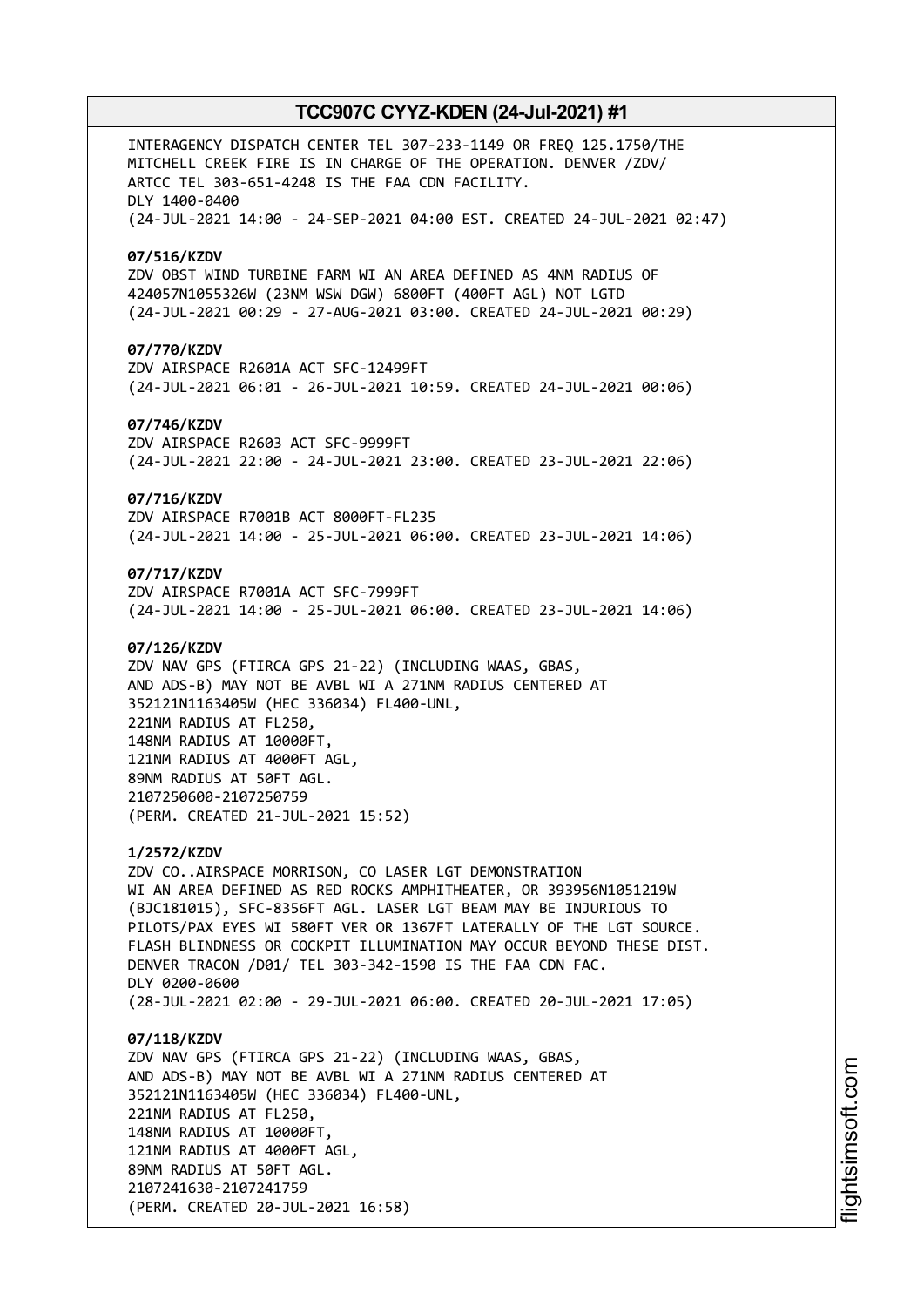**1/1859/KZDV** ZDV WY..AIRSPACE CHEYENNE, WY..TEMPORARY FLIGHT RESTRICTIONS. PURSUANT TO 14 CFR SECTION 91.145, MANAGEMENT OF ACFT OPS IN THE VICINITY OF AERIAL DEMONSTRATIONS AND MAJOR SPORTING EVENTS, ACFT OPS ARE PROHIBITED WI AN AREA DEFINED AS 6NM RADIUS OF 411132N1045142W (CYS242004.2) SFC-17999FT EFFECTIVE 2107261730 UTC UNTIL 2107261900 UTC, 2107262045 UTC UNTIL 2107262245 UTC, 2107271500 UTC UNTIL 2107271730 UTC, AND 2107281500 UTC UNTIL 2107281730 UTC. DUE TO HIGH SPEED AERIAL DEMONSTRATIONS. UNLESS AUTH BY ATC. DAVID SCHULTZ, TEL 610-724-3300, IS THE POINT OF CTC. THE DENVER /ZDV/ ARTCC, TEL 303-651-4248, IS THE FAA CDN FAC. (26-JUL-2021 17:30 - 28-JUL-2021 17:30. CREATED 19-JUL-2021 12:55) **07/305/KZDV** ZDV OBST WIND TURBINE (ASN UNKNOWN) 390337N1035851W (13.2NM W 5V4) 6174FT

(400FT AGL) NOT LGTD

(14-JUL-2021 18:38 - 04-AUG-2021 05:00. CREATED 14-JUL-2021 18:38)

# **07/304/KZDV**

ZDV AIRSPACE SMALL ARMS FIRING WI AN AREA DEFINED AS 422502N1045414W (8.2NM SE 76V) TO 422502N1045242W (9.2NM SE 76V) TO 422007N1045225W (7.6NM NW GUR) TO 422007N1045415W (8.8NM NW GUR) TO POINT OF ORIGIN SFC-8500FT AGL (14-JUL-2021 18:30 - 01-AUG-2021 06:00. CREATED 14-JUL-2021 18:30)

### **07/303/KZDV**

ZDV AIRSPACE SMALL ARMS FIRING WI AN AREA DEFINED AS 422000N1045231W (7.5NM NW GUR) TO 422000N1045438W (9NM NW GUR) TO 422907N1045437W (15.5NM NW GUR) TO 422907N1045231W (14.8NM NW GUR) TO POINT OF ORIGIN SFC-8500FT AGL (14-JUL-2021 18:29 - 01-AUG-2021 06:00. CREATED 14-JUL-2021 18:29)

# **07/212/KZDV**

ZDV OBST WIND TURBINE FARM WI AN AREA DEFINED AS 8.35NM RADIUS OF 430402N1053059W (9NM SSE WYO7) 5996FT (499FT AGL) NOT LGTD (10-JUL-2021 08:31 - 10-AUG-2021 17:00. CREATED 10-JUL-2021 08:38)

#### **1/6758/KZDV**

ZDV CO..AIRSPACE 13NM N OF STEAMBOAT SPRINGS, CO..TEMPORARY FLIGHT RESTRICTIONS WI AN AREA DEFINED AS 8NM RADIUS OF 404337N1064925W (BQZ355015.9) SFC-13000FT. TO PROVIDE A SAFE ENVIRONMENT FOR FIRE FIGHTING ACFT OPS. PURSUANT TO 14 CFR SECTION 91.137(A)(2) TEMPORARY FLIGHT RESTRICTIONS ARE IN EFFECT. CRAIG INTERAGENCY DISPATCH CENTER TEL 970-826-5037 OR FREQ 126.6000/THE MORGAN CREEK FIRE IS IN CHARGE OF THE OPERATION. DENVER / ZDV / ARTCC TEL 303-651-4248 IS THE FAA CDN FACILITY. DLY 1400-0500 2107101400-2109100500EST (PERM. CREATED 10-JUL-2021 03:35)

**07/025/KZDV** ZDV NAV GPS (WSMRNM GPS 21-24) (INCLUDING WAAS, GBAS, AND ADS-B) MAY NOT BE AVBL WI A 352NM RADIUS CENTERED AT 333031N1063528W (TCS055037) FL400-UNL 296NM RADIUS AT FL250, 234NM RADIUS AT 10000FT, 233NM RADIUS AT 4000FT AGL,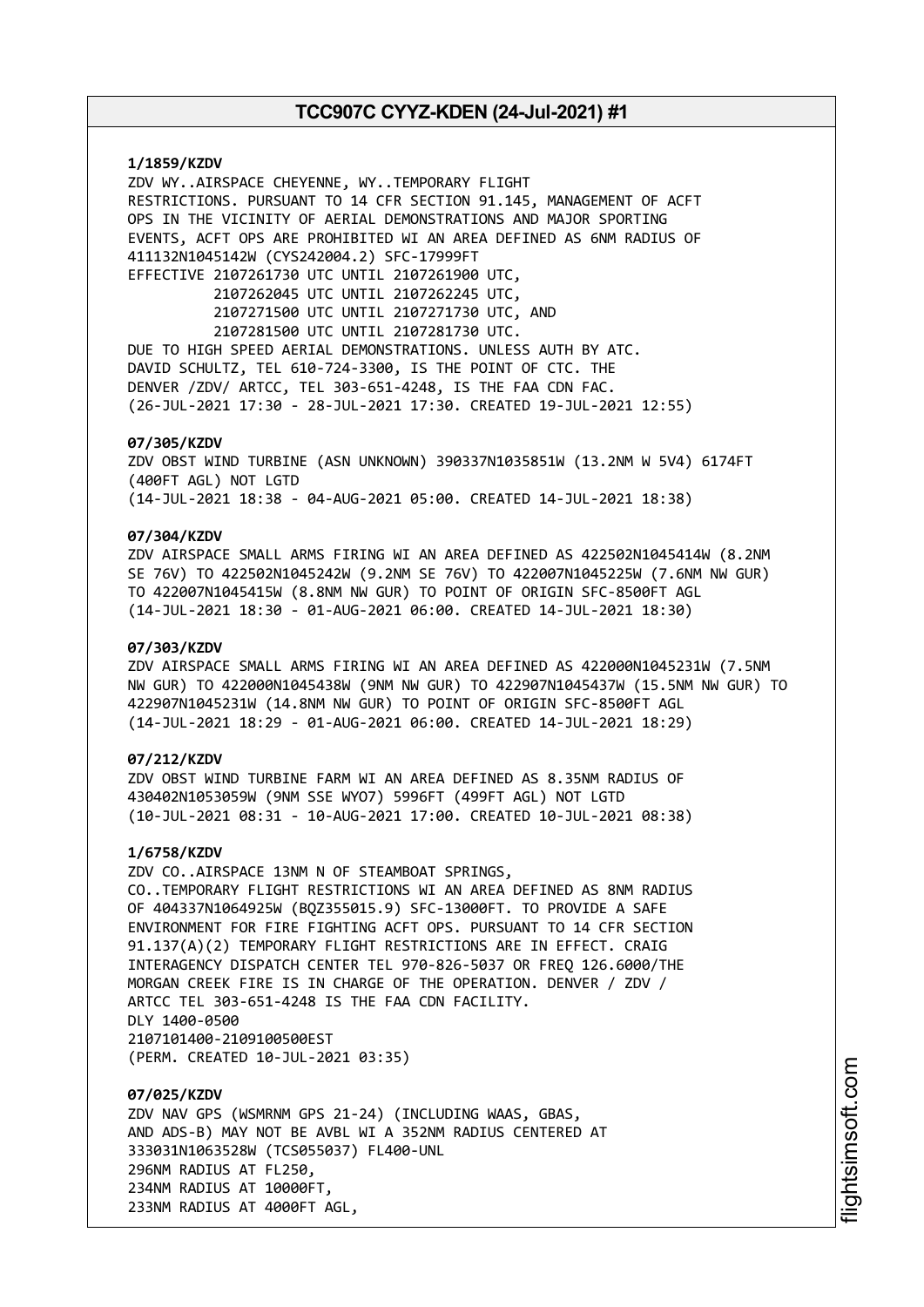164NM RADIUS AT 50FT AGL. DLY 1830-2230 2107141830-2107312230 (PERM. CREATED 09-JUL-2021 20:03)

### **1/5562/KZDV**

ZDV CO..AIRSPACE 20NM SSE STEAMBOAT SPRINGS, CO..TEMPORARY FLIGHT RESTRICTIONS WI AN AREA DEFINED AS 5NM RADIUS OF 400818N1064455W (RLG286016.3) SFC-14000FT. TO PROVIDE A SAFE ENVIRONMENT FOR FIRE FIGHTING ACFT OPS. PURSUANT TO 14 CFR SECTION 91.137(A)(2) TEMPORARY FLIGHT RESTRICTIONS ARE IN EFFECT. CRAIG INTERAGENCY DISPATCH CENTER TEL 970-826-5037 OR FREQ 133.1000/THE MUDDY SLIDE FIRE IS IN CHARGE OF THE OPS. DENVER /ZDV/ ARTCC TEL 303-651-4248 IS THE FAA CDN FAC. DLY 1400-0500 2107081400-2109080500EST (PERM. CREATED 07-JUL-2021 23:17)

#### **07/684/KZDV**

ZDV AIRSPACE R2601B ACT 12500FT UP TO BUT NOT INCLUDING FL225 (07-JUL-2021 06:00 - 30-JUL-2021 06:00. CREATED 07-JUL-2021 00:05)

# **07/481/KZDV**

ZDV AIRSPACE R2601C ACT FL225 UP TO BUT NOT INCLUDING FL350 (07-JUL-2021 06:00 - 30-JUL-2021 06:00. CREATED 06-JUL-2021 06:06)

### **07/070/KZDV**

ZDV OBST WIND TURBINE FARM WI AN AREA DEFINED AS 1.1NM RADIUS OF 405917N1025519W (11.1NM SE SNY) 4693FT (400FT AGL) NOT LGTD (03-JUL-2021 11:49 - 03-AUG-2021 23:59 EST. CREATED 03-JUL-2021 11:49)

#### **07/069/KZDV**

ZDV OBST WIND TURBINE FARM WI AN AREA DEFINED AS 4.7NM RADIUS OF 405845N1025148W (11.1NM SE SNY) 4621FT (400FT AGL) NOT LGTD (03-JUL-2021 11:48 - 03-AUG-2021 23:59 EST. CREATED 03-JUL-2021 11:48)

## **07/068/KZDV**

ZDV OBST WIND TURBINE FARM WI AN AREA DEFINED AS 6.61NM RADIUS OF 405841N1032416W (14.9NM SSE IBM) 5101FT (400FT AGL) NOT LGTD (03-JUL-2021 11:43 - 03-AUG-2021 23:59 EST. CREATED 03-JUL-2021 11:46)

## **07/067/KZDV**

ZDV OBST WIND TURBINE FARM WI AN AREA DEFINED AS 6.61NM RADIUS OF 405841N1032416W (11.3NM SW SNY) 5101FT (400FT AGL) NOT LGTD (03-JUL-2021 11:44 - 03-AUG-2021 23:59 EST. CREATED 03-JUL-2021 11:46)

### **07/026/KZDV**

ZDV AIRSPACE SMALL ARMS FIRING WI AN AREA DEFINED AS 421538N1044515W (1.2NM S GUR) TO 421440N1044316W (1NM S GUR) TO 421014N1044529W (6.5N S GUR) TO 421022N1045208W (7.3NM SW GUR) TO 421420N1045208W (5.9NM SW GUR) TO POINT OF ORIGIN SFC-8500FT AGL DLY 1400-0559 (06-JUL-2021 14:00 - 31-JUL-2021 05:59. CREATED 01-JUL-2021 15:43)

#### **06/620/KZDV**

ZDV OBST WIND TURBINE FARM WI AN AREA DEFINED AS 5NM RADIUS OF 405445N1034909W (18.3NM SW IBM) 5666FT (410FT AGL) NOT LGTD (30-JUN-2021 21:24 - 31-DEC-2021 23:59. CREATED 30-JUN-2021 21:24)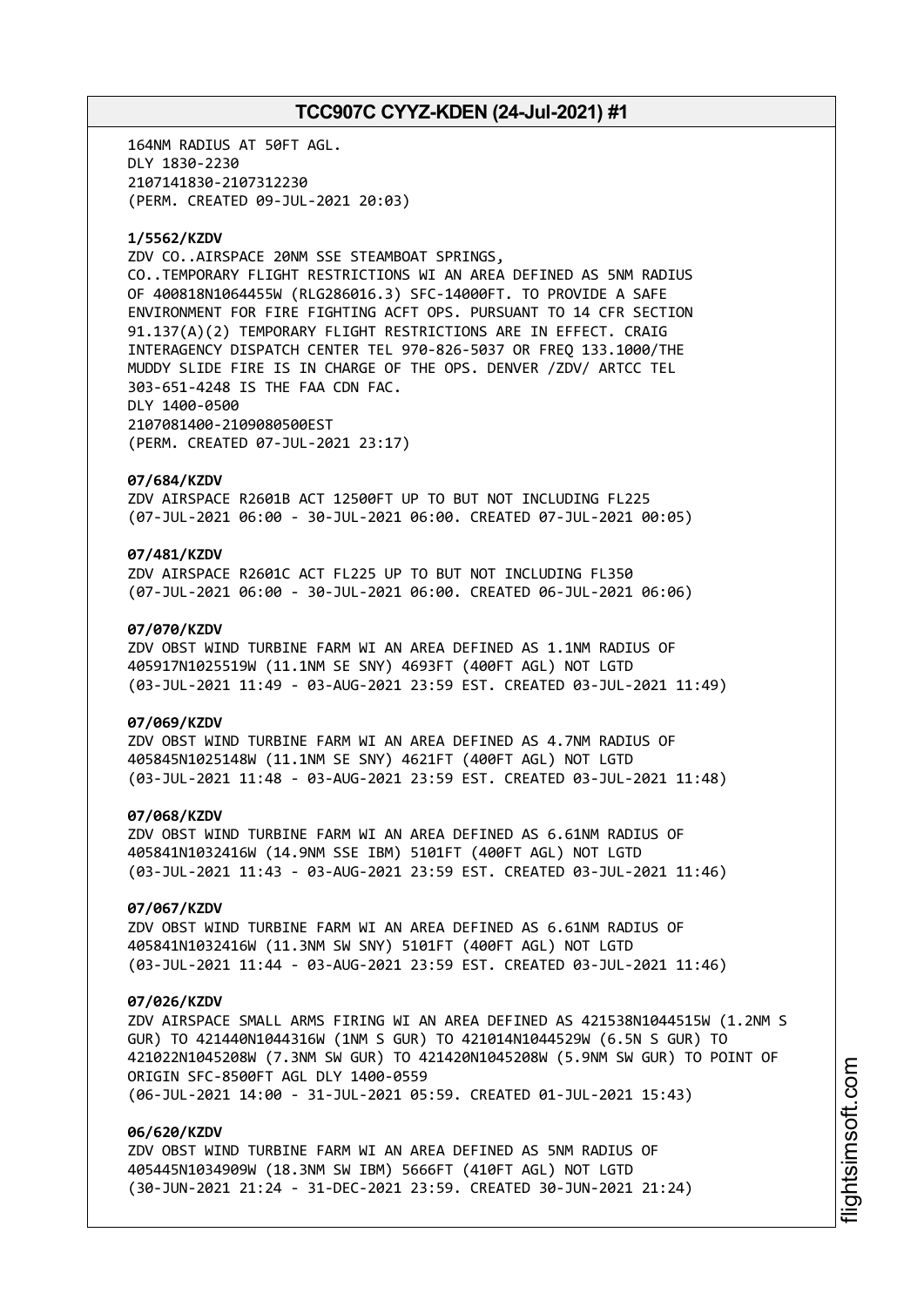#### **06/619/KZDV**

ZDV OBST WIND TURBINE FARM WI AN AREA DEFINED AS 5NM RADIUS OF 405639N1034426W (15.5NM SSW IBM) 5543FT (389FT AGL) NOT LGTD (30-JUN-2021 21:18 - 31-DEC-2021 23:59. CREATED 30-JUN-2021 21:20)

### **06/580/KZDV**

ZDV OBST WIND TURBINE FARM WI AN AREA DEFINED AS 8NM RADIUS OF 393725N1034032W (20.4NM N LIC) 5353FT (400FT AGL) NOT LGTD (28-JUN-2021 22:29 - 28-JUL-2021 23:59 EST. CREATED 28-JUN-2021 22:34)

## **1/5052/KZDV**

ZDV CO..ROUTE ZDV. V108 TRUEL, CO TO RED TABLE (DBL) VOR/DME, CO MOCA 14000. 2106011502-2305301502EST (PERM. CREATED 01-JUN-2021 15:03)

### **1/3092/KZDV**

ZDV SD..AIRSPACE CRAZY HORSE, SD.. LASER LGT DEMONSTRATION WILL BE CONDUCTED AT CRAZY HORSE MEMORIAL WI AN AREA DEFINED AS 435001N1033737W OR (RAP239028) SFC-500FT AGL. LASER LGT BEAMS WILL BE TERMINATED IF NON PARTICIPATING ACFT ARE DETECTED ENTERING THE AFFECTED AREA. LASER LGT BEAMS MAY BE INJUROUS TO PILOTS/PASSENGERS EYES WI 500FT VERTICALLY AND 1900FT LATERALLY OF THE LGT SOURCE. FLASH BLINDNESS OR COCKPIT ILLUMINATION MAY OCCUR BEYOND THESE DISTANCES. ELLSWORTH AFB /RCA/ TERMINAL APCH CTL TEL 605-385-6199 IS THE FAA CDN FACILITY DLY 0030-0330 (29-MAY-2021 00:30 - 30-SEP-2021 03:30. CREATED 26-MAY-2021 21:47)

#### **1/8432/KZDV**

ZDV UT..ROUTE ZDV ZLC. J196 BRYCE CANYON (BCE) VORTAC, UT TO RIFMN, UT MEA 36000. BCE VORTAC R-033 D160 36000-45000. (19-MAY-2021 18:33 - 17-MAY-2023 18:33 EST. CREATED 19-MAY-2021 18:34)

#### **1/0706/KZDV**

ZDV KS..ROUTE ZDV ZKC. V17 GARDEN CITY (GCK) VORTAC, KS TO COFFE, KS MOCA 4700. 2104161846-2304141846EST (PERM. CREATED 16-APR-2021 18:46)

# **1/0386/KZDV**

ZDV CO..ROUTE ZDV. V211 BRAZO, NM MRA 14000 AT BRAZO WHEN USING DME. DRO DME UNUSABLE BELOW 14000 AT BRAZO. (15-APR-2021 21:03 - 15-APR-2023 21:03 EST. CREATED 15-APR-2021 21:03)

#### **1/0953/KZDV**

ZDV CO..ROUTE ZDV. V356 FIDLE INT, CO TO ELORE INT, CO NA EXCEPT FOR ACFT EQUIPPED WITH SUITABLE RNAV SYSTEM WITH GPS. 2103041542-2303041542EST (PERM. CREATED 04-MAR-2021 15:43)

# **03/009/KZDV**

ZDV AIRSPACE AIRDROP WI AN AREA DEFINED AS 3NM EITHER SIDE OF A LINE FM HGO358021 TO HGO337012 TO HGO259010 TO HGO248012 TO HGO177019 SFC-9000FT AVOIDANCE ADZ DLY 1700-0500